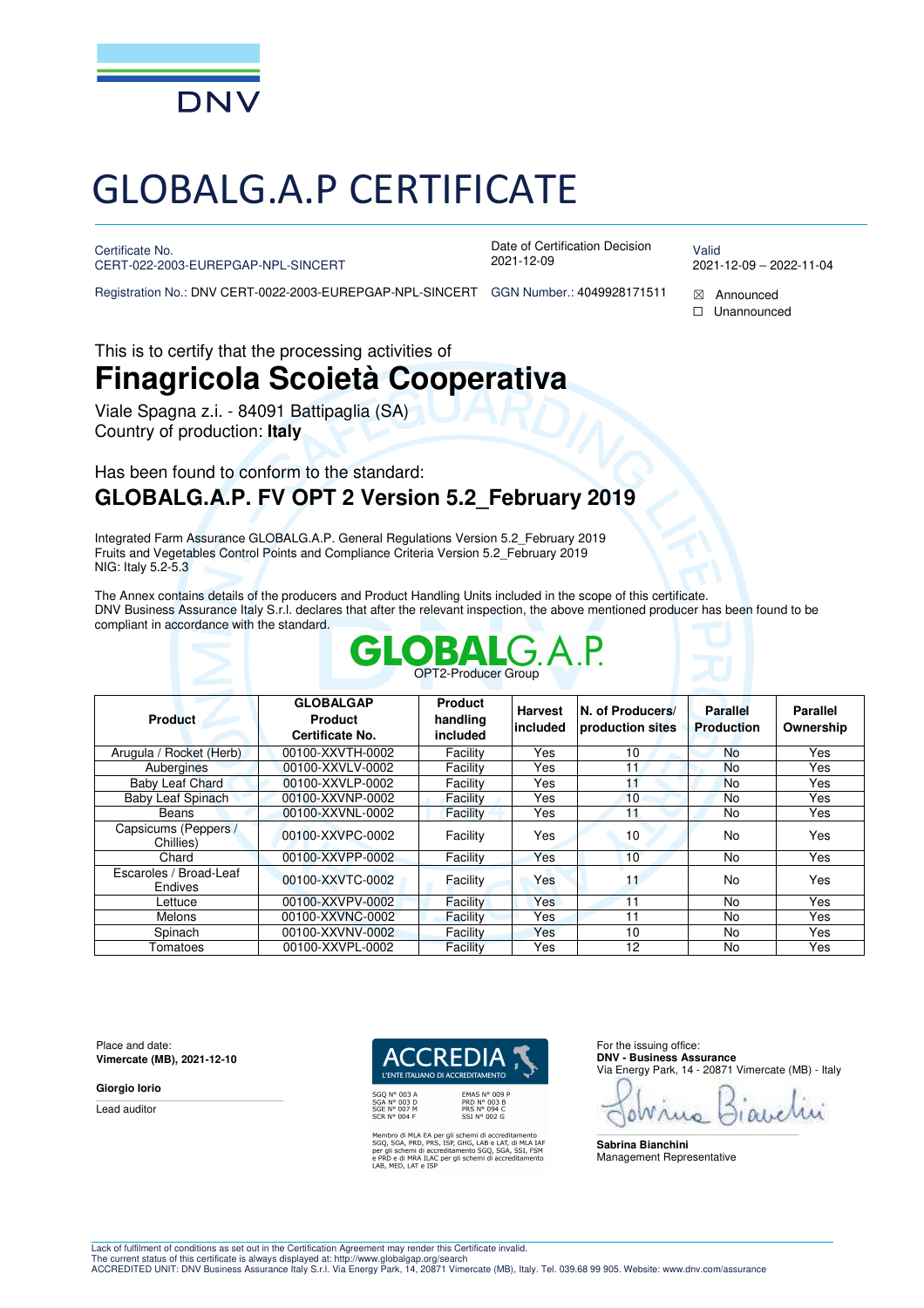

Certificate No: CERT-022-2003-EUREPGAP-NPL-SINCERT Place and date: Vimercate (MB), 2021-12-10

# **Appendix to Certificate (GGN 4049928171511)**

#### **ProducerGroup Members**

see Annex e-Certificate from Globalgap database

There is no product handling at producer group member level.

**Product Handling Units** included in the scope of Certification are the following:

#### **Product Handling Units (PHUs)**

| <b>GGN or GLN</b> | PHU name and address                                                         | Product(s)                                                                                                                                                                                                                                    | Parallel ownership |
|-------------------|------------------------------------------------------------------------------|-----------------------------------------------------------------------------------------------------------------------------------------------------------------------------------------------------------------------------------------------|--------------------|
| 4049928171511     | Finagricola Soc. Coop.<br>Viale Spagna, 8<br>84091 Battipaglia (SA)<br>Italy | Arugula / Rocket (Herb)<br>Aubergines<br><b>Baby Leaf Chard</b><br>Baby Leaf Spinach<br>Beans<br>Capsicums (Peppers /<br>Chillies)<br>Celery<br>Chard<br>Escaroles / Broad-Leaf<br>Endives<br>Lettuce<br><b>Melons</b><br>Spinach<br>Tomatoes | Yes                |
|                   | 1864                                                                         |                                                                                                                                                                                                                                               |                    |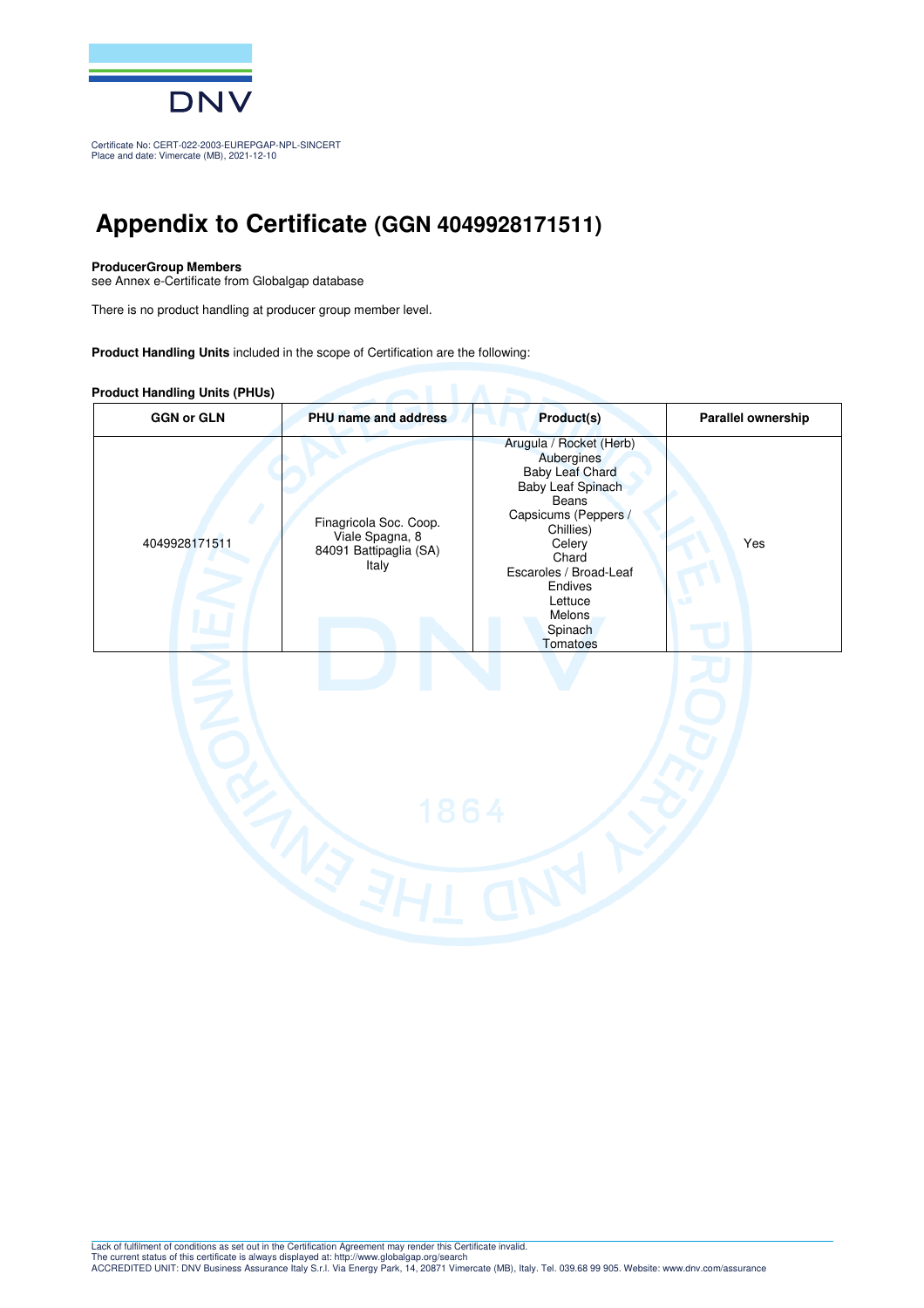

# **Option 2 - Producer group**

Issued to

ProducerGroup - FINAGRICOLA SOCIETA' COOPERATIVA - Viale Spagna z.i., 84091, - Battipaglia (SA)

Italy

The Annex contains details of the producers assigned to this certificate.

The Certification Body DNV Business Assurance Italy Srl declares that the production of the products mentioned on this certificate has been found to be compliant in accordance with the standard: GLOBALG.A.P.

| Product                    | Product<br>Cert.<br>No. <sup>1</sup> | <b>Attributes</b>                                              | No. of<br>Prod. $2$ | CoD <sup>3</sup>  | Schemeversion                   |
|----------------------------|--------------------------------------|----------------------------------------------------------------|---------------------|-------------------|---------------------------------|
|                            |                                      | Harvest Included: Included                                     |                     |                   |                                 |
|                            |                                      | <b>Product Handling: Facility</b>                              |                     |                   |                                 |
|                            | 00100-                               | Parallel Production (PP)?: No                                  |                     | CHE,              | GLOBALG.A.P.<br>IFA version 5.2 |
| Arugula /<br>Rocket (Herb) | XXVTH-<br>0002                       | Unannounced reward program: No, annual<br>announced inspection | 10                  | EU,<br><b>ITA</b> |                                 |
|                            |                                      | Parallel Ownership (PO)?: Yes                                  |                     |                   |                                 |
|                            |                                      | Assessment conducted remotely?: N/A                            |                     |                   |                                 |
|                            |                                      | Harvest Included: Included                                     |                     |                   |                                 |
|                            |                                      | <b>Product Handling: Facility</b>                              |                     | CHE,              |                                 |
| Aubergines                 | 00100-                               | Parallel Production (PP)?: No                                  |                     |                   | GLOBALG.A.P.                    |
|                            | XXVLV-<br>0002                       | Unannounced reward program: No, annual<br>announced inspection |                     | EU,<br><b>ITA</b> | IFA version 5.2                 |
|                            |                                      | Parallel Ownership (PO)?: Yes                                  |                     |                   |                                 |
|                            |                                      | Assessment conducted remotely?: N/A                            |                     |                   |                                 |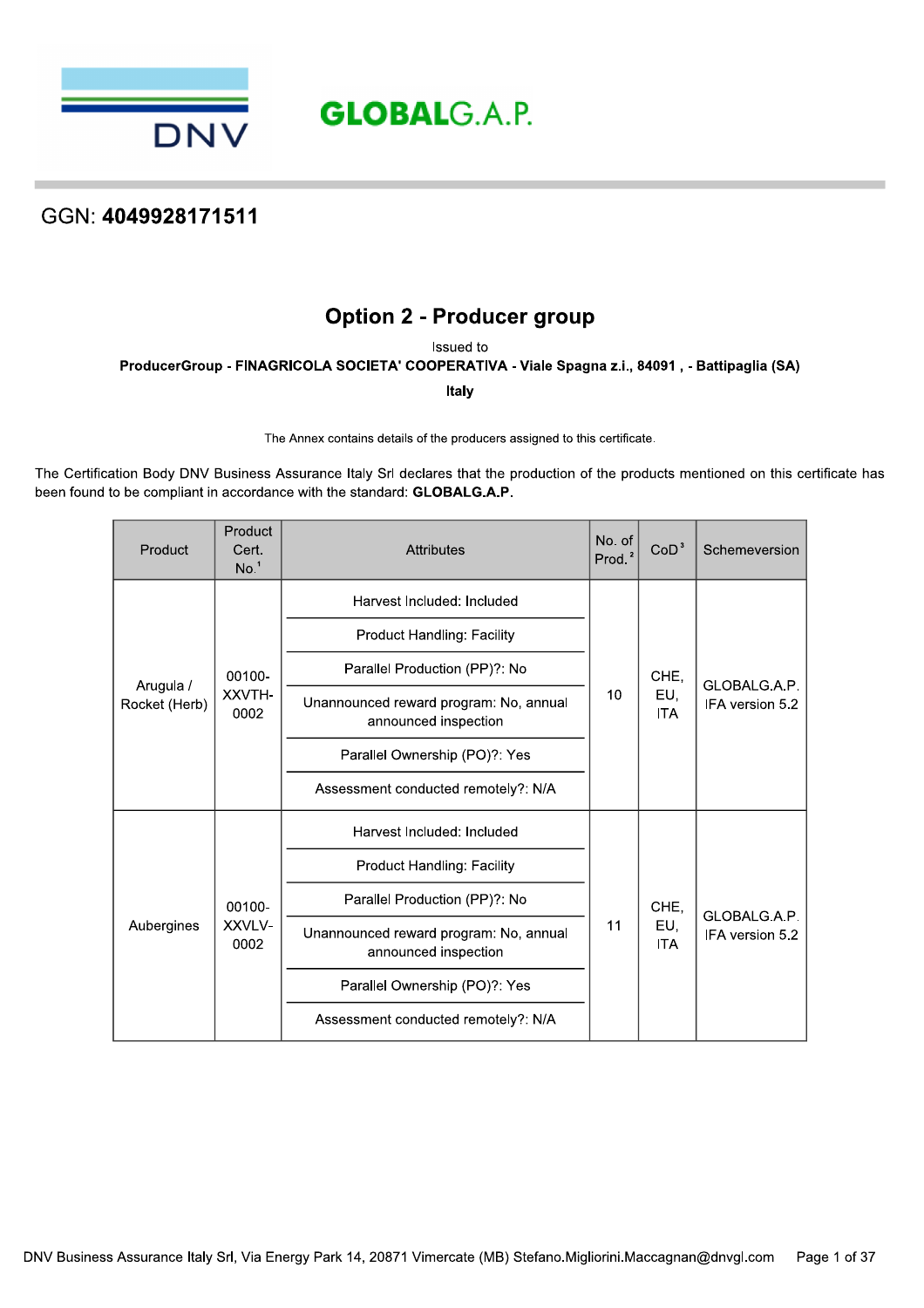| Product                              | Product<br>Cert.<br>No. <sup>1</sup> | <b>Attributes</b>                                              | No. of<br>Prod. <sup>2</sup> | CoD <sup>3</sup>          | Schemeversion                   |
|--------------------------------------|--------------------------------------|----------------------------------------------------------------|------------------------------|---------------------------|---------------------------------|
|                                      |                                      | Harvest Included: Included                                     |                              |                           |                                 |
|                                      |                                      | <b>Product Handling: Facility</b>                              |                              |                           |                                 |
|                                      | 00100-                               | Parallel Production (PP)?: No                                  |                              | CHE,                      |                                 |
| <b>Baby Leaf</b><br>Chard            | XXVLP-<br>0002                       | Unannounced reward program: No, annual<br>announced inspection | 11                           | EU,<br><b>ITA</b>         | GLOBALG.A.P.<br>IFA version 5.2 |
|                                      |                                      | Parallel Ownership (PO)?: Yes                                  |                              |                           |                                 |
|                                      |                                      | Assessment conducted remotely?: N/A                            |                              |                           |                                 |
|                                      |                                      | Harvest Included: Included                                     |                              | CHE,<br>EU,<br><b>ITA</b> | GLOBALG.A.P.                    |
|                                      |                                      | Product Handling: Facility                                     |                              |                           |                                 |
| <b>Baby Leaf</b><br>Spinach          | 00100-<br>XXVNP-<br>0002             | Parallel Production (PP)?: No                                  |                              |                           |                                 |
|                                      |                                      | Unannounced reward program: No, annual<br>announced inspection | 10                           |                           | IFA version 5.2                 |
|                                      |                                      | Parallel Ownership (PO)?: Yes                                  |                              |                           |                                 |
|                                      |                                      | Assessment conducted remotely?: N/A                            |                              |                           |                                 |
|                                      |                                      | Harvest Included: Included                                     |                              | CHE,<br>EU,<br><b>ITA</b> | GLOBALG.A.P.<br>IFA version 5.2 |
|                                      |                                      | <b>Product Handling: Facility</b>                              | 11                           |                           |                                 |
|                                      | 00100-                               | Parallel Production (PP)?: No                                  |                              |                           |                                 |
| <b>Beans</b>                         | XXVNL-<br>0002                       | Unannounced reward program: No, annual<br>announced inspection |                              |                           |                                 |
|                                      |                                      | Parallel Ownership (PO)?: Yes                                  |                              |                           |                                 |
|                                      |                                      | Assessment conducted remotely?: N/A                            |                              |                           |                                 |
|                                      |                                      | Harvest Included: Included                                     |                              |                           |                                 |
| Capsicums<br>(Peppers /<br>Chillies) |                                      | <b>Product Handling: Facility</b>                              |                              | CHE,<br>EU,<br><b>ITA</b> |                                 |
|                                      | 00100-                               | Parallel Production (PP)?: No                                  |                              |                           |                                 |
|                                      | XXVPC-<br>0002                       | Unannounced reward program: No, annual<br>announced inspection | 10                           |                           | GLOBALG.A.P.<br>IFA version 5.2 |
|                                      |                                      | Parallel Ownership (PO)?: Yes                                  |                              |                           |                                 |
|                                      |                                      | Assessment conducted remotely?: N/A                            |                              |                           |                                 |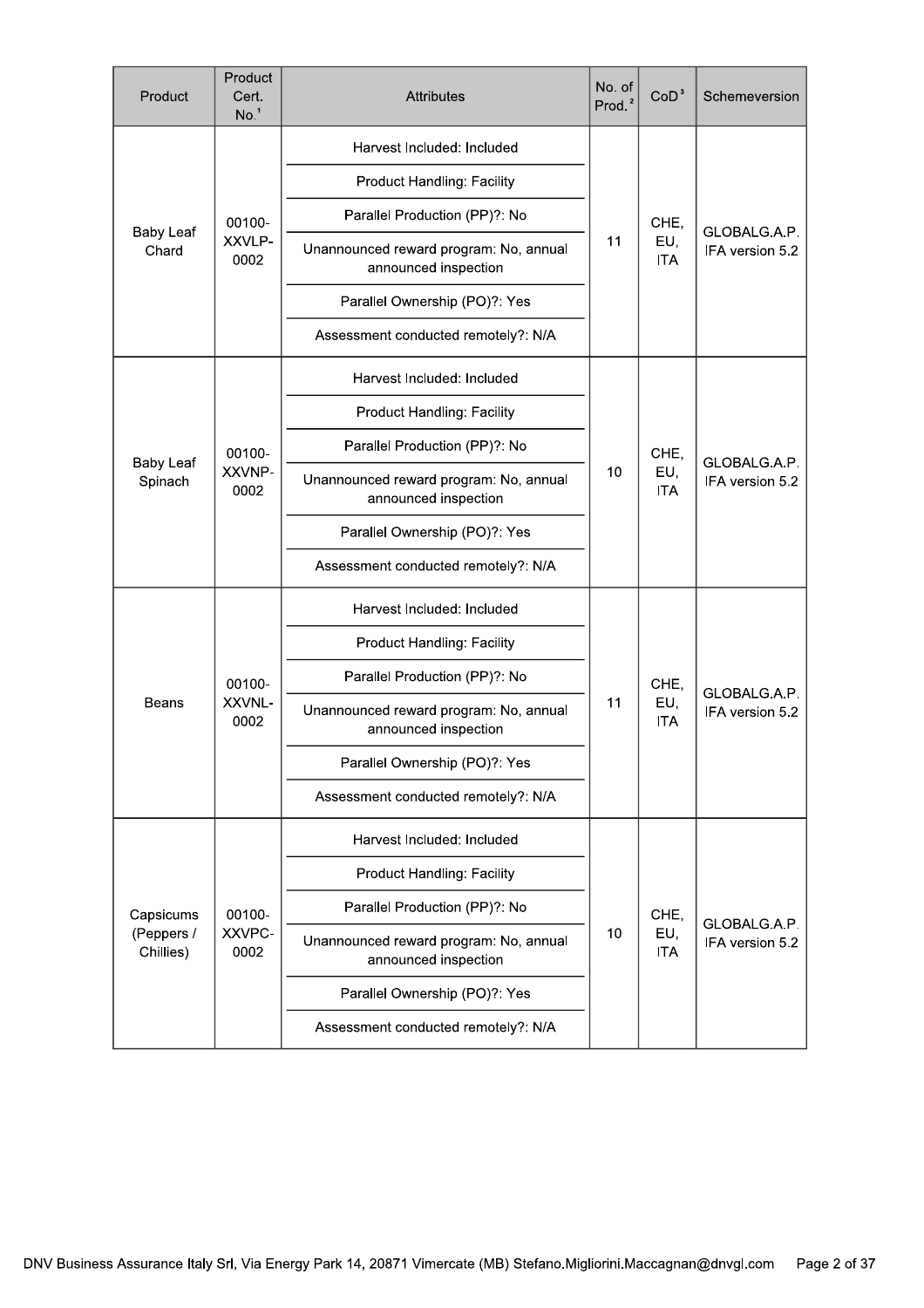| Product               | Product<br>Cert.<br>No. <sup>1</sup> | No. of<br><b>Attributes</b><br>Prod. <sup>2</sup>                    |    | CoD <sup>3</sup>          | Schemeversion                   |
|-----------------------|--------------------------------------|----------------------------------------------------------------------|----|---------------------------|---------------------------------|
|                       |                                      | Harvest Included: Included                                           |    |                           |                                 |
|                       |                                      | Product Handling: Facility                                           |    |                           |                                 |
|                       | 00100-                               | Parallel Production (PP)?: No                                        |    | CHE,                      |                                 |
| Chard                 | XXVPP-<br>0002                       | Unannounced reward program: No, annual<br>announced inspection       | 10 | EU,<br><b>ITA</b>         | GLOBALG.A.P.<br>IFA version 5.2 |
|                       |                                      | Parallel Ownership (PO)?: Yes                                        |    |                           |                                 |
|                       |                                      | Assessment conducted remotely?: N/A                                  |    |                           |                                 |
|                       |                                      | Harvest Included: Included                                           |    |                           |                                 |
|                       |                                      | Product Handling: Facility                                           |    |                           |                                 |
| Escaroles /           | 00100-                               | Parallel Production (PP)?: No                                        |    | CHE,<br>EU,<br><b>ITA</b> | GLOBALG.A.P.<br>IFA version 5.2 |
| Broad-Leaf<br>Endives | XXVTC-<br>0002                       | Unannounced reward program: No, annual<br>announced inspection       | 11 |                           |                                 |
|                       |                                      | Parallel Ownership (PO)?: Yes                                        |    |                           |                                 |
|                       |                                      | Assessment conducted remotely?: N/A                                  |    |                           |                                 |
|                       |                                      | Harvest Included: Included                                           |    |                           |                                 |
|                       |                                      | Product Handling: Facility                                           |    | CHE,                      | GLOBALG.A.P.                    |
|                       | 00100-                               | Parallel Production (PP)?: No                                        |    |                           |                                 |
| Lettuce               | XXVPV-<br>0002                       | 11<br>Unannounced reward program: No, annual<br>announced inspection |    | EU,<br><b>ITA</b>         | IFA version 5.2                 |
|                       |                                      | Parallel Ownership (PO)?: Yes                                        |    |                           |                                 |
|                       |                                      | Assessment conducted remotely?: N/A                                  |    |                           |                                 |
|                       |                                      | Harvest Included: Included                                           |    |                           |                                 |
|                       |                                      | Product Handling: Facility                                           |    |                           |                                 |
|                       | 00100-                               | Parallel Production (PP)?: No                                        |    | CHE,                      |                                 |
| Melons                | XXVNC-<br>0002                       | Unannounced reward program: No, annual<br>announced inspection       | 11 | EU,<br><b>ITA</b>         | GLOBALG.A.P.<br>IFA version 5.2 |
|                       |                                      | Parallel Ownership (PO)?: Yes                                        |    |                           |                                 |
|                       |                                      | Assessment conducted remotely?: N/A                                  |    |                           |                                 |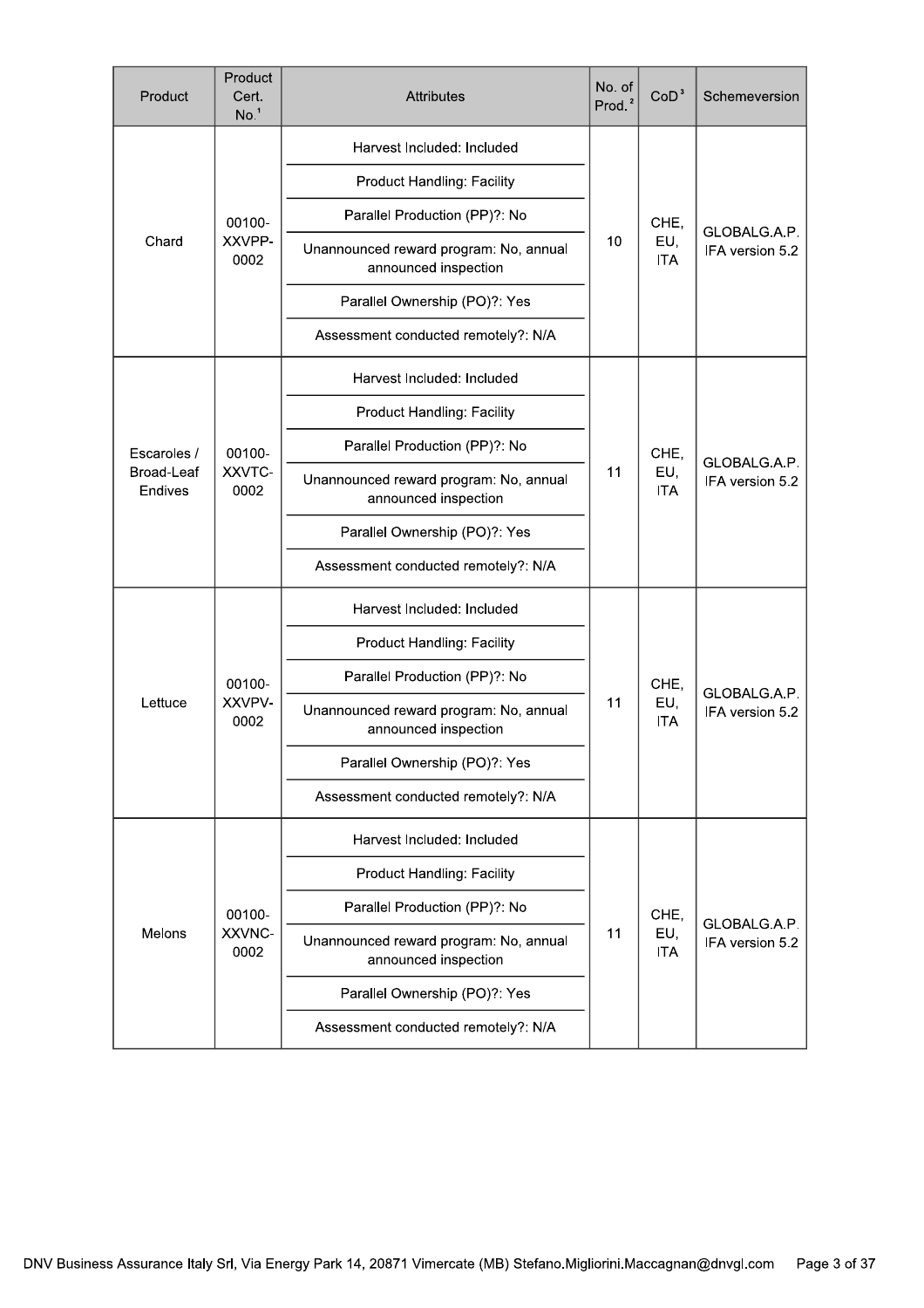|  | GGN: 4049928171511 |                                      |                                                                |                              |                   | Online Certificate Validatio    |  |
|--|--------------------|--------------------------------------|----------------------------------------------------------------|------------------------------|-------------------|---------------------------------|--|
|  | Product            | Product<br>Cert.<br>No. <sup>1</sup> | Attributes                                                     | No. of<br>Prod. <sup>2</sup> | CoD <sup>3</sup>  | Schemeversion                   |  |
|  |                    |                                      | Harvest Included: Included                                     |                              | CHE,              | GLOBALG.A.P.                    |  |
|  |                    |                                      | <b>Product Handling: Facility</b>                              |                              |                   |                                 |  |
|  |                    | 00100-                               | Parallel Production (PP)?: No                                  |                              |                   |                                 |  |
|  | Spinach            | XXVNV-<br>0002                       | Unannounced reward program: No, annual<br>announced inspection | 10                           | EU,<br><b>ITA</b> | IFA version 5.2                 |  |
|  |                    |                                      | Parallel Ownership (PO)?: Yes                                  |                              |                   |                                 |  |
|  |                    |                                      | Assessment conducted remotely?: N/A                            |                              |                   |                                 |  |
|  |                    |                                      | Harvest Included: Included                                     |                              |                   |                                 |  |
|  |                    |                                      | <b>Product Handling: Facility</b>                              |                              |                   |                                 |  |
|  |                    | 00100-                               | Parallel Production (PP)?: No                                  |                              | CHE,              |                                 |  |
|  | Tomatoes           | XXVPL-<br>0002                       | Unannounced reward program: No, annual<br>announced inspection | 12                           | EU,<br><b>ITA</b> | GLOBALG.A.P.<br>IFA version 5.2 |  |
|  |                    |                                      | Parallel Ownership (PO)?: Yes                                  |                              |                   |                                 |  |
|  |                    |                                      | Assessment conducted remotely?: N/A                            |                              |                   |                                 |  |
|  |                    |                                      |                                                                |                              |                   |                                 |  |

#### **Online Certificate Validation Tool**

All listed information refers to the certificate of the producer group and reflects current certification information in the database as of the log date. The current status of this certificate can be verified at **https://database.globalgap.org/search** 

- <sup>1</sup> GLOBALG.A.P. Product Certificate Number
- <sup>2</sup> Number of Producers
- <sup>3</sup> Countries of Destination. The countries where the product is intended to be sold.

Log Date (Printing date of certificate): 2021-12-23 15:44 UTC (GMT) 24h

Valid from (This certificate may be valid up to 12 month from this date): 2021-12-09

Valid to (must always be checked against latest certificate information in database): 2022-11-04

Date of Certification decision: 2021-12-09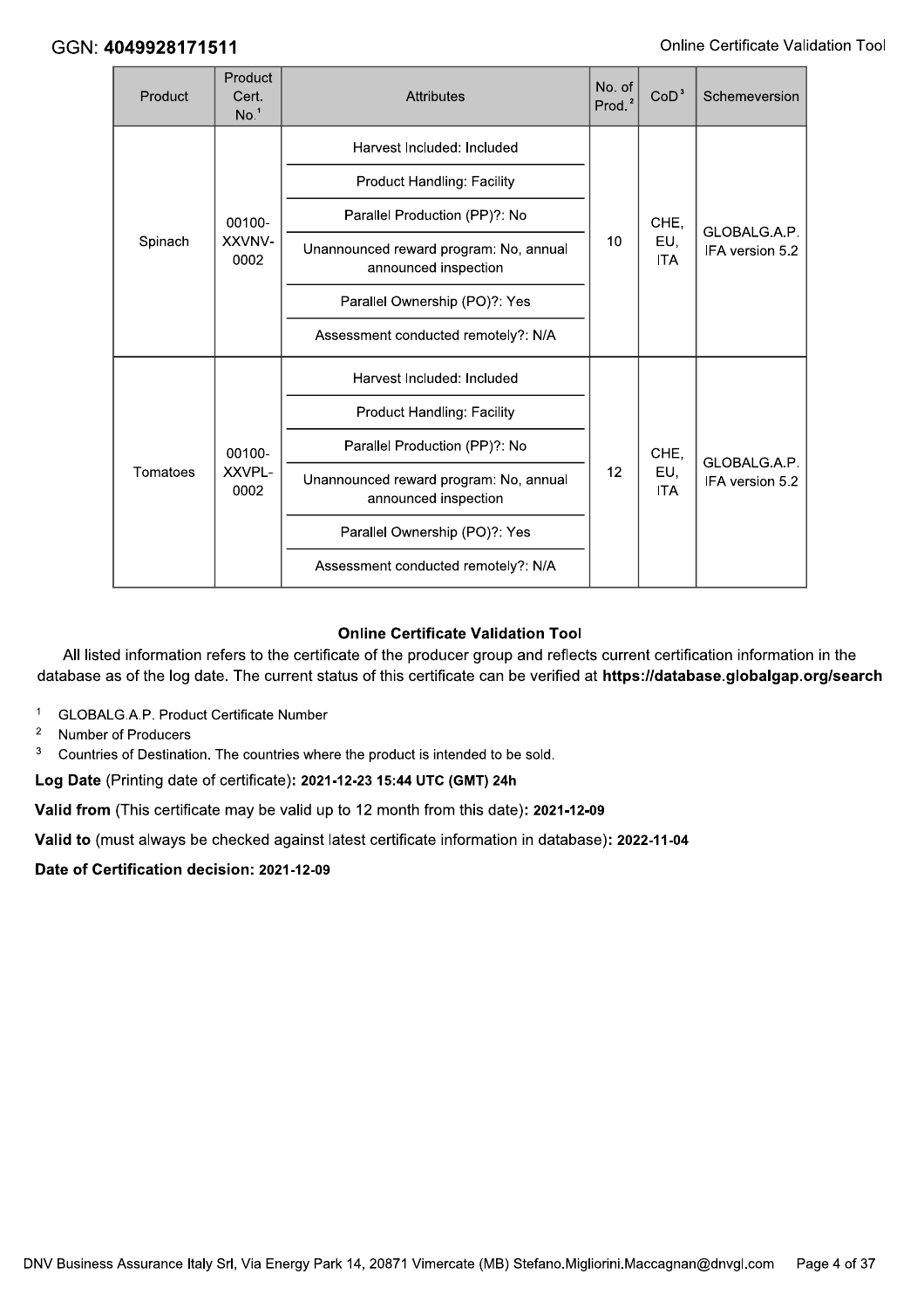#### ANNEX for GGN: 4049928171511

#### Log Date (Printing date of certificate): 2021-12-23 15:44 UTC (GMT) 24h

#### Producer Group Members (Option 2 or 4)

| Product                    | GGN / Reg. No. <sup>4</sup>                                            | Company /<br>Producer name<br>and address                        | <b>Attributes</b>                                              | Quantities                                   |
|----------------------------|------------------------------------------------------------------------|------------------------------------------------------------------|----------------------------------------------------------------|----------------------------------------------|
|                            |                                                                        |                                                                  | Harvest Included: Included                                     | Non cov. first <sup>5</sup> :                |
|                            | 4049928139801                                                          |                                                                  | Product Handling: No                                           | 0.0000 ha                                    |
| Arugula /                  | <b>DNV</b>                                                             | Az. Agr. Palo<br>Fabio Via B.                                    | Parallel Production (PP)?: No                                  | Non cov. further <sup>6</sup> :<br>0.0000 ha |
| Rocket (Herb)              | CERT07412010<br><b>GGNPLSINCER</b><br>т                                | Ricasoli, 3/G,<br>84091,<br>Battipaglia (Sa)                     | Unannounced reward program: No, annual<br>announced inspection | Cov. first <sup>7</sup> :<br>10.0000 ha      |
|                            |                                                                        |                                                                  | Parallel Ownership (PO)?: No                                   | Cov. further <sup>8</sup> :                  |
|                            |                                                                        |                                                                  | Assessment conducted remotely?: N/A                            | 0.0000 ha                                    |
|                            | 4049929684003<br><b>DNV</b><br>CERT07422010<br><b>GGNPLSINCER</b><br>т | Az. Agr. Citro<br>Liberato via<br>Cornito, 84025<br>, Eboli (Sa) | Harvest Included: Included                                     | Non cov. first <sup>5</sup> :                |
|                            |                                                                        |                                                                  | Product Handling: No                                           | 0.0000 ha                                    |
| Arugula /                  |                                                                        |                                                                  | Parallel Production (PP)?: No                                  | Non cov. further <sup>6</sup> :<br>0.0000 ha |
| Rocket (Herb)              |                                                                        |                                                                  | Unannounced reward program: No, annual<br>announced inspection | Cov. first <sup>7</sup> :<br>20.0000 ha      |
|                            |                                                                        |                                                                  | Parallel Ownership (PO)?: No                                   | Cov. further <sup>8</sup> :                  |
|                            |                                                                        |                                                                  | Assessment conducted remotely?: N/A                            | 0.0000 ha                                    |
|                            |                                                                        |                                                                  | Harvest Included: Included                                     | Non cov. first <sup>5</sup> :                |
|                            |                                                                        | Az. Agr. Palo                                                    | Product Handling: No                                           | 0.0000 ha                                    |
| Arugula /<br>Rocket (Herb) | 4049928366740<br><b>DNV</b>                                            | Carlo Loc.<br>Tavernanova S.                                     | Parallel Production (PP)?: No                                  | Non cov. further <sup>6</sup> :<br>0.0000 ha |
|                            | CERT07452010<br><b>GGNPLSINCER</b><br>т                                | Cecilia 0,<br>84025, Eboli                                       | Unannounced reward program: No, annual<br>announced inspection | Cov. first <sup>7</sup> :<br>4.0000 ha       |
|                            |                                                                        | (SA)                                                             | Parallel Ownership (PO)?: No                                   | Cov. further <sup>8</sup> :                  |
|                            |                                                                        |                                                                  | Assessment conducted remotely?: N/A                            | 0.0000 ha                                    |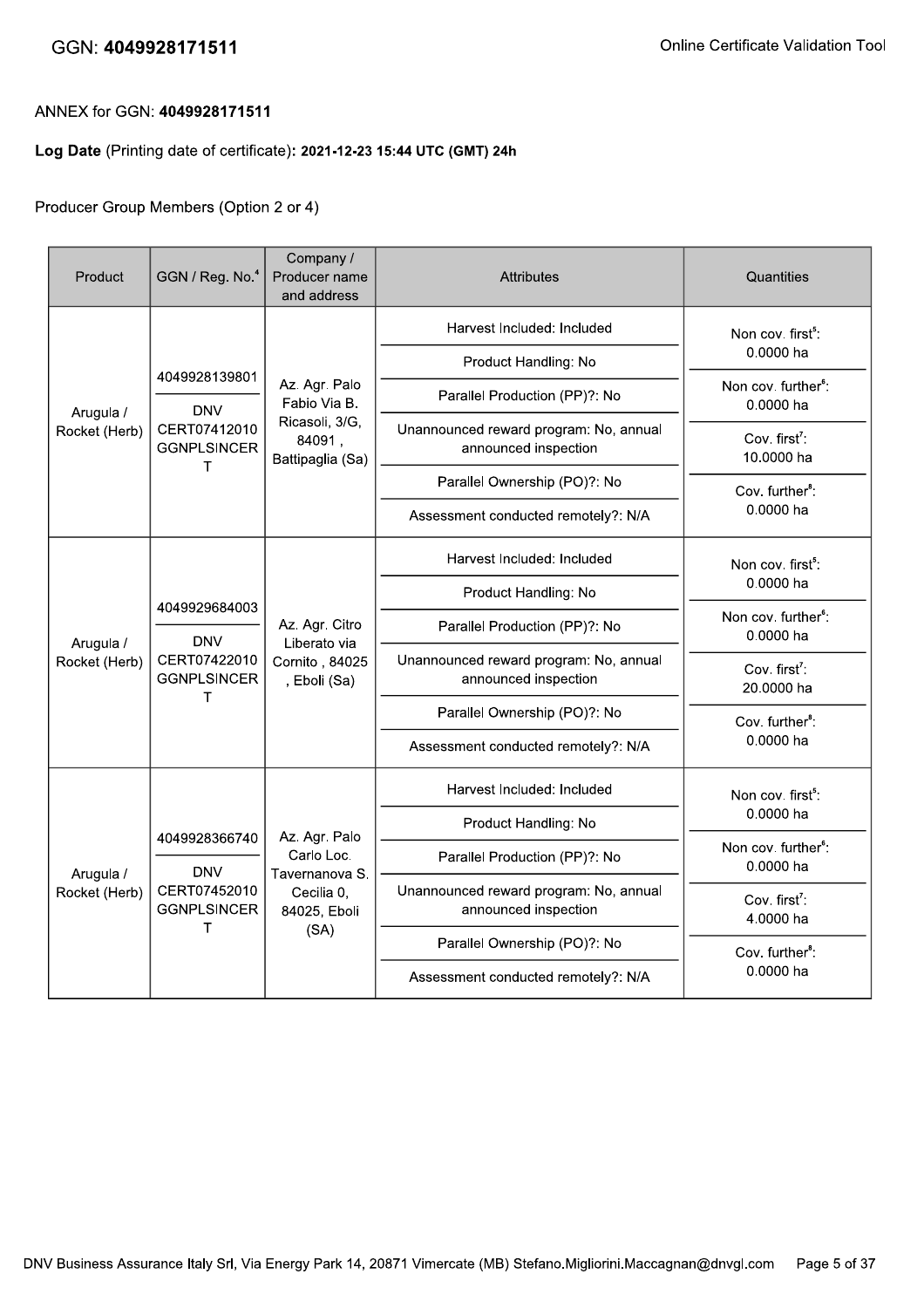| Product                    | GGN / Reg. No. <sup>4</sup>                                                 | Company /<br>Producer name<br>and address         | <b>Attributes</b>                                              | Quantities                                   |
|----------------------------|-----------------------------------------------------------------------------|---------------------------------------------------|----------------------------------------------------------------|----------------------------------------------|
|                            |                                                                             |                                                   | Harvest Included: Included                                     | Non cov. first <sup>5</sup> :                |
|                            | 4049928823045                                                               | Az. Agr.                                          | Product Handling: No                                           | 0.0000 ha                                    |
|                            | <b>DNV</b>                                                                  | Minucci<br>Cesarina Via                           | Parallel Production (PP)?: No                                  | Non cov. further <sup>6</sup> :<br>0.0000 ha |
| Arugula /<br>Rocket (Herb) | CERT07432010<br><b>GGNPLSINCER</b>                                          | Roma 398,<br>84092, Belizzi -                     | Unannounced reward program: No, annual<br>announced inspection | Cov. first <sup>7</sup> :<br>5.0000 ha       |
|                            | т                                                                           | $SA -$                                            | Parallel Ownership (PO)?: No                                   | Cov. further <sup>8</sup> :                  |
|                            |                                                                             |                                                   | Assessment conducted remotely?: N/A                            | 0.0000 ha                                    |
|                            |                                                                             |                                                   | Harvest Included: Included                                     | Non cov. first <sup>5</sup> :                |
|                            | 4050373316051                                                               |                                                   | Product Handling: No                                           | 0.0000 ha                                    |
|                            | <b>DNV</b>                                                                  | Az. Agr. Citro<br>Antonio Via                     | Parallel Production (PP)?: No                                  | Non cov. further <sup>6</sup> :<br>0.0000 ha |
| Arugula /<br>Rocket (Herb) | CERT-0022-200<br>3-EUREPGAP-<br>NPL-SINCERT-<br>07                          | Adige, 54,<br>84091,<br>Battipaglia (SA)          | Unannounced reward program: No, annual<br>announced inspection | Cov. first <sup>7</sup> :<br>1.0000 ha       |
|                            |                                                                             |                                                   | Parallel Ownership (PO)?: No                                   | Cov. further <sup>8</sup> :                  |
|                            |                                                                             |                                                   | Assessment conducted remotely?: N/A                            | 0.0000 ha                                    |
|                            |                                                                             |                                                   | Harvest Included: Included                                     | Non cov. first <sup>5</sup> :                |
|                            | 4050373316068<br><b>DNV</b><br>CERT-0022-200<br>3-EUREPGAP-<br>NPL-SINCERT- | Az. Agr. Citro                                    | Product Handling: No                                           | 0.0000 ha                                    |
| Arugula /                  |                                                                             | Giuseppe Via<br>provinciale del                   | Parallel Production (PP)?: No                                  | Non cov. further <sup>6</sup> :<br>0.0000 ha |
| Rocket (Herb)              |                                                                             | Cornito N ° 167<br>- Loc.tà Isca,<br>84025, Eboli | Unannounced reward program: No, annual<br>announced inspection | Cov. first <sup>7</sup> :<br>1.0000 ha       |
|                            | 08                                                                          | (SA)                                              | Parallel Ownership (PO)?: No                                   | Cov. further <sup>8</sup> :                  |
|                            |                                                                             |                                                   | Assessment conducted remotely?: N/A                            | 0.0000 ha                                    |
|                            |                                                                             |                                                   | Harvest Included: Included                                     | Non cov. first <sup>5</sup> :                |
|                            | 4050373316075                                                               |                                                   | Product Handling: No                                           | 0.0000 ha                                    |
| Arugula /                  | <b>DNV</b>                                                                  | Az. Agr. Palo<br>Gerardo via                      | Parallel Production (PP)?: No                                  | Non cov. further <sup>6</sup> :<br>0.0000 ha |
| Rocket (Herb)              | CERT07442010<br><b>GGNPLSINCER</b><br>T                                     | Roma, 398,<br>84092, Bellizzi<br>(Sa)             | Unannounced reward program: No, annual<br>announced inspection | Cov. first <sup>7</sup> :<br>2.5000 ha       |
|                            |                                                                             |                                                   | Parallel Ownership (PO)?: No                                   | Cov. further <sup>8</sup> :                  |
|                            |                                                                             |                                                   | Assessment conducted remotely?: N/A                            | 0.0000 ha                                    |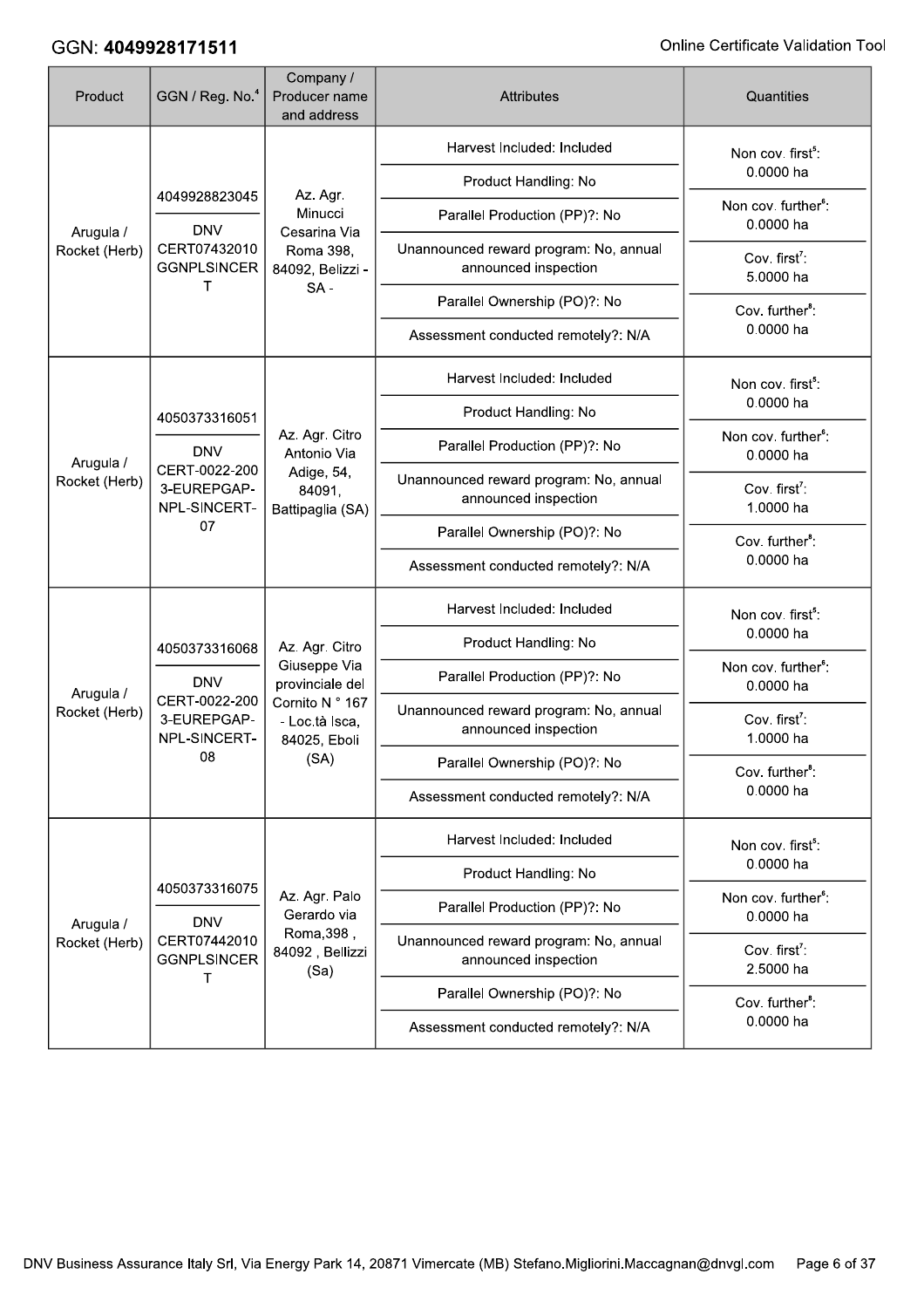| Product                    | GGN / Reg. No. <sup>4</sup>                        | Company /<br>Producer name<br>and address      | Attributes                                                     | Quantities                                   |
|----------------------------|----------------------------------------------------|------------------------------------------------|----------------------------------------------------------------|----------------------------------------------|
|                            |                                                    |                                                | Harvest Included: Included                                     | Non cov. first <sup>5</sup> :                |
|                            | 4050373316082                                      |                                                | Product Handling: No                                           | 0.0000 ha                                    |
| Arugula /                  | <b>DNV</b>                                         | Az. Agr. Palo<br>Giovanni via                  | Parallel Production (PP)?: No                                  | Non cov. further <sup>6</sup> :<br>0.0000 ha |
| Rocket (Herb)              | CERT-0022-200<br>3-EUREPGAP-<br>NPL-SINCERT-       | Gaia, 1, 84095,<br>Giffoni Valle<br>Piana (Sa) | Unannounced reward program: No, annual<br>announced inspection | Cov. first <sup>7</sup> :<br>3.0000 ha       |
|                            | 09                                                 |                                                | Parallel Ownership (PO)?: No                                   | Cov. further <sup>8</sup> :                  |
|                            |                                                    |                                                | Assessment conducted remotely?: N/A                            | 0.0000 ha                                    |
|                            |                                                    |                                                | Harvest Included: Included                                     | Non cov. first <sup>5</sup> :                |
|                            | 4050373316099                                      |                                                | Product Handling: No                                           | 0.0000 ha                                    |
|                            | <b>DNV</b>                                         | Az. Agr. Palo<br>Massimiliano                  | Parallel Production (PP)?: No                                  | Non cov. further <sup>6</sup> :<br>0.0000 ha |
| Arugula /<br>Rocket (Herb) | CERT-0022-200<br>3-EUREPGAP-<br>NPL-SINCERT-<br>10 | via Roma, 398,<br>84092, Bellizzi<br>(Sa)      | Unannounced reward program: No, annual<br>announced inspection | Cov. first <sup>7</sup> :<br>40.0000 ha      |
|                            |                                                    |                                                | Parallel Ownership (PO)?: No                                   | Cov. further <sup>8</sup> :                  |
|                            |                                                    |                                                | Assessment conducted remotely?: N/A                            | 0.0000 ha                                    |
|                            |                                                    |                                                | Harvest Included: Included                                     | Non cov. first <sup>5</sup> :                |
|                            |                                                    |                                                | Product Handling: No                                           | 0.0000 ha                                    |
| Arugula /                  |                                                    | Az. Agr. Palo<br>Diego Via Gaia,               | Parallel Production (PP)?: No                                  | Non cov. further <sup>6</sup> :<br>0.0000 ha |
| Rocket (Herb)              | 4059883142754                                      | 3A, 84095,<br>Giffoni Valle<br>Piana (SA)      | Unannounced reward program: No, annual<br>announced inspection | Cov. first <sup>7</sup> :<br>2.0000 ha       |
|                            |                                                    |                                                | Parallel Ownership (PO)?: No                                   | Cov. further <sup>8</sup> :                  |
|                            |                                                    |                                                | Assessment conducted remotely?: N/A                            | 0.0000 ha                                    |
|                            |                                                    |                                                | Harvest Included: Included                                     | Non cov. first <sup>5</sup> :                |
|                            | 4049928139801                                      |                                                | Product Handling: No                                           | 0.0000 ha                                    |
|                            | <b>DNV</b>                                         | Az. Agr. Palo<br>Fabio Via B.                  | Parallel Production (PP)?: No                                  | Non cov. further <sup>6</sup> :<br>0.0000 ha |
| Aubergines                 | CERT07412010<br><b>GGNPLSINCER</b><br>т            | Ricasoli, 3/G,<br>84091,<br>Battipaglia (Sa)   | Unannounced reward program: No, annual<br>announced inspection | Cov. first <sup>7</sup> :<br>0.1000 ha       |
|                            |                                                    |                                                | Parallel Ownership (PO)?: No                                   | Cov. further <sup>8</sup> :                  |
|                            |                                                    |                                                | Assessment conducted remotely?: N/A                            | 0.0000 ha                                    |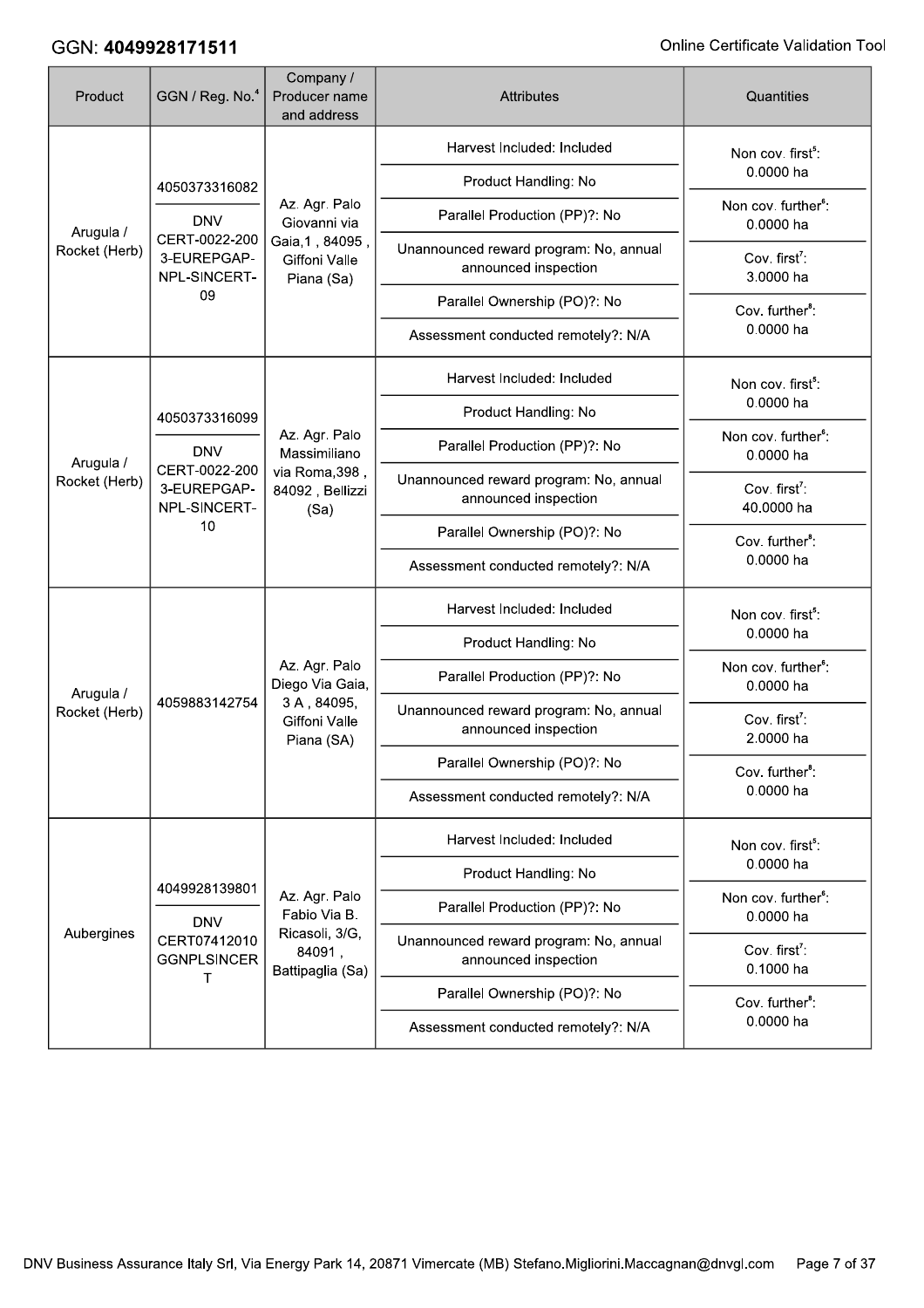| Product    | GGN / Reg. No. <sup>4</sup>                                       | Company /<br>Producer name<br>and address     | <b>Attributes</b>                                              | Quantities                                   |
|------------|-------------------------------------------------------------------|-----------------------------------------------|----------------------------------------------------------------|----------------------------------------------|
|            |                                                                   |                                               | Harvest Included: Included                                     | Non cov. first <sup>5</sup> :                |
|            | 4049929684003                                                     |                                               | Product Handling: No                                           | 0.0000 ha                                    |
|            | <b>DNV</b>                                                        | Az. Agr. Citro<br>Liberato via                | Parallel Production (PP)?: No                                  | Non cov. further <sup>6</sup> :<br>0.0000 ha |
| Aubergines | CERT07422010<br><b>GGNPLSINCER</b><br>т                           | Cornito, 84025<br>, Eboli (Sa)                | Unannounced reward program: No, annual<br>announced inspection | Cov. first <sup>7</sup> :<br>0.2000 ha       |
|            |                                                                   |                                               | Parallel Ownership (PO)?: No                                   | Cov. further <sup>8</sup> :                  |
|            |                                                                   |                                               | Assessment conducted remotely?: N/A                            | 0.0000 ha                                    |
|            |                                                                   |                                               | Harvest Included: Included                                     | Non cov. first <sup>5</sup> :                |
|            | 4049928366740                                                     | Az. Agr. Palo                                 | Product Handling: No                                           | 0.1000 ha                                    |
|            | <b>DNV</b>                                                        | Carlo Loc.<br>Tavernanova S.                  | Parallel Production (PP)?: No                                  | Non cov. further <sup>6</sup> :<br>0.0000 ha |
| Aubergines | CERT07452010<br><b>GGNPLSINCER</b><br>т                           | Cecilia 0,<br>84025, Eboli                    | Unannounced reward program: No, annual<br>announced inspection | Cov. first <sup>7</sup> :<br>0.2000 ha       |
|            |                                                                   | (SA)                                          | Parallel Ownership (PO)?: No                                   | Cov. further <sup>8</sup> :                  |
|            |                                                                   |                                               | Assessment conducted remotely?: N/A                            | 0.0000 ha                                    |
|            |                                                                   |                                               | Harvest Included: Included                                     | Non cov. first <sup>5</sup> :                |
|            | 4049928823045<br><b>DNV</b><br>CERT07432010<br><b>GGNPLSINCER</b> | Az. Agr.                                      | Product Handling: No                                           | 0.0000 ha                                    |
|            |                                                                   | Minucci                                       | Parallel Production (PP)?: No                                  | Non cov. further <sup>6</sup> :<br>0.0000 ha |
| Aubergines |                                                                   | Cesarina Via<br>Roma 398,<br>84092, Belizzi - | Unannounced reward program: No, annual<br>announced inspection | Cov. first <sup>7</sup> :<br>0.1000 ha       |
|            | Τ                                                                 | $SA -$                                        | Parallel Ownership (PO)?: No                                   | Cov. further <sup>8</sup> :                  |
|            |                                                                   |                                               | Assessment conducted remotely?: N/A                            | 0.0000 ha                                    |
|            |                                                                   |                                               | Harvest Included: Included                                     | Non cov. first <sup>5</sup> :                |
|            | 4050373316051                                                     |                                               | Product Handling: No                                           | 0.0000 ha                                    |
|            | <b>DNV</b>                                                        | Az. Agr. Citro<br>Antonio Via                 | Parallel Production (PP)?: No                                  | Non cov. further <sup>6</sup> :<br>0.0000 ha |
| Aubergines | CERT-0022-200<br>3-EUREPGAP-<br>NPL-SINCERT-                      | Adige, 54,<br>84091,<br>Battipaglia (SA)      | Unannounced reward program: No, annual<br>announced inspection | Cov. first <sup>7</sup> :<br>0.1000 ha       |
|            | 07                                                                |                                               | Parallel Ownership (PO)?: No                                   | Cov. further <sup>8</sup> :                  |
|            |                                                                   |                                               | Assessment conducted remotely?: N/A                            | 0.0000 ha                                    |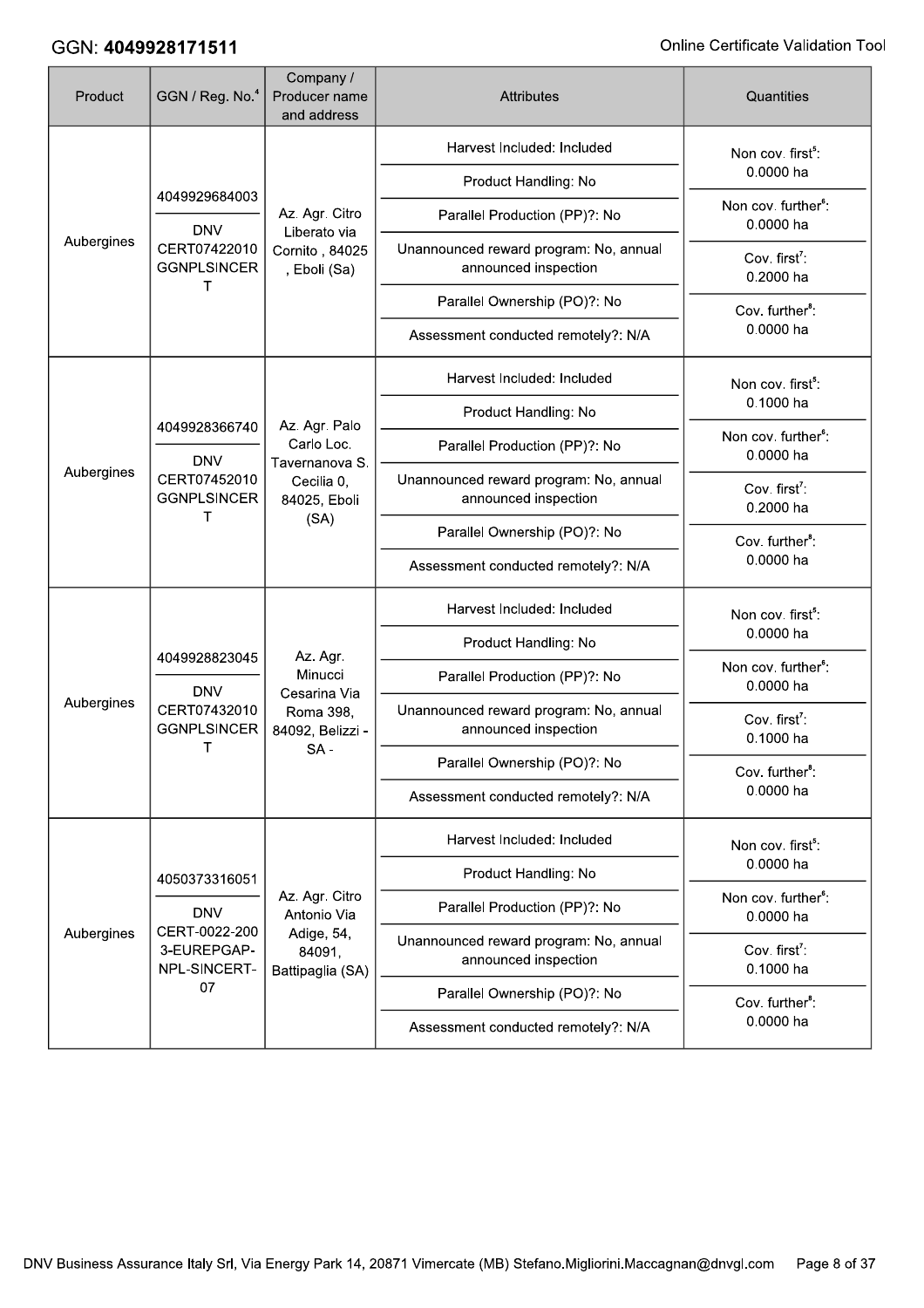| Product    | GGN / Reg. No. <sup>4</sup>                                                 | Company /<br>Producer name<br>and address                  | <b>Attributes</b>                                              | Quantities                                   |           |  |
|------------|-----------------------------------------------------------------------------|------------------------------------------------------------|----------------------------------------------------------------|----------------------------------------------|-----------|--|
|            |                                                                             | Harvest Included: Included                                 | Non cov. first <sup>5</sup> :                                  |                                              |           |  |
|            | 4050373316068                                                               | Az. Agr. Citro                                             | Product Handling: No                                           | 0.1000 ha                                    |           |  |
|            | <b>DNV</b>                                                                  | Giuseppe Via<br>provinciale del                            | Parallel Production (PP)?: No                                  | Non cov. further <sup>6</sup> :<br>0.0000 ha |           |  |
| Aubergines | CERT-0022-200<br>3-EUREPGAP-<br>NPL-SINCERT-                                | Cornito N ° 167<br>- Loc.tà Isca,<br>84025, Eboli          | Unannounced reward program: No, annual<br>announced inspection | Cov. first <sup>7</sup> :<br>0.1000 ha       |           |  |
|            | 08                                                                          | (SA)                                                       | Parallel Ownership (PO)?: No                                   | Cov. further <sup>8</sup> :                  |           |  |
|            |                                                                             |                                                            | Assessment conducted remotely?: N/A                            | 0.0000 ha                                    |           |  |
|            |                                                                             |                                                            | Harvest Included: Included                                     | Non cov. first <sup>5</sup> :                |           |  |
|            | 4050373316075                                                               |                                                            | Product Handling: No                                           | 0.1000 ha                                    |           |  |
|            | <b>DNV</b>                                                                  | Az. Agr. Palo<br>Gerardo via                               | Parallel Production (PP)?: No                                  | Non cov. further <sup>6</sup> :<br>0.0000 ha |           |  |
| Aubergines | CERT07442010<br><b>GGNPLSINCER</b><br>т                                     | Roma, 398,<br>84092, Bellizzi<br>(Sa)                      | Unannounced reward program: No, annual<br>announced inspection | Cov. first <sup>7</sup> :<br>0.1000 ha       |           |  |
|            |                                                                             |                                                            | Parallel Ownership (PO)?: No                                   | Cov. further <sup>8</sup> :                  |           |  |
|            |                                                                             |                                                            | Assessment conducted remotely?: N/A                            | 0.0000 ha                                    |           |  |
|            |                                                                             |                                                            | Harvest Included: Included                                     | Non cov. first <sup>5</sup> :                |           |  |
|            | 4050373316082<br><b>DNV</b><br>CERT-0022-200<br>3-EUREPGAP-<br>NPL-SINCERT- |                                                            | Product Handling: No                                           | 0.0000 ha                                    |           |  |
|            |                                                                             | Az. Agr. Palo<br>Giovanni via                              | Parallel Production (PP)?: No                                  | Non cov. further <sup>6</sup> :<br>0.0000 ha |           |  |
| Aubergines |                                                                             | Gaia, 1, 84095,<br>Giffoni Valle<br>Piana (Sa)             | Unannounced reward program: No, annual<br>announced inspection | Cov. first <sup>7</sup> :<br>0.1000 ha       |           |  |
|            | 09                                                                          |                                                            | Parallel Ownership (PO)?: No                                   | Cov. further <sup>8</sup> :                  |           |  |
|            |                                                                             |                                                            | Assessment conducted remotely?: N/A                            | 0.0000 ha                                    |           |  |
|            |                                                                             |                                                            | Harvest Included: Included                                     | Non cov. first <sup>5</sup> :                |           |  |
|            | 4050373316099                                                               |                                                            | Product Handling: No                                           | 0.0000 ha                                    |           |  |
|            | <b>DNV</b>                                                                  | Az. Agr. Palo<br>Massimiliano                              | Parallel Production (PP)?: No                                  | Non cov. further <sup>6</sup> :<br>0.0000 ha |           |  |
| Aubergines | 3-EUREPGAP-<br>NPL-SINCERT-                                                 | CERT-0022-200<br>via Roma, 398,<br>84092, Bellizzi<br>(Sa) | Unannounced reward program: No, annual<br>announced inspection | Cov. first <sup>7</sup> :<br>5.0000 ha       |           |  |
|            | 10                                                                          |                                                            | Parallel Ownership (PO)?: No                                   | Cov. further <sup>8</sup> :                  |           |  |
|            |                                                                             |                                                            |                                                                | Assessment conducted remotely?: N/A          | 0.0000 ha |  |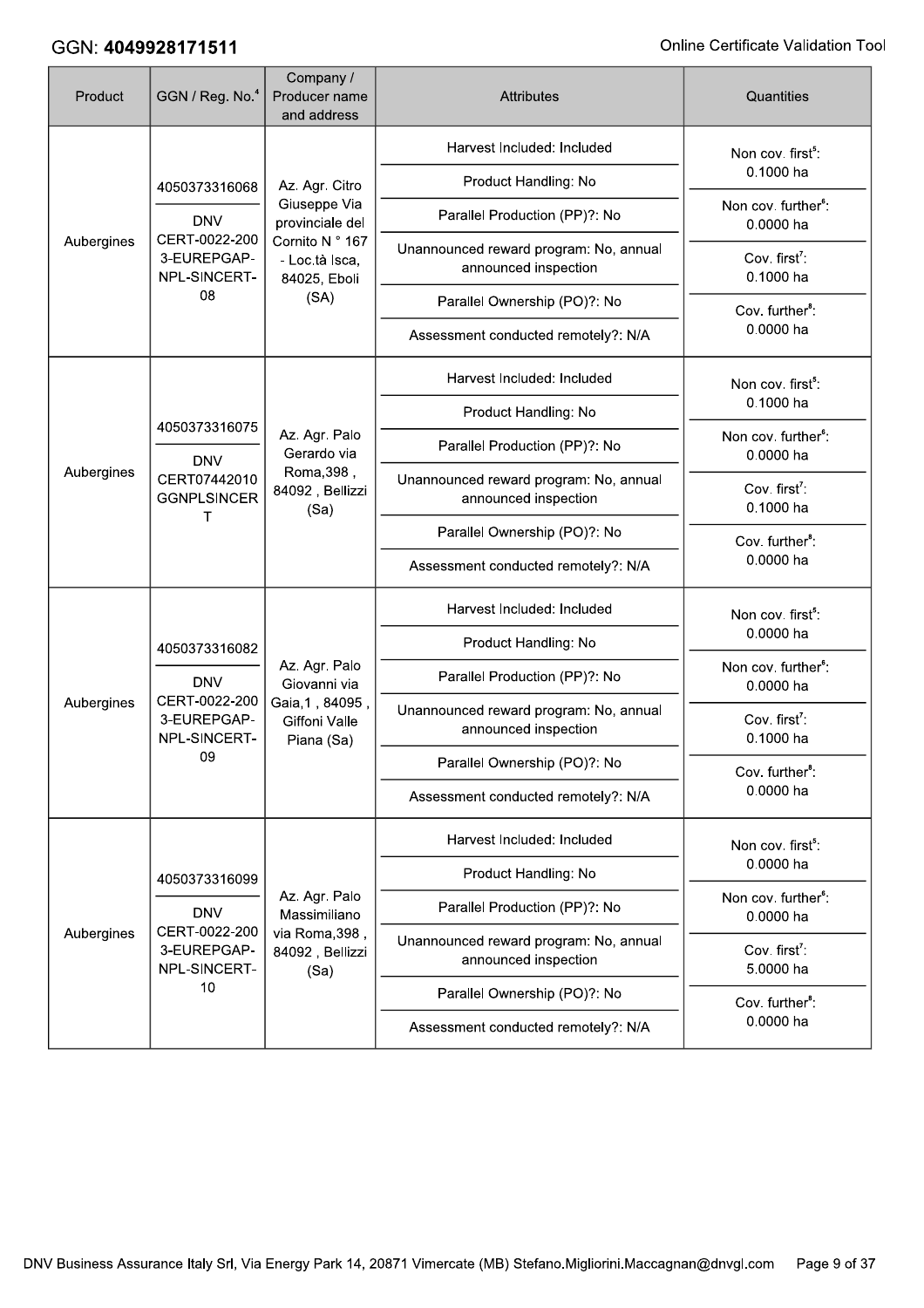| Product          | GGN / Reg. No. <sup>4</sup>                                       | Company /<br>Producer name<br>and address                                     | <b>Attributes</b>                                              | Quantities                                   |
|------------------|-------------------------------------------------------------------|-------------------------------------------------------------------------------|----------------------------------------------------------------|----------------------------------------------|
|                  |                                                                   |                                                                               | Harvest Included: Included                                     | Non cov. first <sup>5</sup> :                |
|                  | 4059883133592                                                     | M.F.G. Srl Viale                                                              | Product Handling: No                                           | 0.2000 ha                                    |
|                  | <b>DNV</b>                                                        | Spagna, 6 -<br>Zona                                                           | Parallel Production (PP)?: No                                  | Non cov. further <sup>6</sup> :<br>0.0000 ha |
| Aubergines       | CERT14522017<br><b>GGITAACCRED</b><br>IA                          | Industriale,<br>84091,                                                        | Unannounced reward program: No, annual<br>announced inspection | Cov. first <sup>7</sup> :<br>0.0000 ha       |
|                  |                                                                   | Battipaglia (SA)                                                              | Parallel Ownership (PO)?: No                                   | Cov. further <sup>8</sup> :                  |
|                  |                                                                   |                                                                               | Assessment conducted remotely?: N/A                            | 0.0000 ha                                    |
|                  |                                                                   |                                                                               | Harvest Included: Included                                     | Non cov. first <sup>5</sup> :                |
|                  |                                                                   |                                                                               | Product Handling: No                                           | 0.0000 ha                                    |
|                  |                                                                   | Az. Agr. Palo<br>Diego Via Gaia,                                              | Parallel Production (PP)?: No                                  | Non cov. further <sup>6</sup> :<br>0.0000 ha |
| Aubergines       | 4059883142754                                                     | 3A, 84095,<br>Giffoni Valle<br>Piana (SA)                                     | Unannounced reward program: No, annual<br>announced inspection | Cov. first <sup>7</sup> :<br>0.2000 ha       |
|                  |                                                                   |                                                                               | Parallel Ownership (PO)?: No                                   | Cov. further <sup>8</sup> :                  |
|                  |                                                                   |                                                                               | Assessment conducted remotely?: N/A                            | 0.0000 ha                                    |
|                  |                                                                   |                                                                               | Harvest Included: Included                                     | Non cov. first <sup>5</sup> :                |
|                  | 4049928139801<br><b>DNV</b><br>CERT07412010<br><b>GGNPLSINCER</b> | Az. Agr. Palo<br>Fabio Via B.<br>Ricasoli, 3/G,<br>84091,<br>Battipaglia (Sa) | Product Handling: No                                           | 0.1000 ha                                    |
| <b>Baby Leaf</b> |                                                                   |                                                                               | Parallel Production (PP)?: No                                  | Non cov. further <sup>6</sup> :<br>0.0000 ha |
| Chard            |                                                                   |                                                                               | Unannounced reward program: No, annual<br>announced inspection | Cov. first <sup>7</sup> :<br>1.5000 ha       |
|                  | Τ                                                                 |                                                                               | Parallel Ownership (PO)?: No                                   | Cov. further <sup>8</sup> :                  |
|                  |                                                                   |                                                                               | Assessment conducted remotely?: N/A                            | 0.0000 ha                                    |
|                  |                                                                   |                                                                               | Harvest Included: Included                                     | Non cov. first <sup>5</sup> :                |
|                  | 4049929684003                                                     |                                                                               | Product Handling: No                                           | 0.0000 ha                                    |
| <b>Baby Leaf</b> | <b>DNV</b>                                                        | Az. Agr. Citro<br>Liberato via                                                | Parallel Production (PP)?: No                                  | Non cov. further <sup>6</sup> :<br>0.0000 ha |
| Chard            | CERT07422010<br><b>GGNPLSINCER</b>                                | Cornito, 84025<br>, Eboli (Sa)                                                | Unannounced reward program: No, annual<br>announced inspection | Cov. first <sup>7</sup> :<br>3.0000 ha       |
|                  | т                                                                 |                                                                               | Parallel Ownership (PO)?: No                                   | Cov. further <sup>8</sup> :                  |
|                  |                                                                   |                                                                               | Assessment conducted remotely?: N/A                            | 0.0000 ha                                    |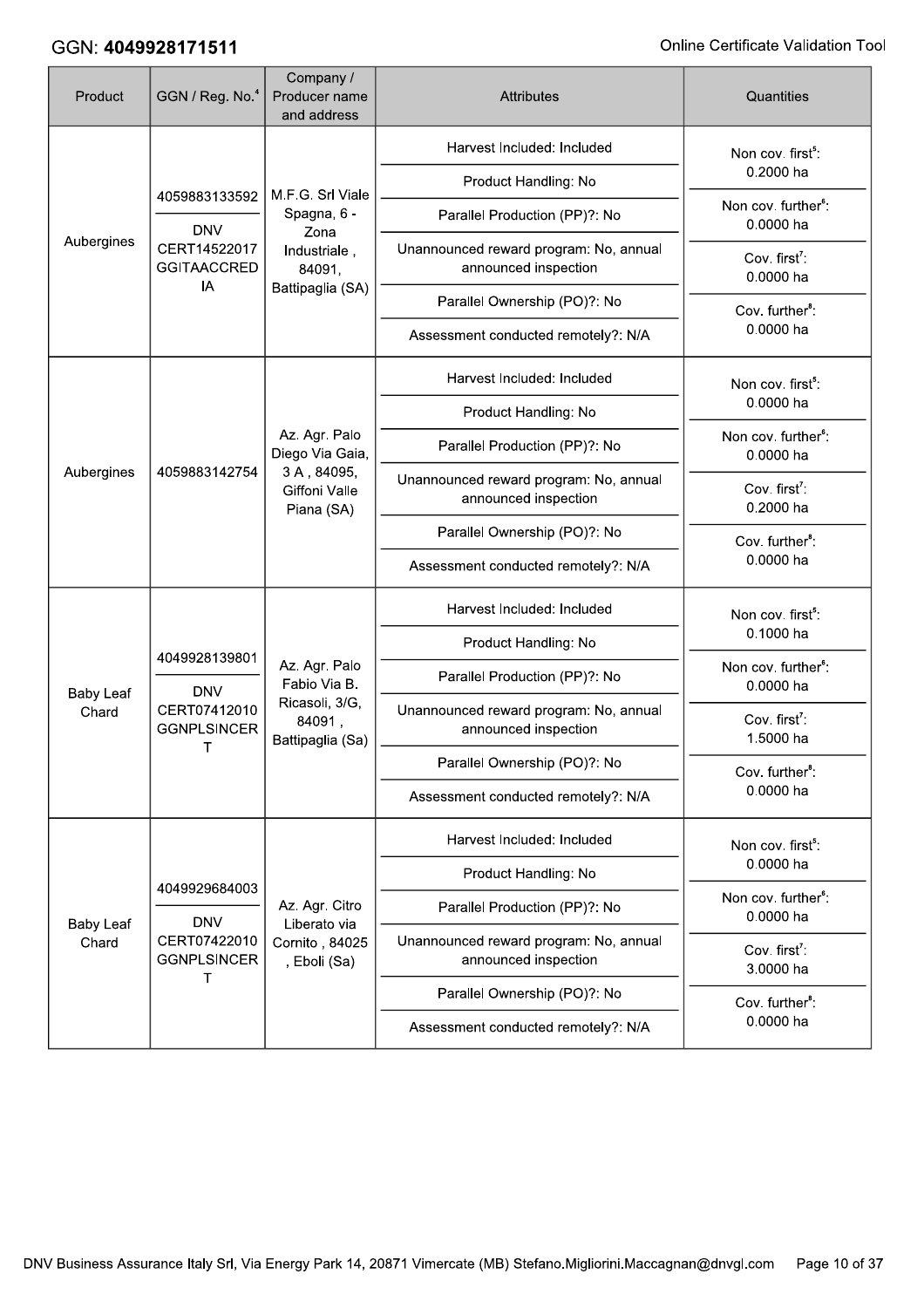| Product                   | GGN / Reg. No. <sup>4</sup>                                                                         | Company /<br>Producer name<br>and address                                 | <b>Attributes</b>                                              | Quantities                                   |
|---------------------------|-----------------------------------------------------------------------------------------------------|---------------------------------------------------------------------------|----------------------------------------------------------------|----------------------------------------------|
| <b>Baby Leaf</b><br>Chard | 4049928366740                                                                                       |                                                                           | Harvest Included: Included                                     | Non cov. first <sup>5</sup> :                |
|                           |                                                                                                     | Az. Agr. Palo                                                             | Product Handling: No                                           | 0.1000 ha                                    |
|                           | <b>DNV</b>                                                                                          | Carlo Loc.<br>Tavernanova S.                                              | Parallel Production (PP)?: No                                  | Non cov. further <sup>6</sup> :<br>0.0000 ha |
|                           | CERT07452010<br><b>GGNPLSINCER</b><br>т                                                             | Cecilia 0,<br>84025, Eboli                                                | Unannounced reward program: No, annual<br>announced inspection | Cov. first <sup>7</sup> :<br>0.5000 ha       |
|                           |                                                                                                     | (SA)                                                                      | Parallel Ownership (PO)?: No                                   | Cov. further <sup>8</sup> :                  |
|                           |                                                                                                     |                                                                           | Assessment conducted remotely?: N/A                            | 0.0000 ha                                    |
|                           |                                                                                                     |                                                                           | Harvest Included: Included                                     | Non cov. first <sup>5</sup> :                |
|                           |                                                                                                     | Az. Agr.                                                                  | Product Handling: No                                           | 0.0000 ha                                    |
|                           | 4049928823045<br><b>DNV</b><br><b>Baby Leaf</b><br>CERT07432010<br>Chard<br><b>GGNPLSINCER</b><br>т | Minucci                                                                   | Parallel Production (PP)?: No                                  | Non cov. further <sup>6</sup> :<br>0.0000 ha |
|                           |                                                                                                     | Cesarina Via<br>Roma 398,<br>84092, Belizzi -<br>$SA -$                   | Unannounced reward program: No, annual<br>announced inspection | Cov. first <sup>7</sup> :<br>1.0000 ha       |
|                           |                                                                                                     |                                                                           | Parallel Ownership (PO)?: No                                   | Cov. further <sup>8</sup> :                  |
|                           |                                                                                                     |                                                                           | Assessment conducted remotely?: N/A                            | 0.0000 ha                                    |
|                           | 4050373316051<br><b>DNV</b>                                                                         |                                                                           | Harvest Included: Included                                     | Non cov. first <sup>5</sup> :                |
|                           |                                                                                                     |                                                                           | Product Handling: No                                           | 0.0000 ha                                    |
| <b>Baby Leaf</b>          |                                                                                                     | Az. Agr. Citro<br>Antonio Via<br>Adige, 54,<br>84091,<br>Battipaglia (SA) | Parallel Production (PP)?: No                                  | Non cov. further <sup>6</sup> :<br>0.0000 ha |
| Chard                     | CERT-0022-200<br>3-EUREPGAP-<br>NPL-SINCERT-                                                        |                                                                           | Unannounced reward program: No, annual<br>announced inspection | Cov. first <sup>7</sup> :<br>2.0000 ha       |
|                           | 07                                                                                                  |                                                                           | Parallel Ownership (PO)?: No                                   | Cov. further <sup>8</sup> :                  |
|                           |                                                                                                     |                                                                           | Assessment conducted remotely?: N/A                            | 0.0000 ha                                    |
|                           |                                                                                                     |                                                                           | Harvest Included: Included                                     | Non cov. first <sup>5</sup> :                |
|                           | 4050373316068                                                                                       | Az. Agr. Citro                                                            | Product Handling: No                                           | 0.5000 ha                                    |
| <b>Baby Leaf</b>          | <b>DNV</b>                                                                                          | Giuseppe Via<br>provinciale del                                           | Parallel Production (PP)?: No                                  | Non cov. further <sup>6</sup> :<br>0.0000 ha |
| Chard                     | CERT-0022-200<br>3-EUREPGAP-<br>NPL-SINCERT-                                                        | Cornito N ° 167<br>- Loc.tà Isca,<br>84025, Eboli                         | Unannounced reward program: No, annual<br>announced inspection | Cov. first <sup>7</sup> :<br>0.5000 ha       |
|                           | 08                                                                                                  | (SA)                                                                      | Parallel Ownership (PO)?: No                                   | Cov. further <sup>8</sup> :                  |
|                           |                                                                                                     |                                                                           | Assessment conducted remotely?: N/A                            | 0.0000 ha                                    |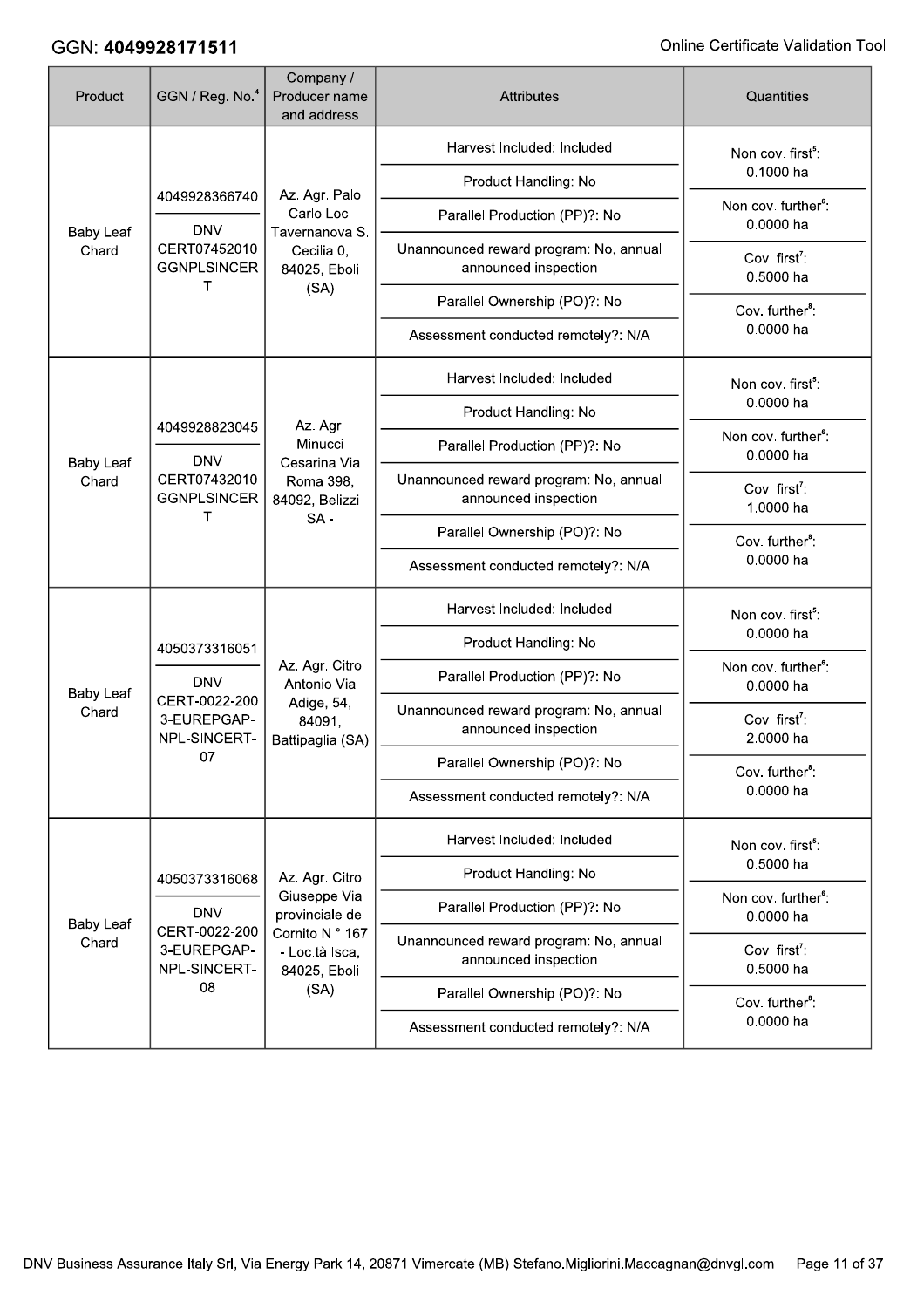| Product                   | GGN / Reg. No. <sup>4</sup>                                                 | Company /<br>Producer name<br>and address                                  | <b>Attributes</b>                                              | Quantities                                   |
|---------------------------|-----------------------------------------------------------------------------|----------------------------------------------------------------------------|----------------------------------------------------------------|----------------------------------------------|
|                           |                                                                             |                                                                            | Harvest Included: Included                                     | Non cov. first <sup>5</sup> :                |
| <b>Baby Leaf</b><br>Chard | 4050373316075                                                               |                                                                            | Product Handling: No                                           | 0.0000 ha                                    |
|                           | <b>DNV</b>                                                                  | Az. Agr. Palo<br>Gerardo via                                               | Parallel Production (PP)?: No                                  | Non cov. further <sup>6</sup> :<br>0.0000 ha |
|                           | CERT07442010<br><b>GGNPLSINCER</b>                                          | Roma, 398,<br>84092, Bellizzi<br>(Sa)                                      | Unannounced reward program: No, annual<br>announced inspection | Cov. first <sup>7</sup> :<br>1.5000 ha       |
|                           | т                                                                           |                                                                            | Parallel Ownership (PO)?: No                                   | Cov. further <sup>8</sup> :                  |
|                           |                                                                             |                                                                            | Assessment conducted remotely?: N/A                            | 0.0000 ha                                    |
|                           |                                                                             |                                                                            | Harvest Included: Included                                     | Non cov. first <sup>5</sup> :                |
|                           | 4050373316082                                                               |                                                                            | Product Handling: No                                           | 0.0000 ha                                    |
| <b>Baby Leaf</b><br>Chard | <b>DNV</b>                                                                  | Az. Agr. Palo<br>Giovanni via                                              | Parallel Production (PP)?: No                                  | Non cov. further <sup>6</sup> :<br>0.0000 ha |
|                           | CERT-0022-200<br>3-EUREPGAP-<br>NPL-SINCERT-<br>09                          | Gaia, 1, 84095,<br>Giffoni Valle<br>Piana (Sa)                             | Unannounced reward program: No, annual<br>announced inspection | Cov. first <sup>7</sup> :<br>1.0000 ha       |
|                           |                                                                             |                                                                            | Parallel Ownership (PO)?: No                                   | Cov. further <sup>8</sup> :                  |
|                           |                                                                             |                                                                            | Assessment conducted remotely?: N/A                            | 0.0000 ha                                    |
|                           |                                                                             |                                                                            | Harvest Included: Included                                     | Non cov. first <sup>5</sup> :                |
|                           | 4050373316099<br><b>DNV</b><br>CERT-0022-200<br>3-EUREPGAP-<br>NPL-SINCERT- | Az. Agr. Palo<br>Massimiliano<br>via Roma, 398,<br>84092, Bellizzi<br>(Sa) | Product Handling: No                                           | 0.1000 ha                                    |
| <b>Baby Leaf</b>          |                                                                             |                                                                            | Parallel Production (PP)?: No                                  | Non cov. further <sup>6</sup> :<br>0.0000 ha |
| Chard                     |                                                                             |                                                                            | Unannounced reward program: No, annual<br>announced inspection | Cov. first <sup>7</sup> :<br>5.0000 ha       |
|                           | 10                                                                          |                                                                            | Parallel Ownership (PO)?: No                                   | Cov. further <sup>8</sup> :                  |
|                           |                                                                             |                                                                            | Assessment conducted remotely?: N/A                            | 0.0000 ha                                    |
|                           |                                                                             |                                                                            | Harvest Included: Included                                     | Non cov. first <sup>5</sup> :                |
|                           | 4059883133592                                                               | M.F.G. Srl Viale                                                           | Product Handling: No                                           | 0.1000 ha                                    |
| <b>Baby Leaf</b>          | <b>DNV</b>                                                                  | Spagna, 6 -<br>Zona                                                        | Parallel Production (PP)?: No                                  | Non cov. further <sup>6</sup> :<br>0.0000 ha |
| Chard                     | CERT14522017<br><b>GGITAACCRED</b>                                          | Industriale,<br>84091,                                                     | Unannounced reward program: No, annual<br>announced inspection | Cov. first <sup>7</sup> :<br>0.0000 ha       |
|                           | IA                                                                          | Battipaglia (SA)                                                           | Parallel Ownership (PO)?: No                                   | Cov. further <sup>8</sup> :                  |
|                           |                                                                             |                                                                            | Assessment conducted remotely?: N/A                            | 0.0000 ha                                    |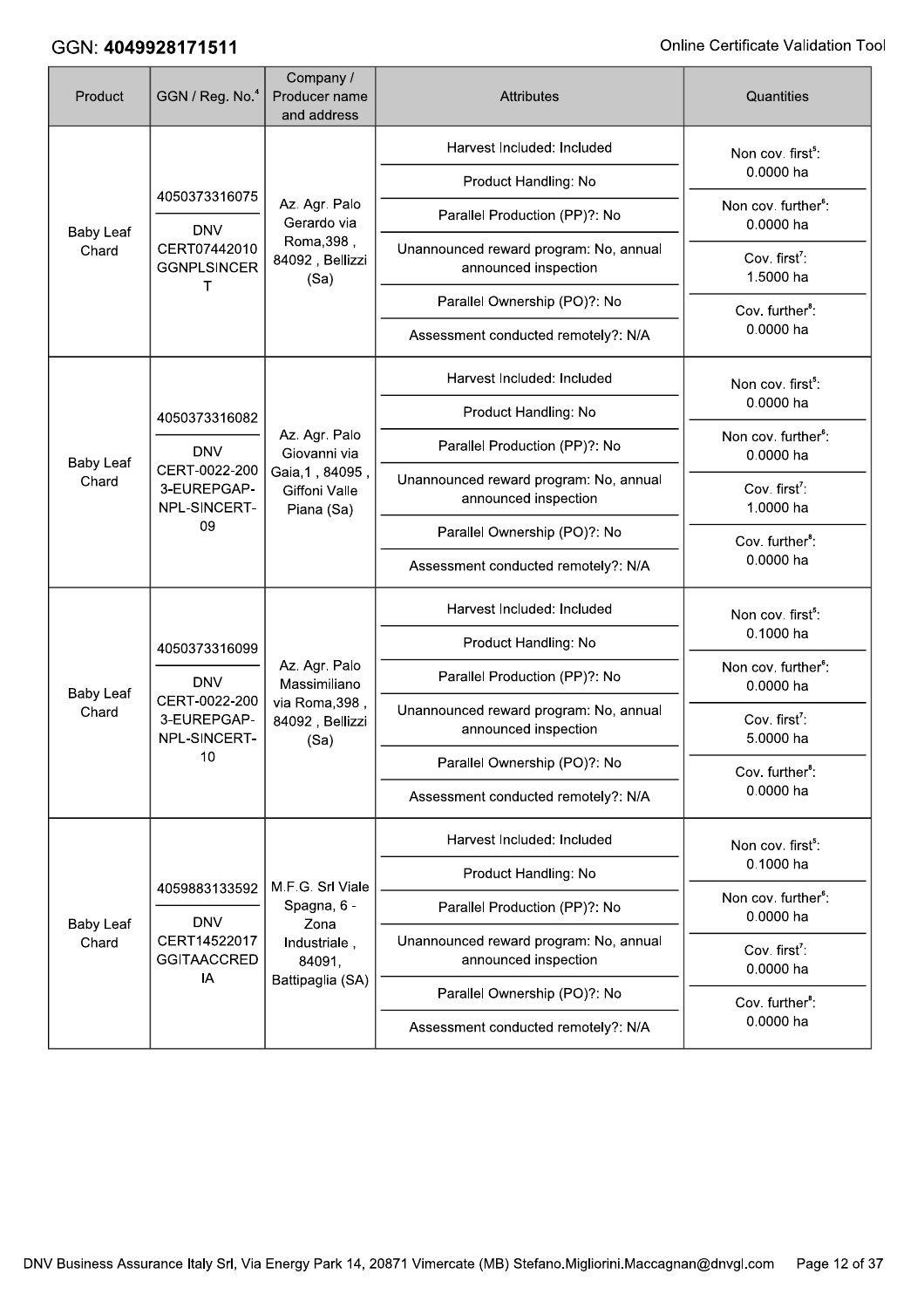| Product                     | GGN / Reg. No. <sup>4</sup>             | Company /<br>Producer name<br>and address                        | <b>Attributes</b>                                              | Quantities                                   |
|-----------------------------|-----------------------------------------|------------------------------------------------------------------|----------------------------------------------------------------|----------------------------------------------|
|                             |                                         |                                                                  | Harvest Included: Included                                     | Non cov. first <sup>5</sup> :                |
|                             |                                         |                                                                  | Product Handling: No                                           | 0.1000 ha                                    |
| <b>Baby Leaf</b><br>Chard   |                                         | Az. Agr. Palo<br>Diego Via Gaia,                                 | Parallel Production (PP)?: No                                  | Non cov. further <sup>6</sup> :<br>0.0000 ha |
|                             | 4059883142754                           | 3A, 84095,<br>Giffoni Valle<br>Piana (SA)                        | Unannounced reward program: No, annual<br>announced inspection | Cov. first <sup>7</sup> :<br>1.0000 ha       |
|                             |                                         |                                                                  | Parallel Ownership (PO)?: No                                   | Cov. further <sup>8</sup> :                  |
|                             |                                         |                                                                  | Assessment conducted remotely?: N/A                            | 0.0000 ha                                    |
|                             |                                         |                                                                  | Harvest Included: Included                                     | Non cov. first <sup>5</sup> :                |
|                             | 4049928139801                           |                                                                  | Product Handling: No                                           | 0.0000 ha                                    |
|                             | <b>DNV</b>                              | Az. Agr. Palo<br>Fabio Via B.                                    | Parallel Production (PP)?: No                                  | Non cov. further <sup>6</sup> :<br>0.0000 ha |
| <b>Baby Leaf</b><br>Spinach | CERT07412010<br><b>GGNPLSINCER</b><br>т | Ricasoli, 3/G,<br>84091,<br>Battipaglia (Sa)                     | Unannounced reward program: No, annual<br>announced inspection | Cov. first <sup>7</sup> :<br>3.0000 ha       |
|                             |                                         |                                                                  | Parallel Ownership (PO)?: No                                   | Cov. further <sup>8</sup> :                  |
|                             |                                         |                                                                  | Assessment conducted remotely?: N/A                            | 0.0000 ha                                    |
|                             |                                         |                                                                  | Harvest Included: Included                                     | Non cov. first <sup>5</sup> :                |
|                             | 4049929684003<br><b>DNV</b>             | Az. Agr. Citro<br>Liberato via<br>Cornito, 84025<br>, Eboli (Sa) | Product Handling: No                                           | 0.0000 ha                                    |
| <b>Baby Leaf</b>            |                                         |                                                                  | Parallel Production (PP)?: No                                  | Non cov. further <sup>6</sup> :<br>0.0000 ha |
| Spinach                     | CERT07422010<br><b>GGNPLSINCER</b><br>т |                                                                  | Unannounced reward program: No, annual<br>announced inspection | Cov. first <sup>7</sup> :<br>12.0000 ha      |
|                             |                                         |                                                                  | Parallel Ownership (PO)?: No                                   | Cov. further <sup>8</sup> :                  |
|                             |                                         |                                                                  | Assessment conducted remotely?: N/A                            | 0.0000 ha                                    |
|                             |                                         |                                                                  | Harvest Included: Included                                     | Non cov. first <sup>5</sup> :                |
|                             | 4049928366740                           | Az. Agr. Palo                                                    | Product Handling: No                                           | 0.1000 ha                                    |
| <b>Baby Leaf</b>            | <b>DNV</b>                              | Carlo Loc.<br>Tavernanova S.                                     | Parallel Production (PP)?: No                                  | Non cov. further <sup>6</sup> :<br>0.0000 ha |
| Spinach                     | CERT07452010<br><b>GGNPLSINCER</b><br>T | Cecilia 0,<br>84025, Eboli                                       | Unannounced reward program: No, annual<br>announced inspection | Cov. first <sup>7</sup> :<br>2.0000 ha       |
|                             |                                         | (SA)                                                             | Parallel Ownership (PO)?: No                                   | Cov. further <sup>8</sup> :                  |
|                             |                                         |                                                                  | Assessment conducted remotely?: N/A                            | 0.0000 ha                                    |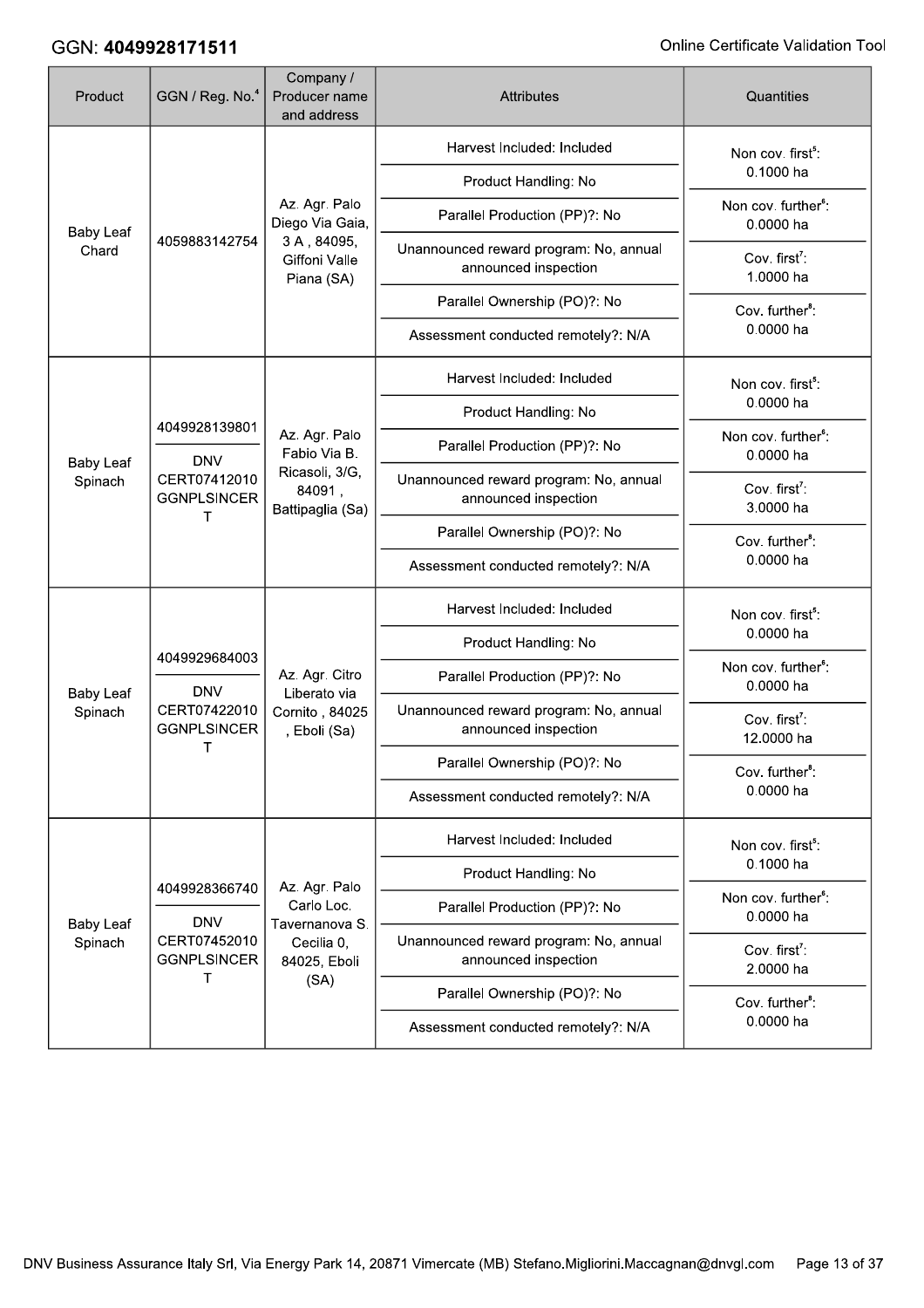| Product                                                                   | GGN / Reg. No. <sup>4</sup>                                                 | Company /<br>Producer name<br>and address         | <b>Attributes</b>                                              | Quantities                                   |
|---------------------------------------------------------------------------|-----------------------------------------------------------------------------|---------------------------------------------------|----------------------------------------------------------------|----------------------------------------------|
|                                                                           |                                                                             |                                                   | Harvest Included: Included                                     | Non cov. first <sup>5</sup> :                |
| <b>Baby Leaf</b><br>Spinach                                               | 4049928823045                                                               | Az. Agr.                                          | Product Handling: No                                           | 0.0000 ha                                    |
|                                                                           | <b>DNV</b>                                                                  | Minucci<br>Cesarina Via                           | Parallel Production (PP)?: No                                  | Non cov. further <sup>6</sup> :<br>0.0000 ha |
|                                                                           | CERT07432010<br><b>GGNPLSINCER</b><br>т                                     | Roma 398,<br>84092, Belizzi -                     | Unannounced reward program: No, annual<br>announced inspection | Cov. first <sup>7</sup> :<br>0.5000 ha       |
|                                                                           |                                                                             | $SA -$                                            | Parallel Ownership (PO)?: No                                   | Cov. further <sup>8</sup> :                  |
|                                                                           |                                                                             |                                                   | Assessment conducted remotely?: N/A                            | 0.0000 ha                                    |
|                                                                           |                                                                             |                                                   | Harvest Included: Included                                     | Non cov. first <sup>5</sup> :                |
|                                                                           | 4050373316051                                                               |                                                   | Product Handling: No                                           | 0.0000 ha                                    |
| <b>DNV</b><br><b>Baby Leaf</b><br>CERT-0022-200<br>Spinach<br>3-EUREPGAP- | Az. Agr. Citro<br>Antonio Via                                               | Parallel Production (PP)?: No                     | Non cov. further <sup>6</sup> :<br>0.0000 ha                   |                                              |
|                                                                           | NPL-SINCERT-<br>07                                                          | Adige, 54,<br>84091,<br>Battipaglia (SA)          | Unannounced reward program: No, annual<br>announced inspection | Cov. first <sup>7</sup> :<br>2.0000 ha       |
|                                                                           |                                                                             |                                                   | Parallel Ownership (PO)?: No                                   | Cov. further <sup>8</sup> :                  |
|                                                                           |                                                                             |                                                   | Assessment conducted remotely?: N/A                            | 0.0000 ha                                    |
|                                                                           |                                                                             |                                                   | Harvest Included: Included                                     | Non cov. first <sup>5</sup> :                |
|                                                                           | 4050373316068<br><b>DNV</b><br>CERT-0022-200<br>3-EUREPGAP-<br>NPL-SINCERT- | Az. Agr. Citro                                    | Product Handling: No                                           | 1.0000 ha                                    |
| <b>Baby Leaf</b>                                                          |                                                                             | <b>Giuseppe Via</b><br>provinciale del            | Parallel Production (PP)?: No                                  | Non cov. further <sup>6</sup> :<br>0.0000 ha |
| Spinach                                                                   |                                                                             | Cornito N ° 167<br>- Loc.tà Isca,<br>84025, Eboli | Unannounced reward program: No, annual<br>announced inspection | Cov. first <sup>7</sup> :<br>1.3000 ha       |
|                                                                           | 08                                                                          | (SA)                                              | Parallel Ownership (PO)?: No                                   | Cov. further <sup>8</sup> :                  |
|                                                                           |                                                                             |                                                   | Assessment conducted remotely?: N/A                            | 0.0000 ha                                    |
|                                                                           |                                                                             |                                                   | Harvest Included: Included                                     | Non cov. first <sup>5</sup> :                |
|                                                                           | 4050373316075                                                               |                                                   | Product Handling: No                                           | 0.0000 ha                                    |
| <b>Baby Leaf</b>                                                          | <b>DNV</b>                                                                  | Az. Agr. Palo<br>Gerardo via                      | Parallel Production (PP)?: No                                  | Non cov. further <sup>6</sup> :<br>0.0000 ha |
| Spinach                                                                   | CERT07442010<br><b>GGNPLSINCER</b>                                          | Roma, 398,<br>84092, Bellizzi<br>(Sa)             | Unannounced reward program: No, annual<br>announced inspection | Cov. first <sup>7</sup> :<br>1.5000 ha       |
|                                                                           | т                                                                           |                                                   | Parallel Ownership (PO)?: No                                   | Cov. further <sup>8</sup> :                  |
|                                                                           |                                                                             |                                                   | Assessment conducted remotely?: N/A                            | 0.0000 ha                                    |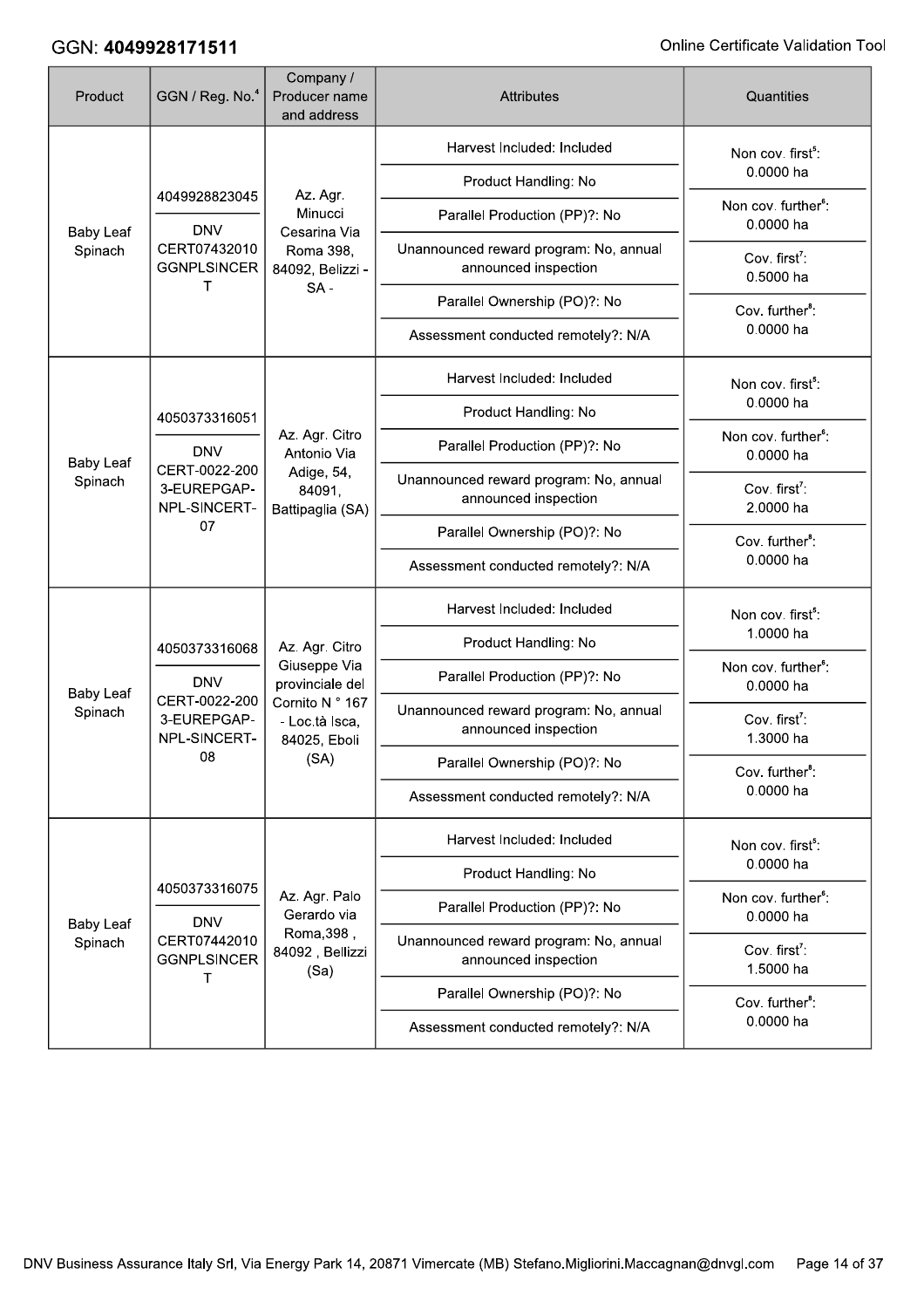| Product                     | GGN / Reg. No. <sup>4</sup>                        | Company /<br>Producer name<br>and address      | <b>Attributes</b>                                              | Quantities                                   |
|-----------------------------|----------------------------------------------------|------------------------------------------------|----------------------------------------------------------------|----------------------------------------------|
|                             |                                                    |                                                | Harvest Included: Included                                     | Non cov. first <sup>5</sup> :                |
| <b>Baby Leaf</b><br>Spinach | 4050373316082                                      |                                                | Product Handling: No                                           | 0.0000 ha                                    |
|                             | <b>DNV</b>                                         | Az. Agr. Palo<br>Giovanni via                  | Parallel Production (PP)?: No                                  | Non cov. further <sup>6</sup> :<br>0.0000 ha |
|                             | CERT-0022-200<br>3-EUREPGAP-<br>NPL-SINCERT-       | Gaia, 1, 84095,<br>Giffoni Valle<br>Piana (Sa) | Unannounced reward program: No, annual<br>announced inspection | Cov. first <sup>7</sup> :<br>1.5000 ha       |
|                             | 09                                                 |                                                | Parallel Ownership (PO)?: No                                   | Cov. further <sup>8</sup> :                  |
|                             |                                                    |                                                | Assessment conducted remotely?: N/A                            | 0.0000 ha                                    |
|                             |                                                    |                                                | Harvest Included: Included                                     | Non cov. first <sup>5</sup> :                |
|                             | 4050373316099                                      |                                                | Product Handling: No                                           | 0.0000 ha                                    |
|                             | <b>DNV</b>                                         | Az. Agr. Palo<br>Massimiliano                  | Parallel Production (PP)?: No                                  | Non cov. further <sup>6</sup> :<br>0.0000 ha |
| <b>Baby Leaf</b><br>Spinach | CERT-0022-200<br>3-EUREPGAP-<br>NPL-SINCERT-<br>10 | via Roma, 398,<br>84092, Bellizzi<br>(Sa)      | Unannounced reward program: No, annual<br>announced inspection | Cov. first <sup>7</sup> :<br>5.0000 ha       |
|                             |                                                    |                                                | Parallel Ownership (PO)?: No                                   | Cov. further <sup>8</sup> :<br>0.0000 ha     |
|                             |                                                    |                                                | Assessment conducted remotely?: N/A                            |                                              |
|                             | 4059883142754                                      |                                                | Harvest Included: Included                                     | Non cov. first <sup>5</sup> :                |
|                             |                                                    |                                                | Product Handling: No                                           | 0.3000 ha                                    |
| <b>Baby Leaf</b>            |                                                    | Az. Agr. Palo<br>Diego Via Gaia,               | Parallel Production (PP)?: No                                  | Non cov. further <sup>6</sup> :<br>0.0000 ha |
| Spinach                     |                                                    | 3A, 84095,<br>Giffoni Valle<br>Piana (SA)      | Unannounced reward program: No, annual<br>announced inspection | Cov. first <sup>7</sup> :<br>3.0000 ha       |
|                             |                                                    |                                                | Parallel Ownership (PO)?: No                                   | Cov. further <sup>8</sup> :                  |
|                             |                                                    |                                                | Assessment conducted remotely?: N/A                            | 0.0000 ha                                    |
|                             |                                                    |                                                | Harvest Included: Included                                     | Non cov. first <sup>5</sup> :                |
|                             | 4049928139801                                      |                                                | Product Handling: No                                           | 0.0000 ha                                    |
|                             | <b>DNV</b>                                         | Az. Agr. Palo<br>Fabio Via B.                  | Parallel Production (PP)?: No                                  | Non cov. further <sup>6</sup> :<br>0.0000 ha |
| Beans                       | CERT07412010<br><b>GGNPLSINCER</b><br>т            | Ricasoli, 3/G,<br>84091,<br>Battipaglia (Sa)   | Unannounced reward program: No, annual<br>announced inspection | Cov. first <sup>7</sup> :<br>2.0000 ha       |
|                             |                                                    |                                                | Parallel Ownership (PO)?: No                                   | Cov. further <sup>8</sup> :                  |
|                             |                                                    |                                                | Assessment conducted remotely?: N/A                            | 0.0000 ha                                    |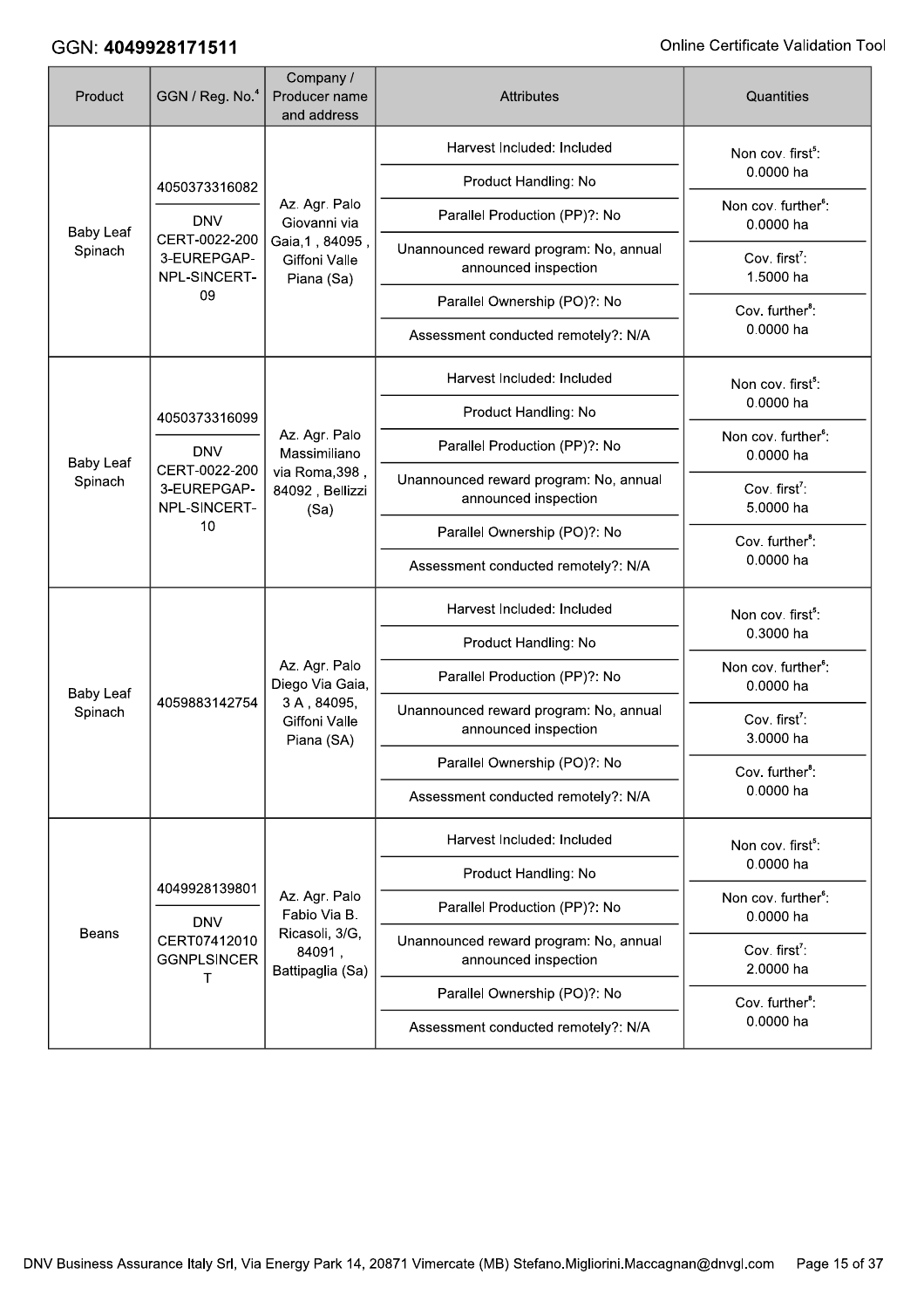| Product      | GGN / Reg. No. <sup>4</sup>                                                     | Company /<br>Producer name<br>and address                            | <b>Attributes</b>                                              | Quantities                                   |
|--------------|---------------------------------------------------------------------------------|----------------------------------------------------------------------|----------------------------------------------------------------|----------------------------------------------|
| Beans        | 4049929684003                                                                   |                                                                      | Harvest Included: Included                                     | Non cov. first <sup>5</sup> :                |
|              |                                                                                 |                                                                      | Product Handling: No                                           | 0.0000 ha                                    |
|              | <b>DNV</b>                                                                      | Az. Agr. Citro<br>Liberato via                                       | Parallel Production (PP)?: No                                  | Non cov. further <sup>6</sup> :<br>0.0000 ha |
|              | CERT07422010<br><b>GGNPLSINCER</b><br>т                                         | Cornito, 84025<br>, Eboli (Sa)                                       | Unannounced reward program: No, annual<br>announced inspection | Cov. first <sup>7</sup> :<br>0.2000 ha       |
|              |                                                                                 |                                                                      | Parallel Ownership (PO)?: No                                   | Cov. further <sup>8</sup> :                  |
|              |                                                                                 |                                                                      | Assessment conducted remotely?: N/A                            | 0.0000 ha                                    |
|              |                                                                                 |                                                                      | Harvest Included: Included                                     | Non cov. first <sup>5</sup> :                |
|              |                                                                                 | Az. Agr. Palo                                                        | Product Handling: No                                           | 0.0000 ha                                    |
|              | 4049928366740<br><b>DNV</b><br>Beans<br>CERT07452010<br><b>GGNPLSINCER</b><br>т | Carlo Loc.                                                           | Parallel Production (PP)?: No                                  | Non cov. further <sup>6</sup> :<br>0.0000 ha |
|              |                                                                                 | Tavernanova S.<br>Cecilia 0,<br>84025, Eboli<br>(SA)                 | Unannounced reward program: No, annual<br>announced inspection | Cov. first <sup>7</sup> :<br>0.1000 ha       |
|              |                                                                                 |                                                                      | Parallel Ownership (PO)?: No                                   | Cov. further <sup>8</sup> :                  |
|              |                                                                                 |                                                                      | Assessment conducted remotely?: N/A                            | 0.0000 ha                                    |
|              |                                                                                 |                                                                      | Harvest Included: Included                                     | Non cov. first <sup>5</sup> :                |
|              | 4049928823045<br><b>DNV</b><br>CERT07432010<br><b>GGNPLSINCER</b>               |                                                                      | Product Handling: No                                           | 0.0000 ha                                    |
|              |                                                                                 | Az. Agr.<br>Minucci<br>Cesarina Via<br>Roma 398,<br>84092, Belizzi - | Parallel Production (PP)?: No                                  | Non cov. further <sup>6</sup> :<br>0.0000 ha |
| <b>Beans</b> |                                                                                 |                                                                      | Unannounced reward program: No, annual<br>announced inspection | Cov. first <sup>7</sup> :<br>0.1000 ha       |
|              | Τ                                                                               | $SA -$                                                               | Parallel Ownership (PO)?: No                                   | Cov. further <sup>8</sup> :                  |
|              |                                                                                 |                                                                      | Assessment conducted remotely?: N/A                            | 0.0000 ha                                    |
|              |                                                                                 |                                                                      | Harvest Included: Included                                     | Non cov. first <sup>5</sup> :                |
|              | 4050373316051                                                                   |                                                                      | Product Handling: No                                           | 0.0000 ha                                    |
|              | <b>DNV</b>                                                                      | Az. Agr. Citro<br>Antonio Via                                        | Parallel Production (PP)?: No                                  | Non cov. further <sup>6</sup> :<br>0.0000 ha |
| Beans        | CERT-0022-200<br>3-EUREPGAP-<br>NPL-SINCERT-                                    | Adige, 54,<br>84091,<br>Battipaglia (SA)                             | Unannounced reward program: No, annual<br>announced inspection | Cov. first <sup>7</sup> :<br>0.1000 ha       |
|              | 07                                                                              |                                                                      | Parallel Ownership (PO)?: No                                   | Cov. further <sup>8</sup> :                  |
|              |                                                                                 |                                                                      | Assessment conducted remotely?: N/A                            | 0.0000 ha                                    |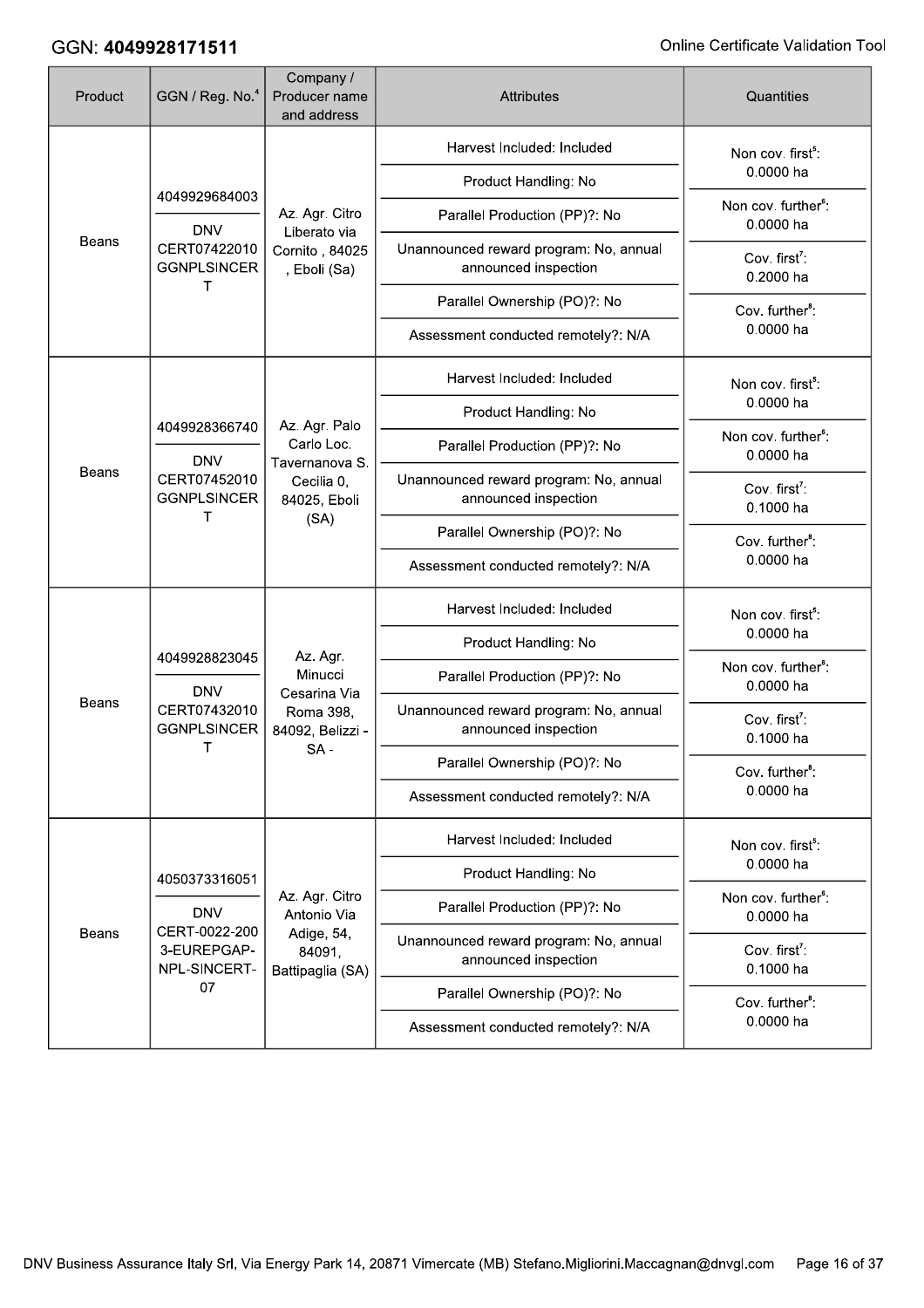| Product      | GGN / Reg. No. <sup>4</sup>                                                 | Company /<br>Producer name<br>and address                                       | <b>Attributes</b>                                              | Quantities                                   |
|--------------|-----------------------------------------------------------------------------|---------------------------------------------------------------------------------|----------------------------------------------------------------|----------------------------------------------|
|              |                                                                             |                                                                                 | Harvest Included: Included                                     | Non cov. first <sup>5</sup> :                |
|              | 4050373316068                                                               | Az. Agr. Citro                                                                  | Product Handling: No                                           | 0.0000 ha                                    |
|              | <b>DNV</b>                                                                  | Giuseppe Via<br>provinciale del                                                 | Parallel Production (PP)?: No                                  | Non cov. further <sup>6</sup> :<br>0.0000 ha |
| <b>Beans</b> | CERT-0022-200<br>3-EUREPGAP-<br>NPL-SINCERT-                                | Cornito N ° 167<br>- Loc.tà Isca,<br>84025, Eboli                               | Unannounced reward program: No, annual<br>announced inspection | Cov. first <sup>7</sup> :<br>0.1000 ha       |
|              | 08                                                                          | (SA)                                                                            | Parallel Ownership (PO)?: No                                   | Cov. further <sup>8</sup> :                  |
|              |                                                                             |                                                                                 | Assessment conducted remotely?: N/A                            | 0.0000 ha                                    |
|              |                                                                             |                                                                                 | Harvest Included: Included                                     | Non cov. first <sup>5</sup> :                |
|              | 4050373316075                                                               |                                                                                 | Product Handling: No                                           | 0.0000 ha                                    |
|              | <b>DNV</b>                                                                  | Az. Agr. Palo<br>Gerardo via                                                    | Parallel Production (PP)?: No                                  | Non cov. further <sup>6</sup> :<br>0.0000 ha |
| Beans        | CERT07442010<br><b>GGNPLSINCER</b><br>т                                     | Roma, 398,<br>84092, Bellizzi<br>(Sa)                                           | Unannounced reward program: No, annual<br>announced inspection | Cov. first <sup>7</sup> :<br>2.0000 ha       |
|              |                                                                             |                                                                                 | Parallel Ownership (PO)?: No                                   | Cov. further <sup>8</sup> :                  |
|              |                                                                             |                                                                                 | Assessment conducted remotely?: N/A                            | 0.0000 ha                                    |
|              |                                                                             | Az. Agr. Palo<br>Giovanni via<br>Gaia, 1, 84095,<br>Giffoni Valle<br>Piana (Sa) | Harvest Included: Included                                     | Non cov. first <sup>5</sup> :                |
|              | 4050373316082<br><b>DNV</b><br>CERT-0022-200<br>3-EUREPGAP-<br>NPL-SINCERT- |                                                                                 | Product Handling: No                                           | 0.0000 ha                                    |
|              |                                                                             |                                                                                 | Parallel Production (PP)?: No                                  | Non cov. further <sup>6</sup> :<br>0.0000 ha |
| <b>Beans</b> |                                                                             |                                                                                 | Unannounced reward program: No, annual<br>announced inspection | Cov. first <sup>7</sup> :<br>0.2000 ha       |
|              | 09                                                                          |                                                                                 | Parallel Ownership (PO)?: No                                   | Cov. further <sup>8</sup> :                  |
|              |                                                                             |                                                                                 | Assessment conducted remotely?: N/A                            | 0.0000 ha                                    |
|              |                                                                             |                                                                                 | Harvest Included: Included                                     | Non cov. first <sup>5</sup> :                |
|              | 4050373316099                                                               |                                                                                 | Product Handling: No                                           | 0.0000 ha                                    |
|              | <b>DNV</b>                                                                  | Az. Agr. Palo<br>Massimiliano                                                   | Parallel Production (PP)?: No                                  | Non cov. further <sup>6</sup> :<br>0.0000 ha |
| Beans        | CERT-0022-200<br>3-EUREPGAP-<br>NPL-SINCERT-                                | via Roma, 398,<br>84092, Bellizzi<br>(Sa)                                       | Unannounced reward program: No, annual<br>announced inspection | Cov. first <sup>7</sup> :<br>2.0000 ha       |
|              | 10                                                                          |                                                                                 | Parallel Ownership (PO)?: No                                   | Cov. further <sup>8</sup> :                  |
|              |                                                                             |                                                                                 | Assessment conducted remotely?: N/A                            | 0.0000 ha                                    |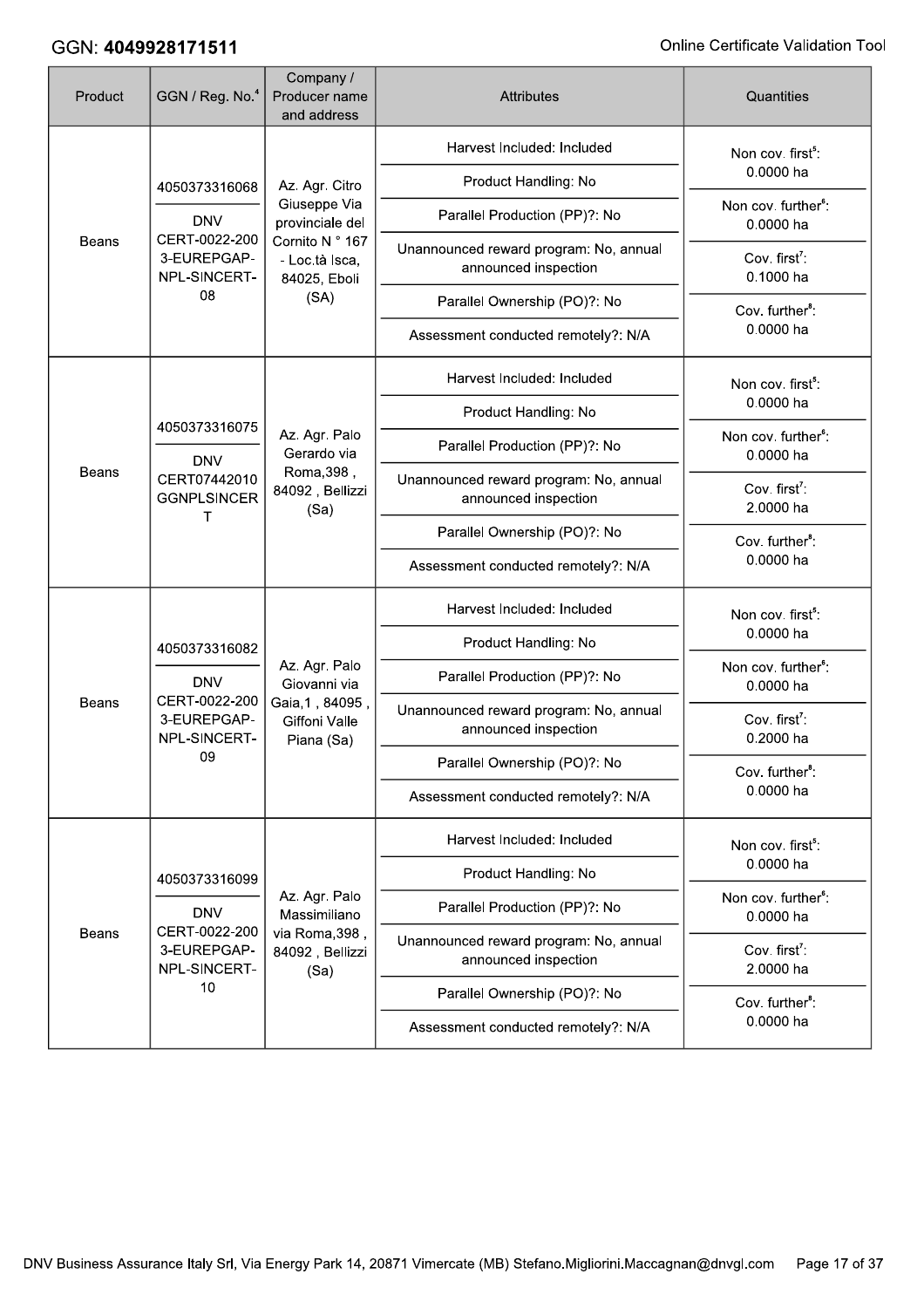| Product                 | GGN / Reg. No. <sup>4</sup>                                       | Company /<br>Producer name<br>and address                                     | <b>Attributes</b>                                              | Quantities                                   |
|-------------------------|-------------------------------------------------------------------|-------------------------------------------------------------------------------|----------------------------------------------------------------|----------------------------------------------|
| <b>Beans</b>            | 4059883133592                                                     |                                                                               | Harvest Included: Included                                     | Non cov. first <sup>5</sup> :                |
|                         |                                                                   | M.F.G. Srl Viale                                                              | Product Handling: No                                           | 0.0000 ha                                    |
|                         | <b>DNV</b>                                                        | Spagna, 6 -<br>Zona                                                           | Parallel Production (PP)?: No                                  | Non cov. further <sup>6</sup> :<br>0.0000 ha |
|                         | CERT14522017<br><b>GGITAACCRED</b><br>IA                          | Industriale,<br>84091,                                                        | Unannounced reward program: No, annual<br>announced inspection | Cov. first <sup>7</sup> :<br>0.1000 ha       |
|                         |                                                                   | Battipaglia (SA)                                                              | Parallel Ownership (PO)?: No                                   | Cov. further <sup>8</sup> :                  |
|                         |                                                                   |                                                                               | Assessment conducted remotely?: N/A                            | 0.0000 ha                                    |
|                         |                                                                   |                                                                               | Harvest Included: Included                                     | Non cov. first <sup>5</sup> :                |
|                         |                                                                   |                                                                               | Product Handling: No                                           | 0.0000 ha                                    |
|                         |                                                                   | Az. Agr. Palo<br>Diego Via Gaia,                                              | Parallel Production (PP)?: No                                  | Non cov. further <sup>6</sup> :<br>0.0000 ha |
| <b>Beans</b>            | 4059883142754                                                     | 3A, 84095,<br>Giffoni Valle<br>Piana (SA)                                     | Unannounced reward program: No, annual<br>announced inspection | Cov. first <sup>7</sup> :<br>0.1000 ha       |
|                         |                                                                   |                                                                               | Parallel Ownership (PO)?: No                                   | Cov. further <sup>8</sup> :                  |
|                         |                                                                   |                                                                               | Assessment conducted remotely?: N/A                            | 0.0000 ha                                    |
|                         |                                                                   |                                                                               | Harvest Included: Included                                     | Non cov. first <sup>5</sup> :                |
|                         | 4049928139801<br><b>DNV</b><br>CERT07412010<br><b>GGNPLSINCER</b> | Az. Agr. Palo<br>Fabio Via B.<br>Ricasoli, 3/G,<br>84091,<br>Battipaglia (Sa) | Product Handling: No                                           | 0.0000 ha                                    |
| Capsicums               |                                                                   |                                                                               | Parallel Production (PP)?: No                                  | Non cov. further <sup>6</sup> :<br>0.0000 ha |
| (Peppers /<br>Chillies) |                                                                   |                                                                               | Unannounced reward program: No, annual<br>announced inspection | Cov. first <sup>7</sup> :<br>6.0000 ha       |
|                         | Τ                                                                 |                                                                               | Parallel Ownership (PO)?: No                                   | Cov. further <sup>8</sup> :                  |
|                         |                                                                   |                                                                               | Assessment conducted remotely?: N/A                            | 0.0000 ha                                    |
|                         |                                                                   |                                                                               | Harvest Included: Included                                     | Non cov. first <sup>5</sup> :                |
|                         | 4049929684003                                                     |                                                                               | Product Handling: No                                           | 0.0000 ha                                    |
| Capsicums               | <b>DNV</b>                                                        | Az. Agr. Citro<br>Liberato via                                                | Parallel Production (PP)?: No                                  | Non cov. further <sup>6</sup> :<br>0.0000 ha |
| (Peppers /<br>Chillies) | CERT07422010<br><b>GGNPLSINCER</b>                                | Cornito, 84025<br>, Eboli (Sa)                                                | Unannounced reward program: No, annual<br>announced inspection | Cov. first <sup>7</sup> :<br>0.5000 ha       |
|                         | т                                                                 |                                                                               | Parallel Ownership (PO)?: No                                   | Cov. further <sup>8</sup> :                  |
|                         |                                                                   |                                                                               | Assessment conducted remotely?: N/A                            | 0.0000 ha                                    |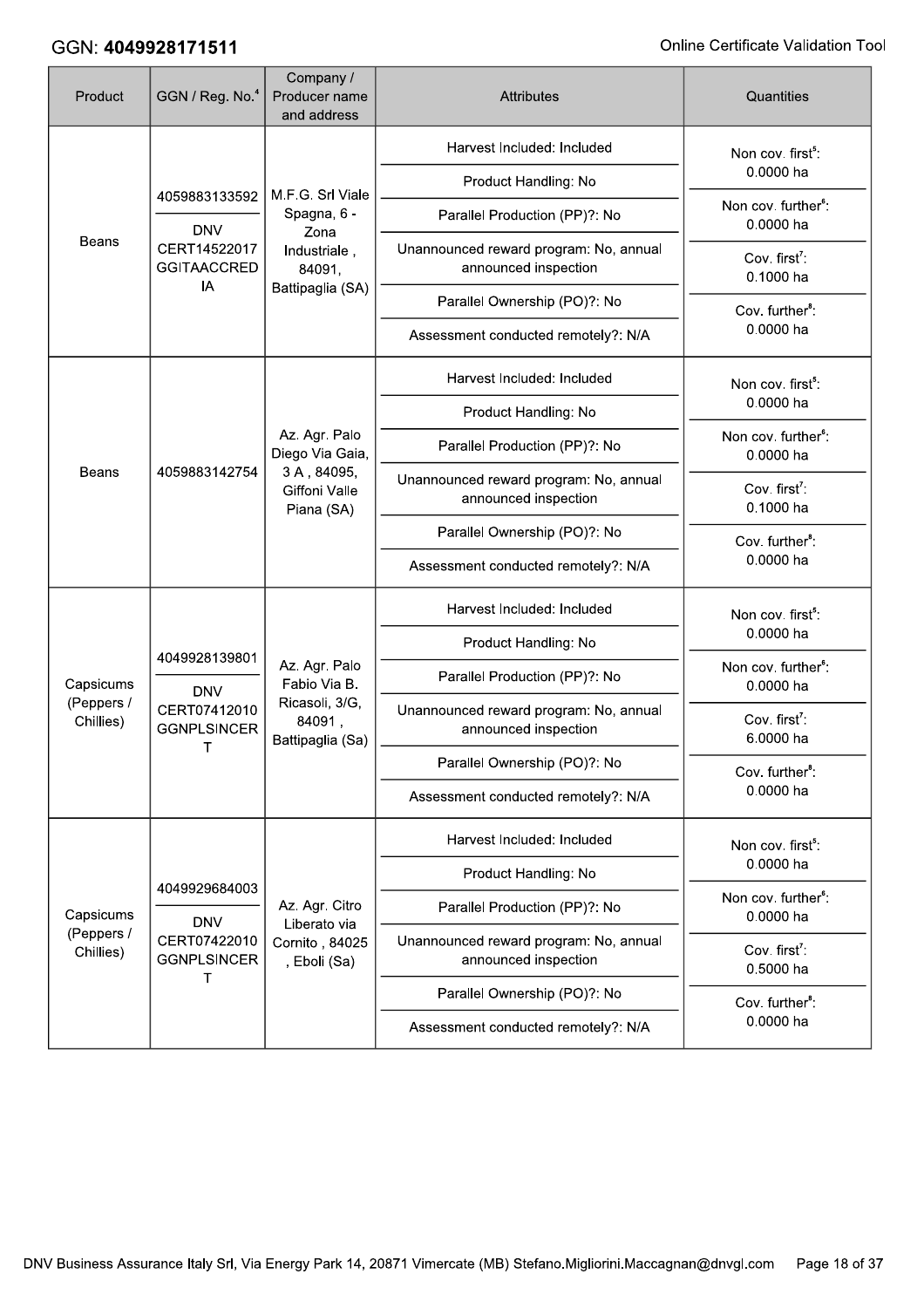| Product                              | GGN / Reg. No. <sup>4</sup>                  | Company /<br>Producer name<br>and address               | <b>Attributes</b>                                              | Quantities                                   |
|--------------------------------------|----------------------------------------------|---------------------------------------------------------|----------------------------------------------------------------|----------------------------------------------|
|                                      |                                              |                                                         | Harvest Included: Included                                     | Non cov. first <sup>5</sup> :                |
| Capsicums<br>(Peppers /<br>Chillies) | 4049928366740                                | Az. Agr. Palo                                           | Product Handling: No                                           | 0.0000 ha                                    |
|                                      | <b>DNV</b>                                   | Carlo Loc.<br>Tavernanova S.                            | Parallel Production (PP)?: No                                  | Non cov. further <sup>6</sup> :<br>0.0000 ha |
|                                      | CERT07452010<br><b>GGNPLSINCER</b><br>т      | Cecilia 0,<br>84025, Eboli                              | Unannounced reward program: No, annual<br>announced inspection | Cov. first <sup>7</sup> :<br>0.5000 ha       |
|                                      |                                              | (SA)                                                    | Parallel Ownership (PO)?: No                                   | Cov. further <sup>8</sup> :                  |
|                                      |                                              |                                                         | Assessment conducted remotely?: N/A                            | 0.0000 ha                                    |
|                                      |                                              |                                                         | Harvest Included: Included                                     | Non cov. first <sup>5</sup> :                |
|                                      | 4049928823045                                | Az. Agr.                                                | Product Handling: No                                           | 0.0000 ha                                    |
| Capsicums                            | <b>DNV</b>                                   | Minucci                                                 | Parallel Production (PP)?: No                                  | Non cov. further <sup>6</sup> :<br>0.0000 ha |
| (Peppers /<br>Chillies)              | CERT07432010<br><b>GGNPLSINCER</b><br>т      | Cesarina Via<br>Roma 398,<br>84092, Belizzi -<br>$SA -$ | Unannounced reward program: No, annual<br>announced inspection | Cov. first <sup>7</sup> :<br>0.5000 ha       |
|                                      |                                              |                                                         | Parallel Ownership (PO)?: No                                   | Cov. further <sup>8</sup> :                  |
|                                      |                                              |                                                         | Assessment conducted remotely?: N/A                            | 0.0000 ha                                    |
|                                      |                                              |                                                         | Harvest Included: Included                                     | Non cov. first <sup>5</sup> :                |
|                                      | 4050373316051<br><b>DNV</b>                  | Az. Agr. Citro<br>Antonio Via                           | Product Handling: No                                           | 0.0000 ha                                    |
| Capsicums                            |                                              |                                                         | Parallel Production (PP)?: No                                  | Non cov. further <sup>6</sup> :<br>0.0000 ha |
| (Peppers /<br>Chillies)              | CERT-0022-200<br>3-EUREPGAP-<br>NPL-SINCERT- | Adige, 54,<br>84091,<br>Battipaglia (SA)                | Unannounced reward program: No, annual<br>announced inspection | Cov. first <sup>7</sup> :<br>0.4000 ha       |
|                                      | 07                                           |                                                         | Parallel Ownership (PO)?: No                                   | Cov. further <sup>8</sup> :                  |
|                                      |                                              |                                                         | Assessment conducted remotely?: N/A                            | 0.0000 ha                                    |
|                                      |                                              |                                                         | Harvest Included: Included                                     | Non cov. first <sup>5</sup> :                |
|                                      | 4050373316068                                | Az. Agr. Citro                                          | Product Handling: No                                           | 0.0000 ha                                    |
| Capsicums                            | <b>DNV</b>                                   | Giuseppe Via<br>provinciale del                         | Parallel Production (PP)?: No                                  | Non cov. further <sup>6</sup> :<br>0.0000 ha |
| (Peppers /<br>Chillies)              | CERT-0022-200<br>3-EUREPGAP-<br>NPL-SINCERT- | Cornito N ° 167<br>- Loc.tà Isca,<br>84025, Eboli       | Unannounced reward program: No, annual<br>announced inspection | Cov. first <sup>7</sup> :<br>0.5000 ha       |
|                                      | 08                                           | (SA)                                                    | Parallel Ownership (PO)?: No                                   | Cov. further <sup>8</sup> :                  |
|                                      |                                              |                                                         | Assessment conducted remotely?: N/A                            | 0.0000 ha                                    |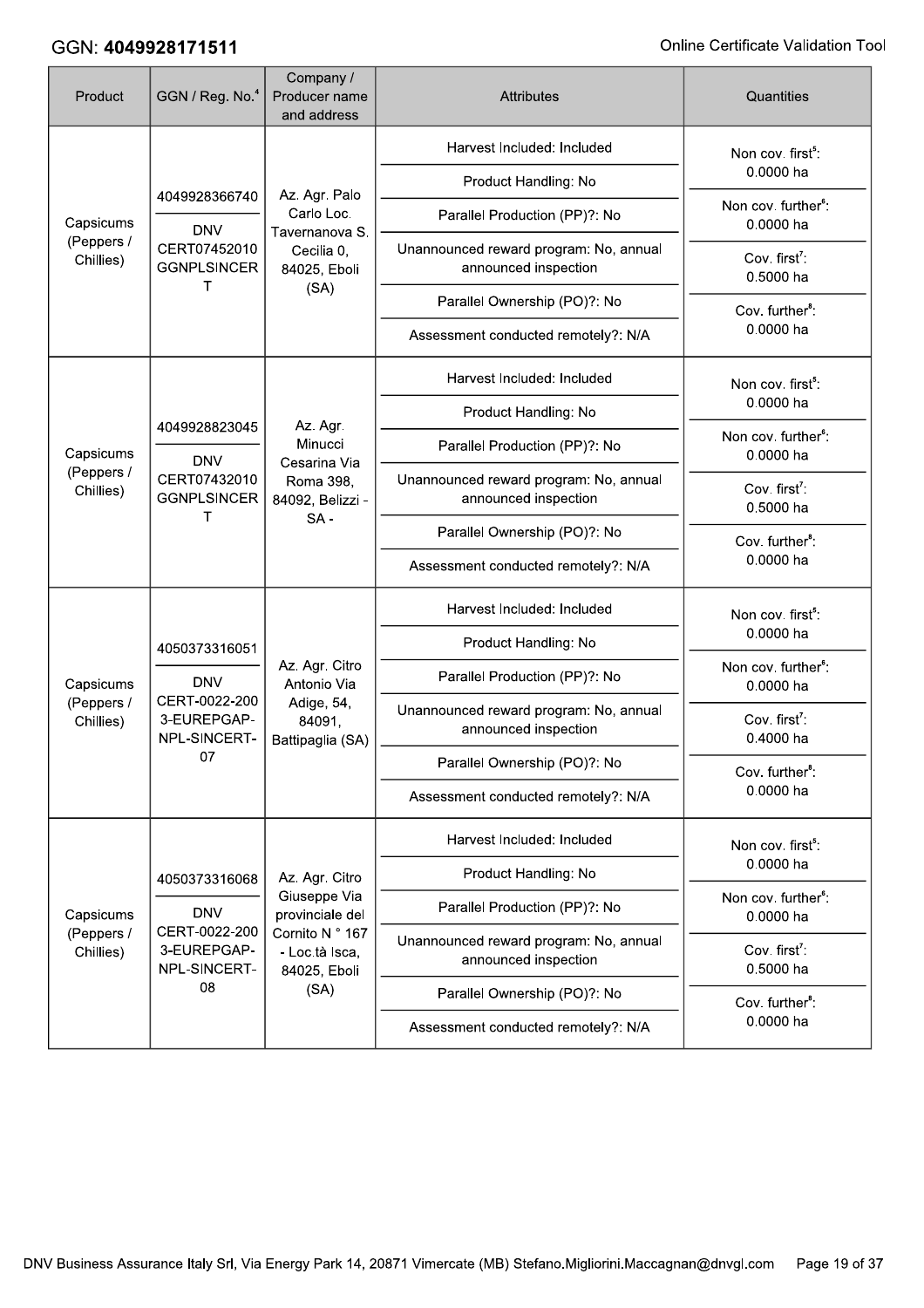| Product                                                                            | GGN / Reg. No. <sup>4</sup>                                                 | Company /<br>Producer name<br>and address                                  | <b>Attributes</b>                                              | Quantities                                                                                                             |
|------------------------------------------------------------------------------------|-----------------------------------------------------------------------------|----------------------------------------------------------------------------|----------------------------------------------------------------|------------------------------------------------------------------------------------------------------------------------|
|                                                                                    |                                                                             |                                                                            | Harvest Included: Included                                     | Non cov. first <sup>5</sup> :                                                                                          |
| Capsicums<br>(Peppers /<br>Chillies)                                               | 4050373316075                                                               |                                                                            | Product Handling: No                                           | 0.0000 ha                                                                                                              |
|                                                                                    | <b>DNV</b>                                                                  | Az. Agr. Palo<br>Gerardo via                                               | Parallel Production (PP)?: No                                  | Non cov. further <sup>6</sup> :<br>0.0000 ha                                                                           |
|                                                                                    | CERT07442010<br><b>GGNPLSINCER</b><br>т                                     | Roma, 398,<br>84092, Bellizzi<br>(Sa)                                      | Unannounced reward program: No, annual<br>announced inspection | Cov. first <sup>7</sup> :<br>0.1000 ha                                                                                 |
|                                                                                    |                                                                             |                                                                            | Parallel Ownership (PO)?: No                                   | Cov. further <sup>8</sup> :                                                                                            |
|                                                                                    |                                                                             |                                                                            | Assessment conducted remotely?: N/A                            | 0.0000 ha                                                                                                              |
|                                                                                    |                                                                             |                                                                            | Harvest Included: Included                                     | Non cov. first <sup>5</sup> :                                                                                          |
|                                                                                    | 4050373316082                                                               |                                                                            | Product Handling: No                                           | 0.0000 ha                                                                                                              |
| <b>DNV</b><br>Capsicums<br>CERT-0022-200<br>(Peppers /<br>3-EUREPGAP-<br>Chillies) | Az. Agr. Palo<br>Giovanni via                                               | Parallel Production (PP)?: No                                              | Non cov. further <sup>6</sup> :<br>0.0000 ha                   |                                                                                                                        |
|                                                                                    | NPL-SINCERT-<br>09                                                          | Gaia, 1, 84095,<br>Giffoni Valle<br>Piana (Sa)                             | Unannounced reward program: No, annual<br>announced inspection | Cov. first <sup>7</sup> :<br>0.1000 ha                                                                                 |
|                                                                                    |                                                                             |                                                                            | Parallel Ownership (PO)?: No                                   | Cov. further <sup>8</sup> :                                                                                            |
|                                                                                    |                                                                             |                                                                            | Assessment conducted remotely?: N/A                            | 0.0000 ha                                                                                                              |
|                                                                                    |                                                                             |                                                                            | Harvest Included: Included                                     | Non cov. first <sup>5</sup> :                                                                                          |
|                                                                                    | 4050373316099<br><b>DNV</b><br>CERT-0022-200<br>3-EUREPGAP-<br>NPL-SINCERT- |                                                                            | Product Handling: No                                           | 0.0000 ha                                                                                                              |
| Capsicums                                                                          |                                                                             | Az. Agr. Palo<br>Massimiliano<br>via Roma, 398,<br>84092, Bellizzi<br>(Sa) | Parallel Production (PP)?: No                                  | Non cov. further <sup>6</sup> :<br>0.0000 ha<br>Cov. first <sup>7</sup> :<br>12.0000 ha<br>Cov. further <sup>8</sup> : |
| (Peppers /<br>Chillies)                                                            |                                                                             |                                                                            | Unannounced reward program: No, annual<br>announced inspection |                                                                                                                        |
|                                                                                    | 10                                                                          |                                                                            | Parallel Ownership (PO)?: No                                   |                                                                                                                        |
|                                                                                    |                                                                             |                                                                            | Assessment conducted remotely?: N/A                            | 0.0000 ha                                                                                                              |
|                                                                                    |                                                                             |                                                                            | Harvest Included: Included                                     | Non cov. first <sup>5</sup> :                                                                                          |
|                                                                                    |                                                                             |                                                                            | Product Handling: No                                           | 0.0000 ha                                                                                                              |
| Capsicums                                                                          |                                                                             | Az. Agr. Palo<br>Diego Via Gaia,                                           | Parallel Production (PP)?: No                                  | Non cov. further <sup>6</sup> :<br>0.0000 ha                                                                           |
| (Peppers /<br>Chillies)                                                            | 4059883142754                                                               | 3A, 84095,<br>Giffoni Valle<br>Piana (SA)                                  | Unannounced reward program: No, annual<br>announced inspection | Cov. first <sup>7</sup> :<br>0.2000 ha                                                                                 |
|                                                                                    |                                                                             |                                                                            | Parallel Ownership (PO)?: No                                   | Cov. further <sup>8</sup> :                                                                                            |
|                                                                                    |                                                                             |                                                                            | Assessment conducted remotely?: N/A                            | 0.0000 ha                                                                                                              |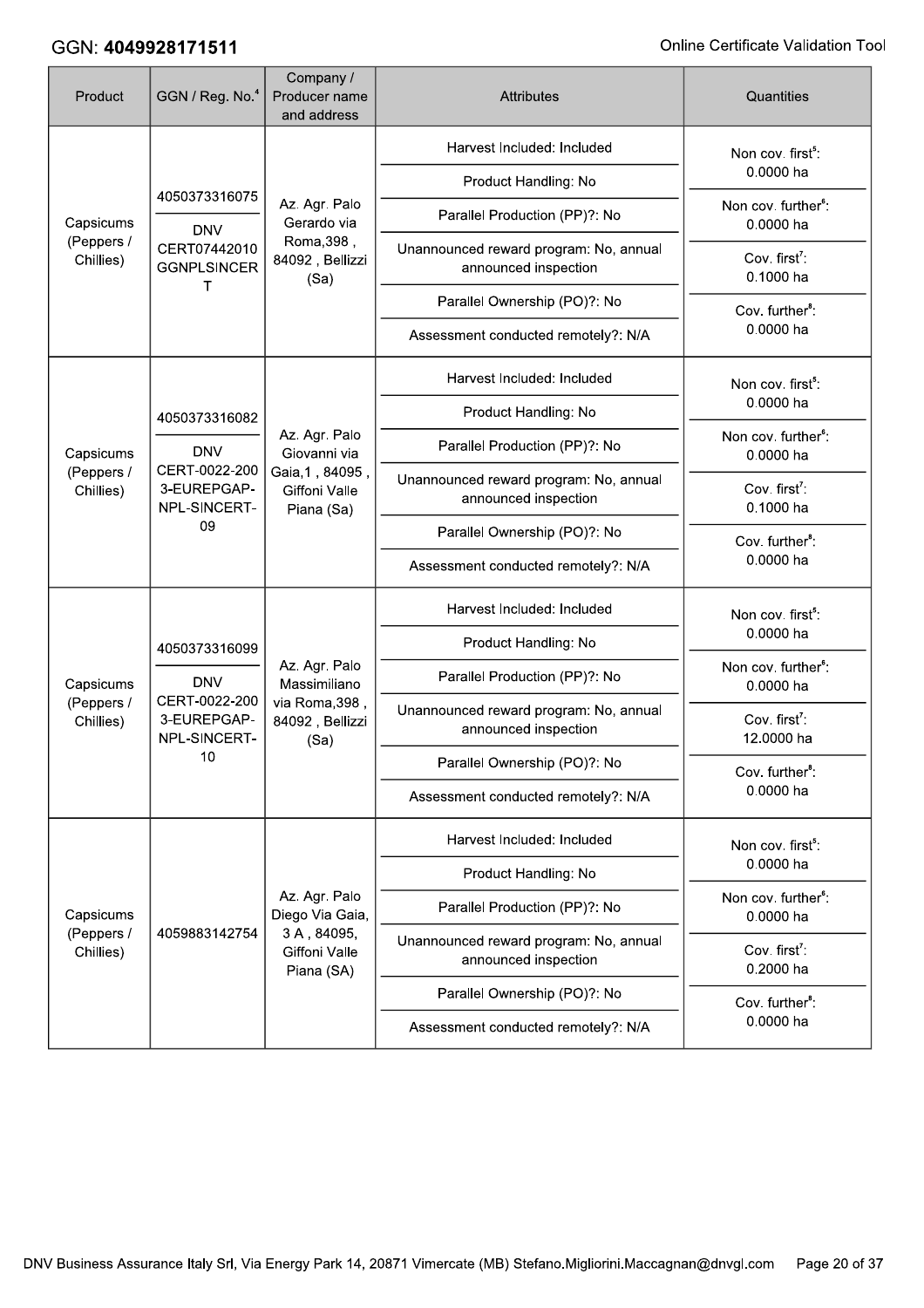| Product | GGN / Reg. No. <sup>4</sup>                                                     | Company /<br>Producer name<br>and address                                   | <b>Attributes</b>                                              | Quantities                                   |
|---------|---------------------------------------------------------------------------------|-----------------------------------------------------------------------------|----------------------------------------------------------------|----------------------------------------------|
|         |                                                                                 |                                                                             | Harvest Included: Included                                     | Non cov. first <sup>5</sup> :                |
| Chard   | 4049928139801                                                                   |                                                                             | Product Handling: No                                           | 0.0000 ha                                    |
|         | <b>DNV</b>                                                                      | Az. Agr. Palo<br>Fabio Via B.                                               | Parallel Production (PP)?: No                                  | Non cov. further <sup>6</sup> :<br>0.0000 ha |
|         | CERT07412010<br><b>GGNPLSINCER</b>                                              | Ricasoli, 3/G,<br>84091,<br>Battipaglia (Sa)                                | Unannounced reward program: No, annual<br>announced inspection | Cov. first <sup>7</sup> :<br>0.5000 ha       |
|         | т                                                                               |                                                                             | Parallel Ownership (PO)?: No                                   | Cov. further <sup>8</sup> :                  |
|         |                                                                                 |                                                                             | Assessment conducted remotely?: N/A                            | 0.0000 ha                                    |
|         |                                                                                 |                                                                             | Harvest Included: Included                                     | Non cov. first <sup>5</sup> :                |
|         |                                                                                 |                                                                             | Product Handling: No                                           | 0.0000 ha                                    |
|         | 4049929684003<br><b>DNV</b><br>Chard<br>CERT07422010<br><b>GGNPLSINCER</b><br>т | Az. Agr. Citro                                                              | Parallel Production (PP)?: No                                  | Non cov. further <sup>6</sup> :<br>0.0000 ha |
|         |                                                                                 | Liberato via<br>Cornito, 84025<br>, Eboli (Sa)                              | Unannounced reward program: No, annual<br>announced inspection | Cov. first <sup>7</sup> :<br>0.5000 ha       |
|         |                                                                                 |                                                                             | Parallel Ownership (PO)?: No                                   | Cov. further <sup>8</sup> :                  |
|         |                                                                                 |                                                                             | Assessment conducted remotely?: N/A                            | 0.0000 ha                                    |
|         |                                                                                 |                                                                             | Harvest Included: Included                                     | Non cov. first <sup>5</sup> :                |
|         | 4049928366740<br><b>DNV</b><br>CERT07452010<br><b>GGNPLSINCER</b>               | Az. Agr. Palo<br>Carlo Loc.<br>Tavernanova S.<br>Cecilia 0,<br>84025, Eboli | Product Handling: No                                           | 0.0000 ha                                    |
|         |                                                                                 |                                                                             | Parallel Production (PP)?: No                                  | Non cov. further <sup>6</sup> :<br>0.0000 ha |
| Chard   |                                                                                 |                                                                             | Unannounced reward program: No, annual<br>announced inspection | Cov. first <sup>7</sup> :<br>0.5000 ha       |
|         | т                                                                               | (SA)                                                                        | Parallel Ownership (PO)?: No                                   | Cov. further <sup>8</sup> :                  |
|         |                                                                                 |                                                                             | Assessment conducted remotely?: N/A                            | 0.0000 ha                                    |
|         |                                                                                 |                                                                             | Harvest Included: Included                                     | Non cov. first <sup>5</sup> :                |
|         | 4049928823045                                                                   | Az. Agr.                                                                    | Product Handling: No                                           | 0.0000 ha                                    |
|         | <b>DNV</b>                                                                      | Minucci<br>Cesarina Via                                                     | Parallel Production (PP)?: No                                  | Non cov. further <sup>6</sup> :<br>0.0000 ha |
| Chard   | CERT07432010<br><b>GGNPLSINCER</b>                                              | Roma 398,<br>84092, Belizzi -                                               | Unannounced reward program: No, annual<br>announced inspection | Cov. first <sup>7</sup> :<br>0.1000 ha       |
|         | т                                                                               | $SA -$                                                                      | Parallel Ownership (PO)?: No                                   | Cov. further <sup>8</sup> :                  |
|         |                                                                                 |                                                                             | Assessment conducted remotely?: N/A                            | 0.0000 ha                                    |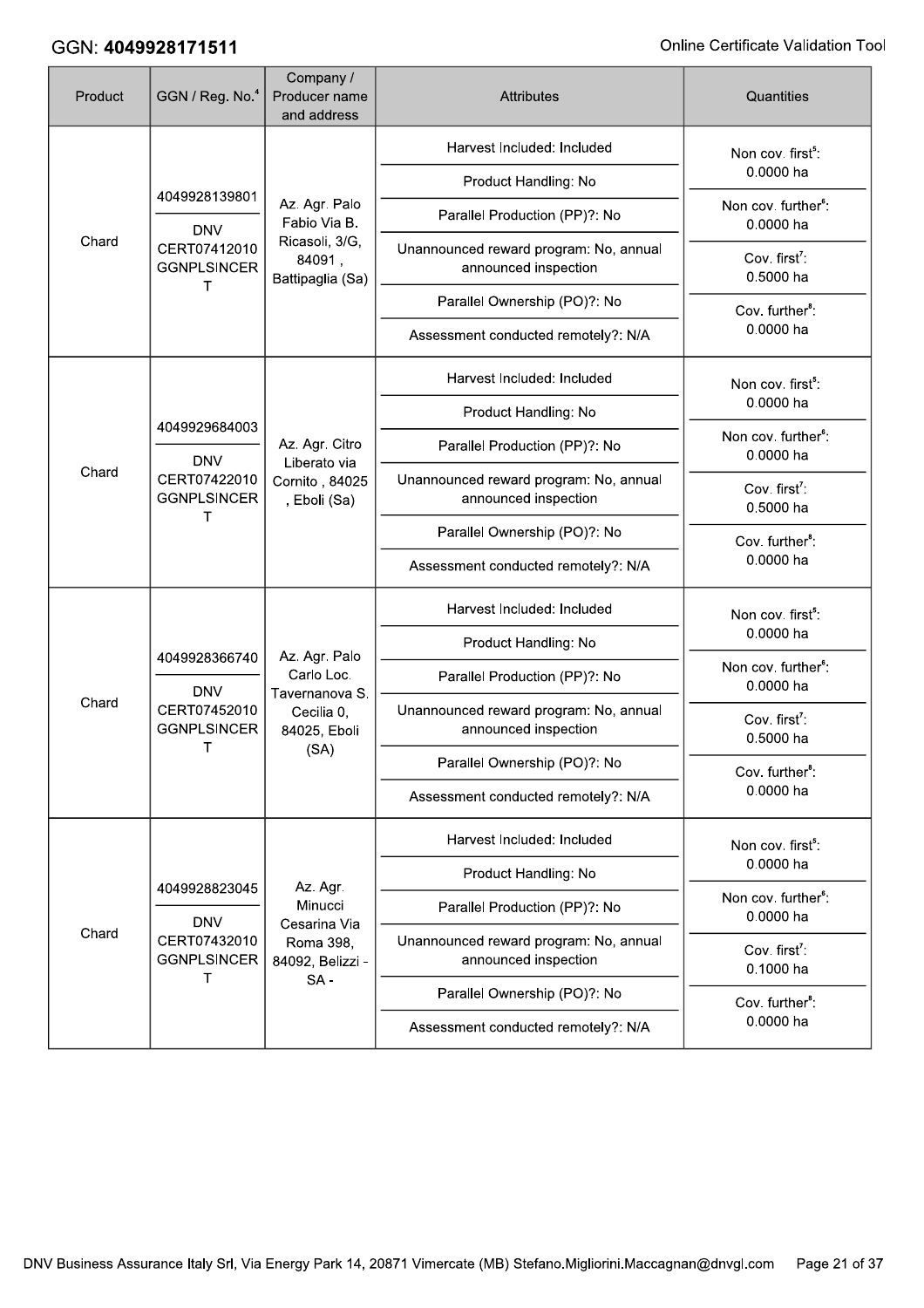| Product | GGN / Reg. No. <sup>4</sup>                                               | Company /<br>Producer name<br>and address                             | <b>Attributes</b>                                              | Quantities                                   |
|---------|---------------------------------------------------------------------------|-----------------------------------------------------------------------|----------------------------------------------------------------|----------------------------------------------|
|         |                                                                           |                                                                       | Harvest Included: Included                                     | Non cov. first <sup>5</sup> :                |
| Chard   | 4050373316051                                                             |                                                                       | Product Handling: No                                           | 0.0000 ha                                    |
|         | <b>DNV</b>                                                                | Az. Agr. Citro<br>Antonio Via                                         | Parallel Production (PP)?: No                                  | Non cov. further <sup>6</sup> :<br>0.0000 ha |
|         | CERT-0022-200<br>3-EUREPGAP-<br>NPL-SINCERT-                              | Adige, 54,<br>84091,<br>Battipaglia (SA)                              | Unannounced reward program: No, annual<br>announced inspection | Cov. first <sup>7</sup> :<br>0.5000 ha       |
|         | 07                                                                        |                                                                       | Parallel Ownership (PO)?: No                                   | Cov. further <sup>8</sup> :                  |
|         |                                                                           |                                                                       | Assessment conducted remotely?: N/A                            | 0.0000 ha                                    |
|         |                                                                           |                                                                       | Harvest Included: Included                                     | Non cov. first <sup>5</sup> :                |
|         | 4050373316068                                                             | Az. Agr. Citro                                                        | Product Handling: No                                           | 0.0000 ha                                    |
|         | <b>DNV</b><br>CERT-0022-200<br>Chard<br>3-EUREPGAP-<br>NPL-SINCERT-<br>08 | Giuseppe Via<br>provinciale del                                       | Parallel Production (PP)?: No                                  | Non cov. further <sup>6</sup> :<br>0.0000 ha |
|         |                                                                           | Cornito N ° 167<br>- Loc.tà Isca,<br>84025, Eboli<br>(SA)             | Unannounced reward program: No, annual<br>announced inspection | Cov. first <sup>7</sup> :<br>0.5000 ha       |
|         |                                                                           |                                                                       | Parallel Ownership (PO)?: No                                   | Cov. further <sup>8</sup> :<br>0.0000 ha     |
|         |                                                                           |                                                                       | Assessment conducted remotely?: N/A                            |                                              |
|         |                                                                           |                                                                       | Harvest Included: Included                                     | Non cov. first <sup>5</sup> :                |
|         | 4050373316075<br><b>DNV</b>                                               |                                                                       | Product Handling: No                                           | 0.0000 ha                                    |
|         |                                                                           | Az. Agr. Palo<br>Gerardo via<br>Roma, 398,<br>84092, Bellizzi<br>(Sa) | Parallel Production (PP)?: No                                  | Non cov. further <sup>6</sup> :<br>0.0000 ha |
| Chard   | CERT07442010<br><b>GGNPLSINCER</b><br>Τ                                   |                                                                       | Unannounced reward program: No, annual<br>announced inspection | Cov. first <sup>7</sup> :<br>0.1000 ha       |
|         |                                                                           |                                                                       | Parallel Ownership (PO)?: No                                   | Cov. further <sup>8</sup> :                  |
|         |                                                                           |                                                                       | Assessment conducted remotely?: N/A                            | 0.0000 ha                                    |
|         |                                                                           |                                                                       | Harvest Included: Included                                     | Non cov. first <sup>5</sup> :                |
|         | 4050373316082                                                             |                                                                       | Product Handling: No                                           | 0.0000 ha                                    |
|         | <b>DNV</b>                                                                | Az. Agr. Palo<br>Giovanni via                                         | Parallel Production (PP)?: No                                  | Non cov. further <sup>6</sup> :<br>0.0000 ha |
| Chard   | CERT-0022-200<br>3-EUREPGAP-<br>NPL-SINCERT-                              | Gaia, 1, 84095,<br>Giffoni Valle<br>Piana (Sa)                        | Unannounced reward program: No, annual<br>announced inspection | Cov. first <sup>7</sup> :<br>0.1000 ha       |
|         | 09                                                                        |                                                                       | Parallel Ownership (PO)?: No                                   | Cov. further <sup>8</sup> :                  |
|         |                                                                           |                                                                       | Assessment conducted remotely?: N/A                            | 0.0000 ha                                    |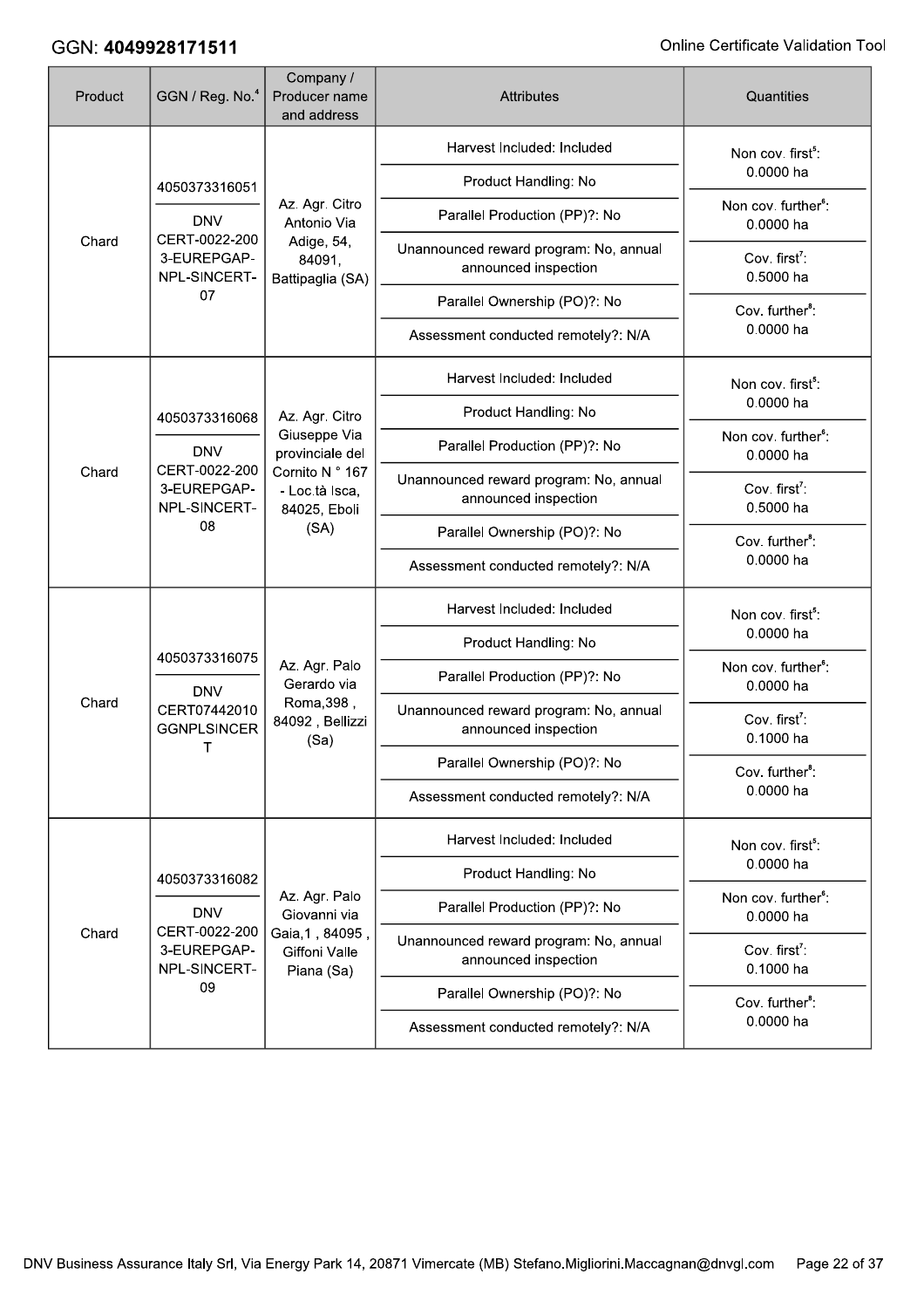| Product               | GGN / Reg. No. <sup>4</sup>                                       | Company /<br>Producer name<br>and address                                     | <b>Attributes</b>                                              | Quantities                                   |
|-----------------------|-------------------------------------------------------------------|-------------------------------------------------------------------------------|----------------------------------------------------------------|----------------------------------------------|
| Chard                 | 4050373316099                                                     |                                                                               | Harvest Included: Included                                     | Non cov. first <sup>5</sup> :                |
|                       |                                                                   |                                                                               | Product Handling: No                                           | 0.0000 ha                                    |
|                       | <b>DNV</b>                                                        | Az. Agr. Palo<br>Massimiliano                                                 | Parallel Production (PP)?: No                                  | Non cov. further <sup>6</sup> :<br>0.0000 ha |
|                       | CERT-0022-200<br>3-EUREPGAP-<br>NPL-SINCERT-                      | via Roma, 398,<br>84092, Bellizzi<br>(Sa)                                     | Unannounced reward program: No, annual<br>announced inspection | Cov. first <sup>7</sup> :<br>0.1000 ha       |
|                       | 10                                                                |                                                                               | Parallel Ownership (PO)?: No                                   | Cov. further <sup>8</sup> :                  |
|                       |                                                                   |                                                                               | Assessment conducted remotely?: N/A                            | 0.0000 ha                                    |
|                       |                                                                   |                                                                               | Harvest Included: Included                                     | Non cov. first <sup>5</sup> :                |
|                       |                                                                   |                                                                               | Product Handling: No                                           | 0.0000 ha                                    |
|                       |                                                                   | Az. Agr. Palo<br>Diego Via Gaia,                                              | Parallel Production (PP)?: No                                  | Non cov. further <sup>6</sup> :<br>0.0000 ha |
| Chard                 | 4059883142754                                                     | 3A, 84095,<br>Giffoni Valle<br>Piana (SA)                                     | Unannounced reward program: No, annual<br>announced inspection | Cov. first <sup>7</sup> :<br>0.1000 ha       |
|                       |                                                                   |                                                                               | Parallel Ownership (PO)?: No                                   | Cov. further <sup>8</sup> :                  |
|                       |                                                                   |                                                                               | Assessment conducted remotely?: N/A                            | 0.0000 ha                                    |
|                       |                                                                   |                                                                               | Harvest Included: Included                                     | Non cov. first <sup>5</sup> :                |
|                       | 4049928139801<br><b>DNV</b><br>CERT07412010<br><b>GGNPLSINCER</b> | Az. Agr. Palo<br>Fabio Via B.<br>Ricasoli, 3/G,<br>84091,<br>Battipaglia (Sa) | Product Handling: No                                           | 0.5000 ha                                    |
| Escaroles /           |                                                                   |                                                                               | Parallel Production (PP)?: No                                  | Non cov. further <sup>6</sup> :<br>0.0000 ha |
| Broad-Leaf<br>Endives |                                                                   |                                                                               | Unannounced reward program: No, annual<br>announced inspection | Cov. first <sup>7</sup> :<br>0.5000 ha       |
|                       | Τ                                                                 |                                                                               | Parallel Ownership (PO)?: No                                   | Cov. further <sup>8</sup> :                  |
|                       |                                                                   |                                                                               | Assessment conducted remotely?: N/A                            | 0.0000 ha                                    |
|                       |                                                                   |                                                                               | Harvest Included: Included                                     | Non cov. first <sup>5</sup> :                |
|                       |                                                                   |                                                                               | Product Handling: No                                           | 0.0000 ha                                    |
| Escaroles /           | 4049929684003<br><b>DNV</b>                                       | Az. Agr. Citro<br>Liberato via                                                | Parallel Production (PP)?: No                                  | Non cov. further <sup>6</sup> :<br>0.0000 ha |
| Broad-Leaf<br>Endives | CERT07422010<br><b>GGNPLSINCER</b><br>т                           | Cornito, 84025<br>, Eboli (Sa)                                                | Unannounced reward program: No, annual<br>announced inspection | Cov. first <sup>7</sup> :<br>0.7000 ha       |
|                       |                                                                   |                                                                               | Parallel Ownership (PO)?: No                                   | Cov. further <sup>8</sup> :                  |
|                       |                                                                   |                                                                               | Assessment conducted remotely?: N/A                            | 0.0000 ha                                    |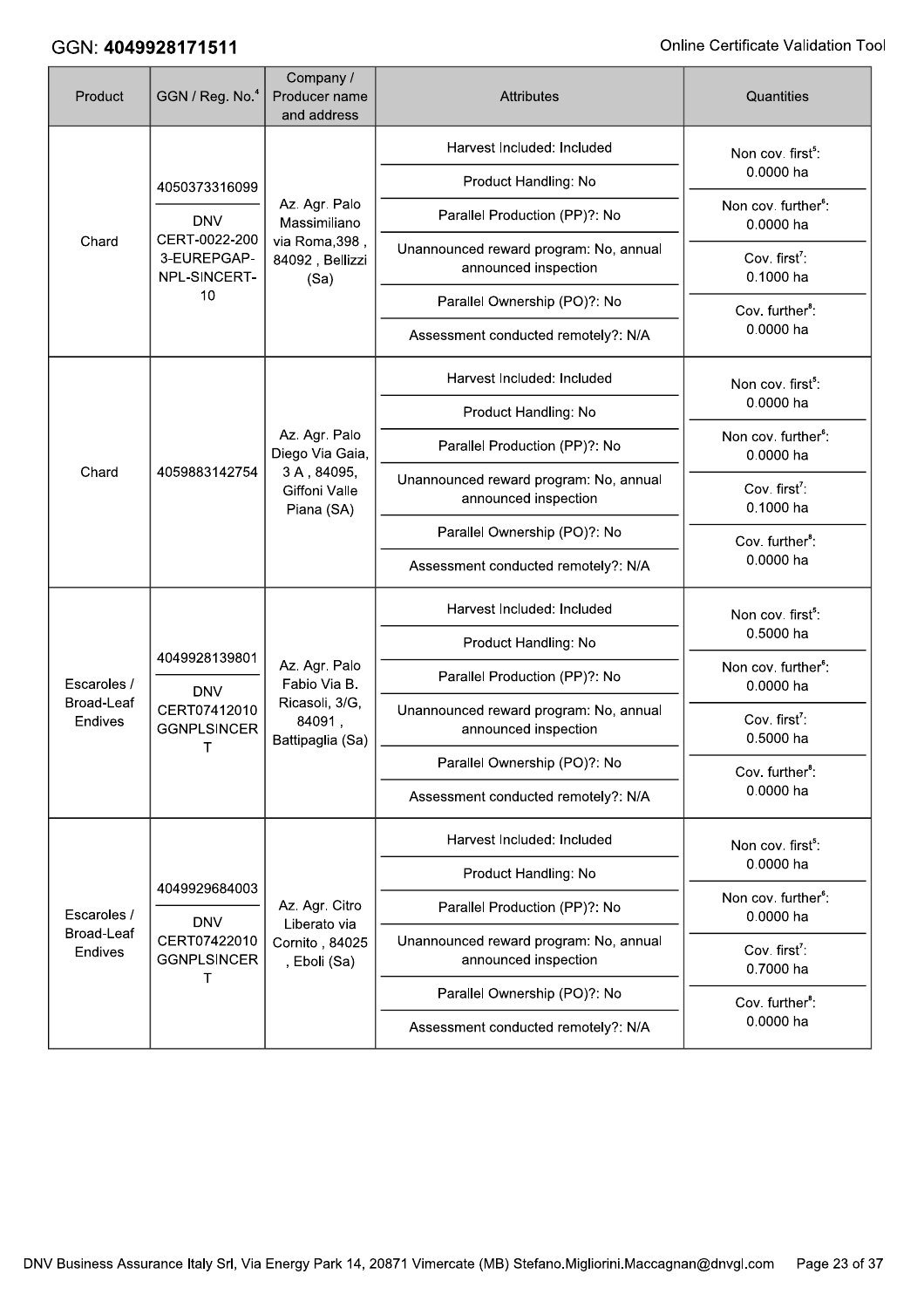| Product                              | GGN / Reg. No. <sup>4</sup>                                                 | Company /<br>Producer name<br>and address                                 | <b>Attributes</b>                                              | Quantities                                   |
|--------------------------------------|-----------------------------------------------------------------------------|---------------------------------------------------------------------------|----------------------------------------------------------------|----------------------------------------------|
| Escaroles /<br>Broad-Leaf<br>Endives | 4049928366740                                                               |                                                                           | Harvest Included: Included                                     | Non cov. first <sup>5</sup> :                |
|                                      |                                                                             | Az. Agr. Palo                                                             | Product Handling: No                                           | 1.0000 ha                                    |
|                                      | <b>DNV</b>                                                                  | Carlo Loc.<br>Tavernanova S.                                              | Parallel Production (PP)?: No                                  | Non cov. further <sup>6</sup> :<br>0.0000 ha |
|                                      | CERT07452010<br><b>GGNPLSINCER</b><br>т                                     | Cecilia 0,<br>84025, Eboli                                                | Unannounced reward program: No, annual<br>announced inspection | Cov. first <sup>7</sup> :<br>2.0000 ha       |
|                                      |                                                                             | (SA)                                                                      | Parallel Ownership (PO)?: No                                   | Cov. further <sup>8</sup> :                  |
|                                      |                                                                             |                                                                           | Assessment conducted remotely?: N/A                            | 0.0000 ha                                    |
|                                      |                                                                             |                                                                           | Harvest Included: Included                                     | Non cov. first <sup>5</sup> :                |
|                                      | 4049928823045                                                               | Az. Agr.                                                                  | Product Handling: No                                           | 3.0000 ha                                    |
| Escaroles /                          | <b>DNV</b>                                                                  | Minucci                                                                   | Parallel Production (PP)?: No                                  | Non cov. further <sup>6</sup> :<br>0.0000 ha |
| Broad-Leaf<br>Endives                | CERT07432010<br><b>GGNPLSINCER</b><br>т                                     | Cesarina Via<br>Roma 398,<br>84092, Belizzi -<br>$SA -$                   | Unannounced reward program: No, annual<br>announced inspection | Cov. first <sup>7</sup> :<br>8.0000 ha       |
|                                      |                                                                             |                                                                           | Parallel Ownership (PO)?: No                                   | Cov. further <sup>8</sup> :                  |
|                                      |                                                                             |                                                                           | Assessment conducted remotely?: N/A                            | 0.0000 ha                                    |
|                                      | 4050373316051<br><b>DNV</b><br>CERT-0022-200<br>3-EUREPGAP-<br>NPL-SINCERT- |                                                                           | Harvest Included: Included                                     | Non cov. first <sup>5</sup> :                |
|                                      |                                                                             |                                                                           | Product Handling: No                                           | 0.0000 ha                                    |
| Escaroles /                          |                                                                             | Az. Agr. Citro<br>Antonio Via<br>Adige, 54,<br>84091,<br>Battipaglia (SA) | Parallel Production (PP)?: No                                  | Non cov. further <sup>6</sup> :<br>0.0000 ha |
| <b>Broad-Leaf</b><br>Endives         |                                                                             |                                                                           | Unannounced reward program: No, annual<br>announced inspection | Cov. first <sup>7</sup> :<br>2.0000 ha       |
|                                      | 07                                                                          |                                                                           | Parallel Ownership (PO)?: No                                   | Cov. further <sup>8</sup> :                  |
|                                      |                                                                             |                                                                           | Assessment conducted remotely?: N/A                            | 0.0000 ha                                    |
|                                      |                                                                             |                                                                           | Harvest Included: Included                                     | Non cov. first <sup>5</sup> :                |
|                                      | 4050373316068                                                               | Az. Agr. Citro                                                            | Product Handling: No                                           | 3.0000 ha                                    |
| Escaroles /                          | <b>DNV</b>                                                                  | Giuseppe Via<br>provinciale del                                           | Parallel Production (PP)?: No                                  | Non cov. further <sup>6</sup> :<br>0.0000 ha |
| <b>Broad-Leaf</b><br>Endives         | CERT-0022-200<br>3-EUREPGAP-<br>NPL-SINCERT-                                | Cornito N ° 167<br>- Loc.tà Isca,<br>84025, Eboli                         | Unannounced reward program: No, annual<br>announced inspection | Cov. first <sup>7</sup> :<br>3.7000 ha       |
|                                      | 08                                                                          | (SA)                                                                      | Parallel Ownership (PO)?: No                                   | Cov. further <sup>8</sup> :                  |
|                                      |                                                                             |                                                                           | Assessment conducted remotely?: N/A                            | 0.0000 ha                                    |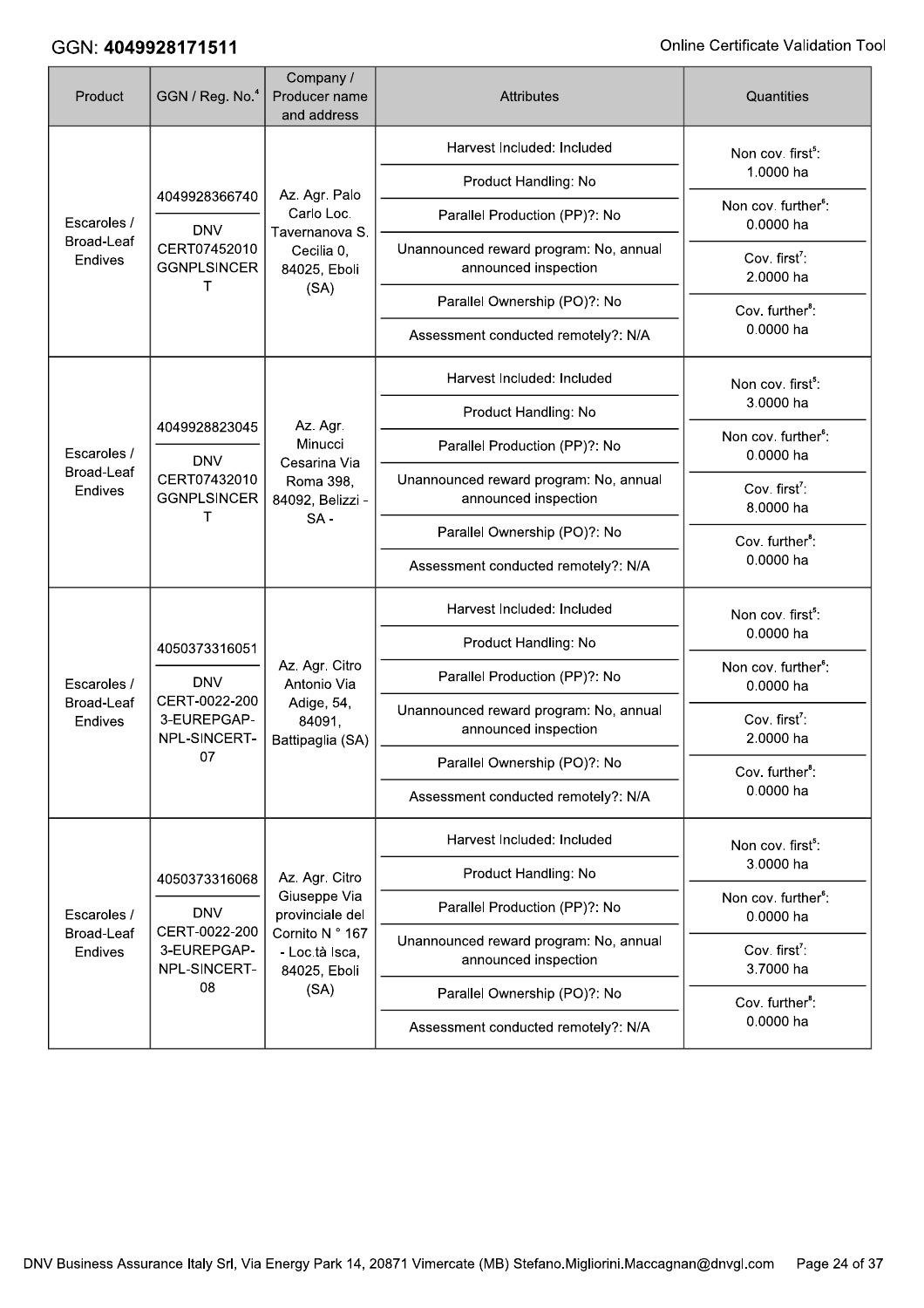| Product                                     | GGN / Reg. No. <sup>4</sup>                                                 | Company /<br>Producer name<br>and address                                  | <b>Attributes</b>                                              | Quantities                                   |
|---------------------------------------------|-----------------------------------------------------------------------------|----------------------------------------------------------------------------|----------------------------------------------------------------|----------------------------------------------|
| Escaroles /<br><b>Broad-Leaf</b><br>Endives | 4050373316075                                                               |                                                                            | Harvest Included: Included                                     | Non cov. first <sup>5</sup> :                |
|                                             |                                                                             |                                                                            | Product Handling: No                                           | 4.0000 ha                                    |
|                                             | <b>DNV</b>                                                                  | Az. Agr. Palo<br>Gerardo via                                               | Parallel Production (PP)?: No                                  | Non cov. further <sup>6</sup> :<br>0.0000 ha |
|                                             | CERT07442010<br><b>GGNPLSINCER</b>                                          | Roma, 398,<br>84092, Bellizzi<br>(Sa)                                      | Unannounced reward program: No, annual<br>announced inspection | Cov. first <sup>7</sup> :<br>9.0000 ha       |
|                                             | т                                                                           |                                                                            | Parallel Ownership (PO)?: No                                   | Cov. further <sup>8</sup> :                  |
|                                             |                                                                             |                                                                            | Assessment conducted remotely?: N/A                            | 0.0000 ha                                    |
|                                             |                                                                             |                                                                            | Harvest Included: Included                                     | Non cov. first <sup>5</sup> :                |
|                                             | 4050373316082                                                               |                                                                            | Product Handling: No                                           | 0.8000 ha                                    |
| Escaroles /<br><b>Broad-Leaf</b><br>Endives | <b>DNV</b>                                                                  | Az. Agr. Palo<br>Giovanni via                                              | Parallel Production (PP)?: No                                  | Non cov. further <sup>6</sup> :<br>0.0000 ha |
|                                             | CERT-0022-200<br>3-EUREPGAP-<br>NPL-SINCERT-<br>09                          | Gaia, 1, 84095,<br>Giffoni Valle<br>Piana (Sa)                             | Unannounced reward program: No, annual<br>announced inspection | Cov. first <sup>7</sup> :<br>4.0000 ha       |
|                                             |                                                                             |                                                                            | Parallel Ownership (PO)?: No                                   | Cov. further <sup>8</sup> :                  |
|                                             |                                                                             |                                                                            | Assessment conducted remotely?: N/A                            | 0.0000 ha                                    |
|                                             |                                                                             |                                                                            | Harvest Included: Included                                     | Non cov. first <sup>5</sup> :                |
|                                             | 4050373316099<br><b>DNV</b><br>CERT-0022-200<br>3-EUREPGAP-<br>NPL-SINCERT- |                                                                            | Product Handling: No                                           | 0.0000 ha                                    |
| Escaroles /                                 |                                                                             | Az. Agr. Palo<br>Massimiliano<br>via Roma, 398,<br>84092, Bellizzi<br>(Sa) | Parallel Production (PP)?: No                                  | Non cov. further <sup>6</sup> :<br>0.0000 ha |
| <b>Broad-Leaf</b><br>Endives                |                                                                             |                                                                            | Unannounced reward program: No, annual<br>announced inspection | Cov. first <sup>7</sup> :<br>7.0000 ha       |
|                                             | 10                                                                          |                                                                            | Parallel Ownership (PO)?: No                                   | Cov. further <sup>8</sup> :                  |
|                                             |                                                                             |                                                                            | Assessment conducted remotely?: N/A                            | 0.0000 ha                                    |
|                                             |                                                                             |                                                                            | Harvest Included: Included                                     | Non cov. first <sup>5</sup> :                |
|                                             | 4059883133592                                                               | M.F.G. Srl Viale                                                           | Product Handling: No                                           | 5.1600 ha                                    |
| Escaroles /                                 | <b>DNV</b>                                                                  | Spagna, 6 -<br>Zona                                                        | Parallel Production (PP)?: No                                  | Non cov. further <sup>6</sup> :<br>0.0000 ha |
| Broad-Leaf<br>Endives                       | CERT14522017<br><b>GGITAACCRED</b>                                          | Industriale,<br>84091,                                                     | Unannounced reward program: No, annual<br>announced inspection | Cov. first <sup>7</sup> :<br>0.0000 ha       |
|                                             | IA                                                                          | Battipaglia (SA)                                                           | Parallel Ownership (PO)?: No                                   | Cov. further <sup>8</sup> :                  |
|                                             |                                                                             |                                                                            | Assessment conducted remotely?: N/A                            | 0.0000 ha                                    |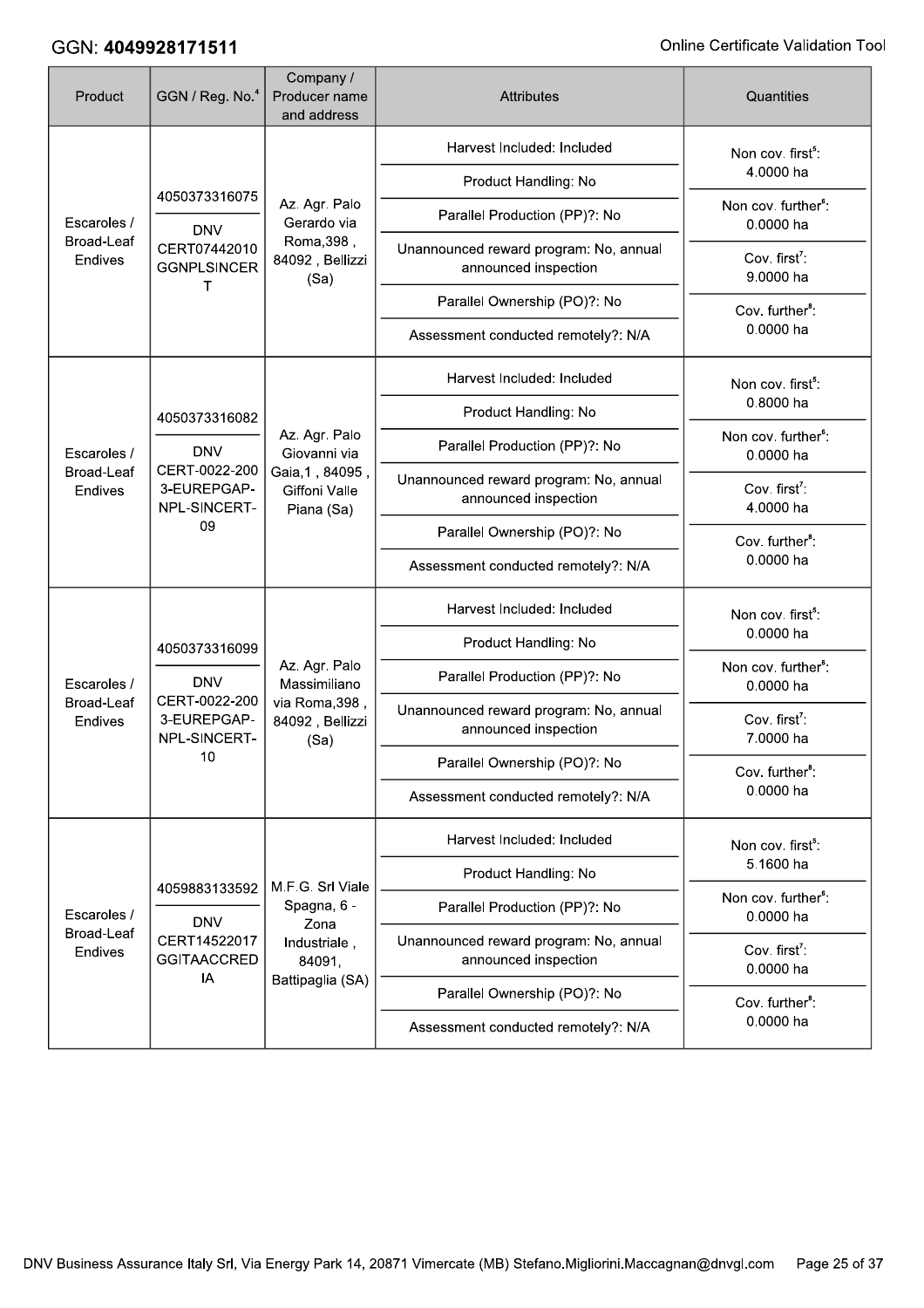| Product                                     | GGN / Reg. No. <sup>4</sup>                                                       | Company /<br>Producer name<br>and address                        | Attributes                                                     | Quantities                                   |
|---------------------------------------------|-----------------------------------------------------------------------------------|------------------------------------------------------------------|----------------------------------------------------------------|----------------------------------------------|
| Escaroles /<br><b>Broad-Leaf</b><br>Endives |                                                                                   |                                                                  | Harvest Included: Included                                     | Non cov. first <sup>5</sup> :                |
|                                             |                                                                                   |                                                                  | Product Handling: No                                           | 0.3000 ha                                    |
|                                             |                                                                                   | Az. Agr. Palo<br>Diego Via Gaia,                                 | Parallel Production (PP)?: No                                  | Non cov. further <sup>6</sup> :<br>0.0000 ha |
|                                             | 4059883142754                                                                     | 3A, 84095,<br>Giffoni Valle<br>Piana (SA)                        | Unannounced reward program: No, annual<br>announced inspection | Cov. first <sup>7</sup> :<br>3.0000 ha       |
|                                             |                                                                                   |                                                                  | Parallel Ownership (PO)?: No                                   | Cov. further <sup>8</sup> :                  |
|                                             |                                                                                   |                                                                  | Assessment conducted remotely?: N/A                            | 0.0000 ha                                    |
|                                             |                                                                                   |                                                                  | Harvest Included: Included                                     | Non cov. first <sup>5</sup> :                |
|                                             | 4049928139801<br><b>DNV</b><br>Lettuce<br>CERT07412010<br><b>GGNPLSINCER</b><br>т |                                                                  | Product Handling: No                                           | 0.1000 ha                                    |
|                                             |                                                                                   | Az. Agr. Palo<br>Fabio Via B.                                    | Parallel Production (PP)?: No                                  | Non cov. further <sup>6</sup> :<br>0.0000 ha |
|                                             |                                                                                   | Ricasoli, 3/G,<br>84091,<br>Battipaglia (Sa)                     | Unannounced reward program: No, annual<br>announced inspection | Cov. first <sup>7</sup> :<br>35.0000 ha      |
|                                             |                                                                                   |                                                                  | Parallel Ownership (PO)?: No                                   | Cov. further <sup>8</sup> :                  |
|                                             |                                                                                   |                                                                  | Assessment conducted remotely?: N/A                            | 0.0000 ha                                    |
|                                             |                                                                                   |                                                                  | Harvest Included: Included                                     | Non cov. first <sup>5</sup> :                |
|                                             | 4049929684003<br><b>DNV</b><br>CERT07422010<br><b>GGNPLSINCER</b>                 |                                                                  | Product Handling: No                                           | 0.0000 ha                                    |
|                                             |                                                                                   | Az. Agr. Citro<br>Liberato via<br>Cornito, 84025<br>, Eboli (Sa) | Parallel Production (PP)?: No                                  | Non cov. further <sup>6</sup> :<br>0.0000 ha |
| Lettuce                                     |                                                                                   |                                                                  | Unannounced reward program: No, annual<br>announced inspection | Cov. first <sup>7</sup> :<br>12.0000 ha      |
|                                             | т                                                                                 |                                                                  | Parallel Ownership (PO)?: No                                   | Cov. further <sup>8</sup> :                  |
|                                             |                                                                                   |                                                                  | Assessment conducted remotely?: N/A                            | 0.0000 ha                                    |
|                                             |                                                                                   |                                                                  | Harvest Included: Included                                     | Non cov. first <sup>5</sup> :                |
|                                             | 4049928366740                                                                     | Az. Agr. Palo                                                    | Product Handling: No                                           | 0.1000 ha                                    |
|                                             | <b>DNV</b>                                                                        | Carlo Loc.<br>Tavernanova S.                                     | Parallel Production (PP)?: No                                  | Non cov. further <sup>6</sup> :<br>0.0000 ha |
| Lettuce                                     | CERT07452010<br><b>GGNPLSINCER</b><br>T                                           | Cecilia 0,<br>84025, Eboli                                       | Unannounced reward program: No, annual<br>announced inspection | Cov. first <sup>7</sup> :<br>20.0000 ha      |
|                                             |                                                                                   | (SA)                                                             | Parallel Ownership (PO)?: No                                   | Cov. further <sup>8</sup> :                  |
|                                             |                                                                                   |                                                                  | Assessment conducted remotely?: N/A                            | 0.0000 ha                                    |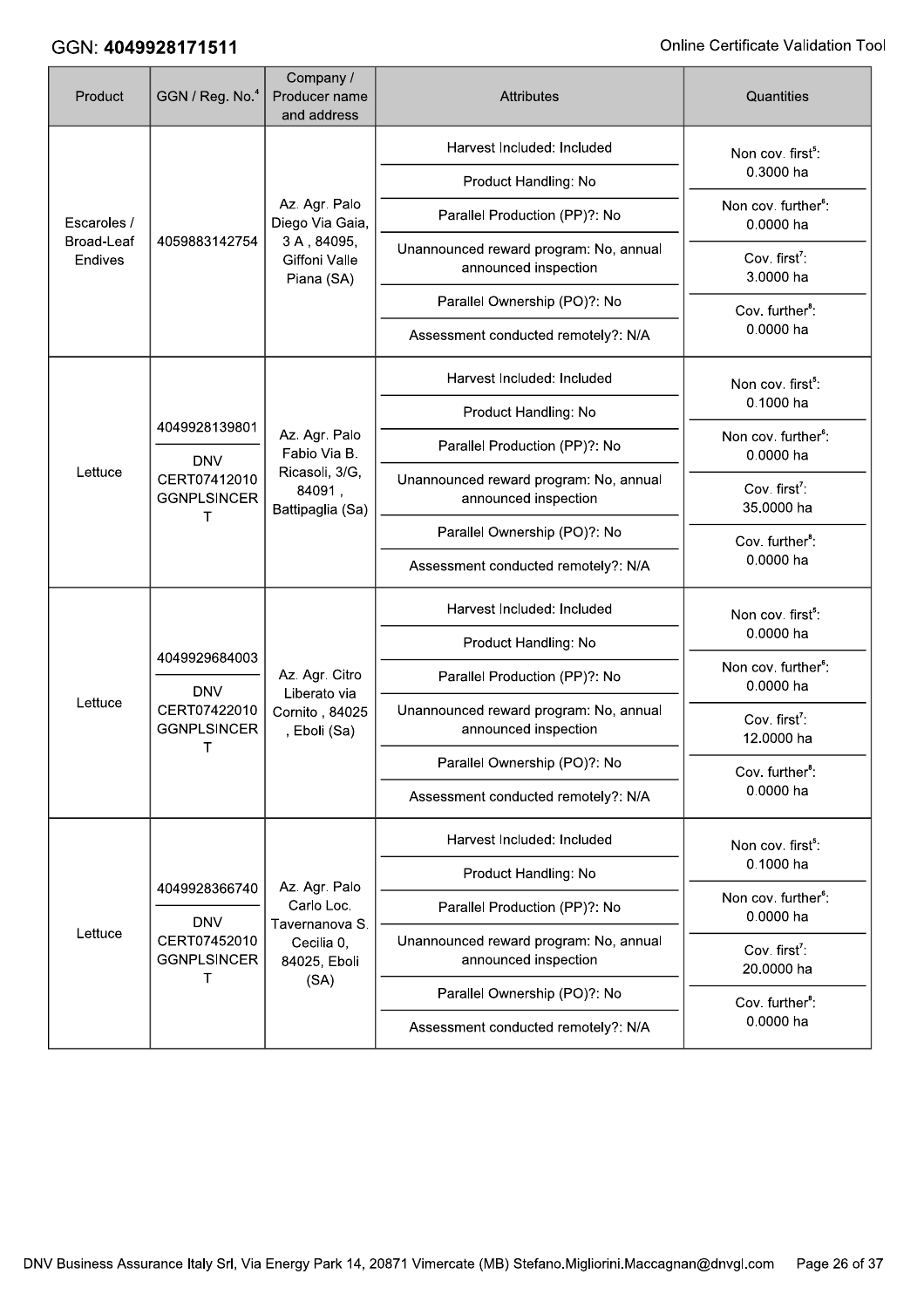| Product | GGN / Reg. No. <sup>4</sup>                                                 | Company /<br>Producer name<br>and address                                            | <b>Attributes</b>                                              | Quantities                                   |
|---------|-----------------------------------------------------------------------------|--------------------------------------------------------------------------------------|----------------------------------------------------------------|----------------------------------------------|
|         |                                                                             |                                                                                      | Harvest Included: Included                                     | Non cov. first <sup>5</sup> :                |
| Lettuce | 4049928823045                                                               | Az. Agr.                                                                             | Product Handling: No                                           | 0.0000 ha                                    |
|         | <b>DNV</b>                                                                  | Minucci<br>Cesarina Via                                                              | Parallel Production (PP)?: No                                  | Non cov. further <sup>6</sup> :<br>0.0000 ha |
|         | CERT07432010<br><b>GGNPLSINCER</b><br>т                                     | Roma 398,<br>84092, Belizzi -                                                        | Unannounced reward program: No, annual<br>announced inspection | Cov. first <sup>7</sup> :<br>15.0000 ha      |
|         |                                                                             | $SA -$                                                                               | Parallel Ownership (PO)?: No                                   | Cov. further <sup>8</sup> :                  |
|         |                                                                             |                                                                                      | Assessment conducted remotely?: N/A                            | 0.0000 ha                                    |
|         |                                                                             |                                                                                      | Harvest Included: Included                                     | Non cov. first <sup>5</sup> :                |
|         | 4050373316051                                                               |                                                                                      | Product Handling: No                                           | 0.0000 ha                                    |
|         | <b>DNV</b><br>CERT-0022-200<br>Lettuce<br>3-EUREPGAP-<br>NPL-SINCERT-<br>07 | Az. Agr. Citro<br>Antonio Via                                                        | Parallel Production (PP)?: No                                  | Non cov. further <sup>6</sup> :<br>0.0000 ha |
|         |                                                                             | Adige, 54,<br>84091,<br>Battipaglia (SA)                                             | Unannounced reward program: No, annual<br>announced inspection | Cov. first <sup>7</sup> :<br>8.0000 ha       |
|         |                                                                             |                                                                                      | Parallel Ownership (PO)?: No                                   | Cov. further <sup>8</sup> :                  |
|         |                                                                             |                                                                                      | Assessment conducted remotely?: N/A                            | 0.0000 ha                                    |
|         | 4050373316068<br><b>DNV</b><br>CERT-0022-200<br>3-EUREPGAP-<br>NPL-SINCERT- |                                                                                      | Harvest Included: Included                                     | Non cov. first <sup>5</sup> :                |
|         |                                                                             | Az. Agr. Citro                                                                       | Product Handling: No                                           | 0.1000 ha                                    |
|         |                                                                             | Giuseppe Via<br>provinciale del<br>Cornito N ° 167<br>- Loc.tà Isca,<br>84025, Eboli | Parallel Production (PP)?: No                                  | Non cov. further <sup>6</sup> :<br>0.0000 ha |
| Lettuce |                                                                             |                                                                                      | Unannounced reward program: No, annual<br>announced inspection | Cov. first <sup>7</sup> :<br>15.0000 ha      |
|         | 08                                                                          | (SA)                                                                                 | Parallel Ownership (PO)?: No                                   | Cov. further <sup>8</sup> :                  |
|         |                                                                             |                                                                                      | Assessment conducted remotely?: N/A                            | 0.0000 ha                                    |
|         |                                                                             |                                                                                      | Harvest Included: Included                                     | Non cov. first <sup>5</sup> :                |
|         | 4050373316075                                                               |                                                                                      | Product Handling: No                                           | 0.1000 ha                                    |
|         | <b>DNV</b>                                                                  | Az. Agr. Palo<br>Gerardo via                                                         | Parallel Production (PP)?: No                                  | Non cov. further <sup>6</sup> :<br>0.0000 ha |
| Lettuce | CERT07442010<br><b>GGNPLSINCER</b><br>т                                     | Roma, 398,<br>84092, Bellizzi<br>(Sa)                                                | Unannounced reward program: No, annual<br>announced inspection | Cov. first <sup>7</sup> :<br>9.0000 ha       |
|         |                                                                             |                                                                                      | Parallel Ownership (PO)?: No                                   | Cov. further <sup>8</sup> :                  |
|         |                                                                             |                                                                                      | Assessment conducted remotely?: N/A                            | 0.0000 ha                                    |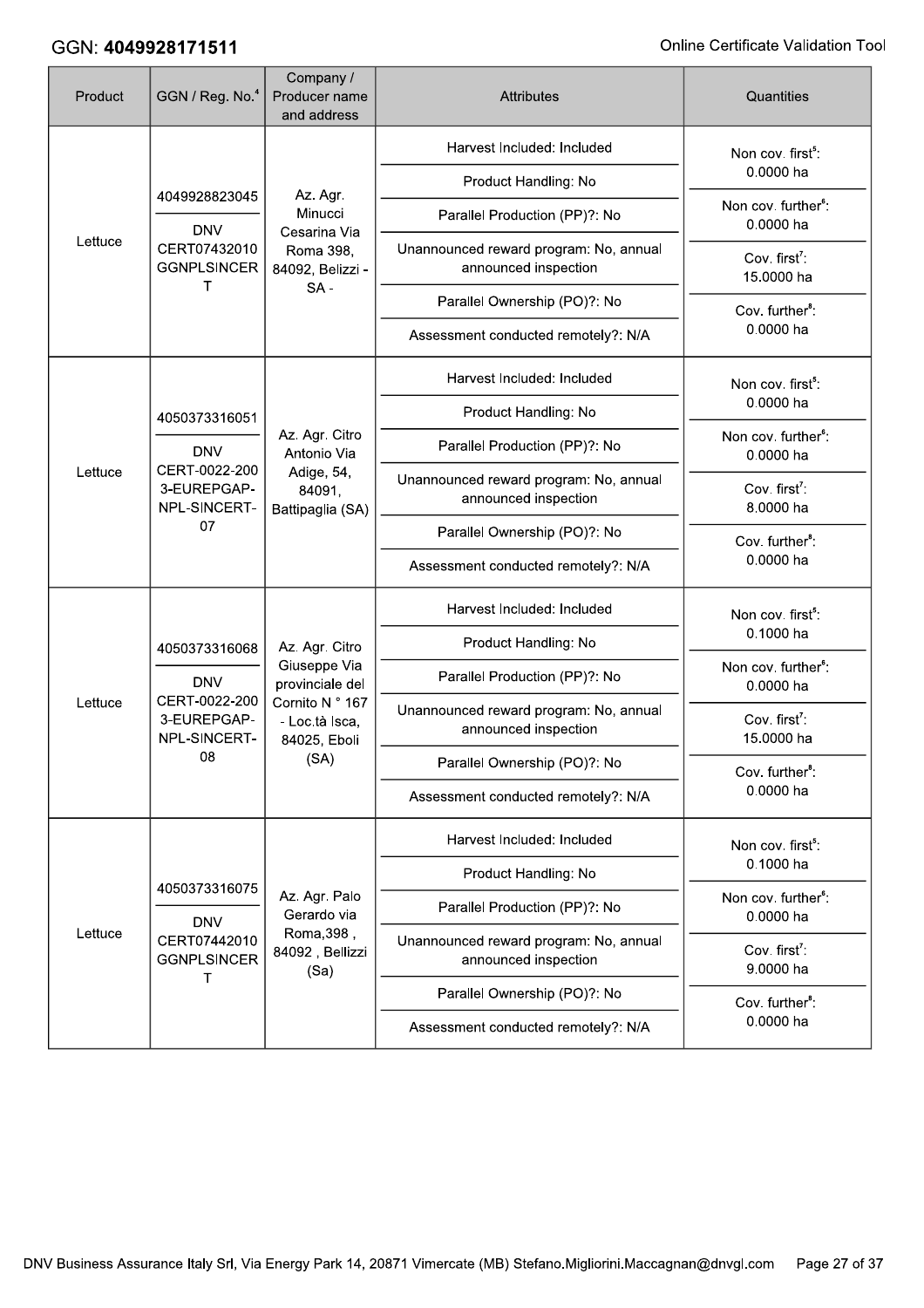| Product | GGN / Reg. No. <sup>4</sup>                                                 | Company /<br>Producer name<br>and address      | <b>Attributes</b>                                              | Quantities                                   |
|---------|-----------------------------------------------------------------------------|------------------------------------------------|----------------------------------------------------------------|----------------------------------------------|
|         |                                                                             |                                                | Harvest Included: Included                                     | Non cov. first <sup>5</sup> :                |
| Lettuce | 4050373316082                                                               |                                                | Product Handling: No                                           | 0.0000 ha                                    |
|         | <b>DNV</b>                                                                  | Az. Agr. Palo<br>Giovanni via                  | Parallel Production (PP)?: No                                  | Non cov. further <sup>6</sup> :<br>0.0000 ha |
|         | CERT-0022-200<br>3-EUREPGAP-<br>NPL-SINCERT-                                | Gaia, 1, 84095,<br>Giffoni Valle<br>Piana (Sa) | Unannounced reward program: No, annual<br>announced inspection | Cov. first <sup>7</sup> :<br>3.0000 ha       |
|         | 09                                                                          |                                                | Parallel Ownership (PO)?: No                                   | Cov. further <sup>8</sup> :                  |
|         |                                                                             |                                                | Assessment conducted remotely?: N/A                            | 0.0000 ha                                    |
|         |                                                                             |                                                | Harvest Included: Included                                     | Non cov. first <sup>5</sup> :                |
|         | 4050373316099                                                               |                                                | Product Handling: No                                           | 0.0000 ha                                    |
|         | <b>DNV</b><br>CERT-0022-200<br>Lettuce<br>3-EUREPGAP-<br>NPL-SINCERT-<br>10 | Az. Agr. Palo<br>Massimiliano                  | Parallel Production (PP)?: No                                  | Non cov. further <sup>6</sup> :<br>0.0000 ha |
|         |                                                                             | via Roma, 398,<br>84092, Bellizzi<br>(Sa)      | Unannounced reward program: No, annual<br>announced inspection | Cov. first <sup>7</sup> :<br>60.0000 ha      |
|         |                                                                             |                                                | Parallel Ownership (PO)?: No                                   | Cov. further <sup>8</sup> :                  |
|         |                                                                             |                                                | Assessment conducted remotely?: N/A                            | 0.0000 ha                                    |
|         |                                                                             | M.F.G. Srl Viale                               | Harvest Included: Included                                     | Non cov. first <sup>5</sup> :                |
|         | 4059883133592<br><b>DNV</b><br>CERT14522017<br><b>GGITAACCRED</b>           |                                                | Product Handling: No                                           | 0.2000 ha                                    |
|         |                                                                             | Spagna, 6 -<br>Zona                            | Parallel Production (PP)?: No                                  | Non cov. further <sup>6</sup> :<br>0.0000 ha |
| Lettuce |                                                                             | Industriale,<br>84091,                         | Unannounced reward program: No, annual<br>announced inspection | Cov. first <sup>7</sup> :<br>0.0000 ha       |
|         | IA                                                                          | Battipaglia (SA)                               | Parallel Ownership (PO)?: No                                   | Cov. further <sup>8</sup> :                  |
|         |                                                                             |                                                | Assessment conducted remotely?: N/A                            | 0.0000 ha                                    |
|         |                                                                             |                                                | Harvest Included: Included                                     | Non cov. first <sup>5</sup> :                |
|         |                                                                             |                                                | Product Handling: No                                           | 0.0000 ha                                    |
|         |                                                                             | Az. Agr. Palo<br>Diego Via Gaia,               | Parallel Production (PP)?: No                                  | Non cov. further <sup>6</sup> :<br>0.0000 ha |
| Lettuce | 4059883142754                                                               | 3A, 84095,<br>Giffoni Valle<br>Piana (SA)      | Unannounced reward program: No, annual<br>announced inspection | Cov. first <sup>7</sup> :<br>3.0000 ha       |
|         |                                                                             |                                                | Parallel Ownership (PO)?: No                                   | Cov. further <sup>8</sup> :                  |
|         |                                                                             |                                                | Assessment conducted remotely?: N/A                            | 0.0000 ha                                    |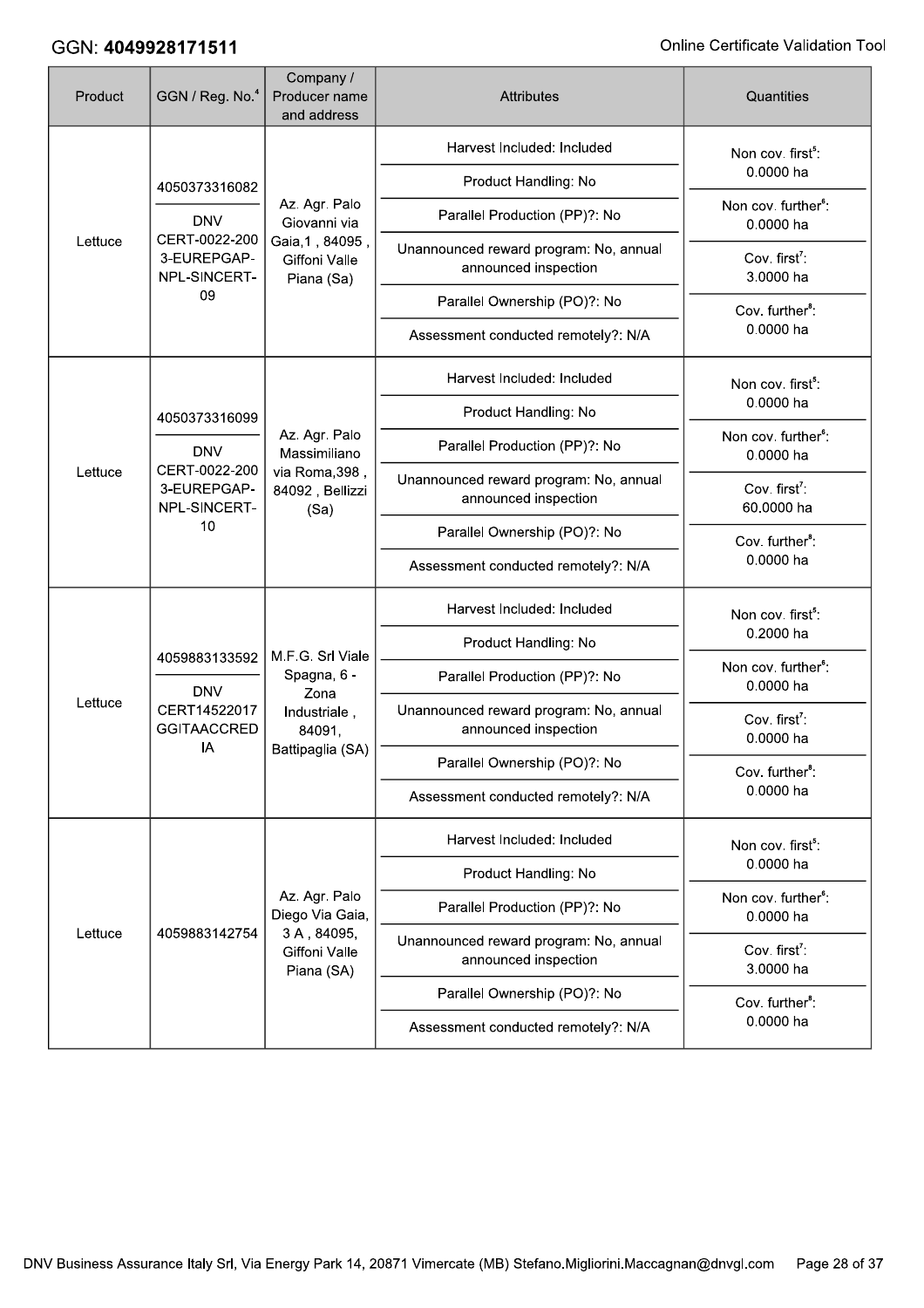| Product | GGN / Reg. No. <sup>4</sup>                                                      | Company /<br>Producer name<br>and address                                           | <b>Attributes</b>                                              | Quantities                                   |
|---------|----------------------------------------------------------------------------------|-------------------------------------------------------------------------------------|----------------------------------------------------------------|----------------------------------------------|
|         |                                                                                  |                                                                                     | Harvest Included: Included                                     | Non cov. first <sup>5</sup> :                |
| Melons  | 4049928139801                                                                    |                                                                                     | Product Handling: No                                           | 0.1000 ha                                    |
|         | <b>DNV</b>                                                                       | Az. Agr. Palo<br>Fabio Via B.                                                       | Parallel Production (PP)?: No                                  | Non cov. further <sup>6</sup> :<br>0.0000 ha |
|         | CERT07412010<br><b>GGNPLSINCER</b>                                               | Ricasoli, 3/G,<br>84091,<br>Battipaglia (Sa)                                        | Unannounced reward program: No, annual<br>announced inspection | Cov. first <sup>7</sup> :<br>0.1000 ha       |
|         | т                                                                                |                                                                                     | Parallel Ownership (PO)?: No                                   | Cov. further <sup>8</sup> :                  |
|         |                                                                                  |                                                                                     | Assessment conducted remotely?: N/A                            | 0.0000 ha                                    |
|         |                                                                                  |                                                                                     | Harvest Included: Included                                     | Non cov. first <sup>5</sup> :                |
|         |                                                                                  |                                                                                     | Product Handling: No                                           | 0.0000 ha                                    |
|         | 4049929684003<br><b>DNV</b><br>Melons<br>CERT07422010<br><b>GGNPLSINCER</b><br>т | Az. Agr. Citro<br>Liberato via                                                      | Parallel Production (PP)?: No                                  | Non cov. further <sup>6</sup> :<br>0.0000 ha |
|         |                                                                                  | Cornito, 84025<br>, Eboli (Sa)                                                      | Unannounced reward program: No, annual<br>announced inspection | Cov. first <sup>7</sup> :<br>0.1000 ha       |
|         |                                                                                  |                                                                                     | Parallel Ownership (PO)?: No                                   | Cov. further <sup>8</sup> :                  |
|         |                                                                                  |                                                                                     | Assessment conducted remotely?: N/A                            | 0.0000 ha                                    |
|         |                                                                                  |                                                                                     | Harvest Included: Included                                     | Non cov. first <sup>5</sup> :                |
|         | 4049928366740<br><b>DNV</b><br>CERT07452010<br><b>GGNPLSINCER</b><br>т           |                                                                                     | Product Handling: No                                           | 0.2000 ha                                    |
|         |                                                                                  | Az. Agr. Palo<br>Carlo Loc.<br>Tavernanova S.<br>Cecilia 0,<br>84025, Eboli<br>(SA) | Parallel Production (PP)?: No                                  | Non cov. further <sup>6</sup> :<br>0.0000 ha |
| Melons  |                                                                                  |                                                                                     | Unannounced reward program: No, annual<br>announced inspection | Cov. first <sup>7</sup> :<br>0.1000 ha       |
|         |                                                                                  |                                                                                     | Parallel Ownership (PO)?: No                                   | Cov. further <sup>8</sup> :                  |
|         |                                                                                  |                                                                                     | Assessment conducted remotely?: N/A                            | 0.0000 ha                                    |
|         |                                                                                  |                                                                                     | Harvest Included: Included                                     | Non cov. first <sup>5</sup> :                |
|         | 4049928823045                                                                    | Az. Agr.                                                                            | Product Handling: No                                           | 0.1000 ha                                    |
|         | <b>DNV</b>                                                                       | Minucci<br>Cesarina Via                                                             | Parallel Production (PP)?: No                                  | Non cov. further <sup>6</sup> :<br>0.0000 ha |
| Melons  | CERT07432010<br><b>GGNPLSINCER</b><br>т                                          | Roma 398,<br>84092, Belizzi -                                                       | Unannounced reward program: No, annual<br>announced inspection | Cov. first <sup>7</sup> :<br>0.1000 ha       |
|         |                                                                                  | $SA -$                                                                              | Parallel Ownership (PO)?: No                                   | Cov. further <sup>8</sup> :                  |
|         |                                                                                  |                                                                                     | Assessment conducted remotely?: N/A                            | 0.0000 ha                                    |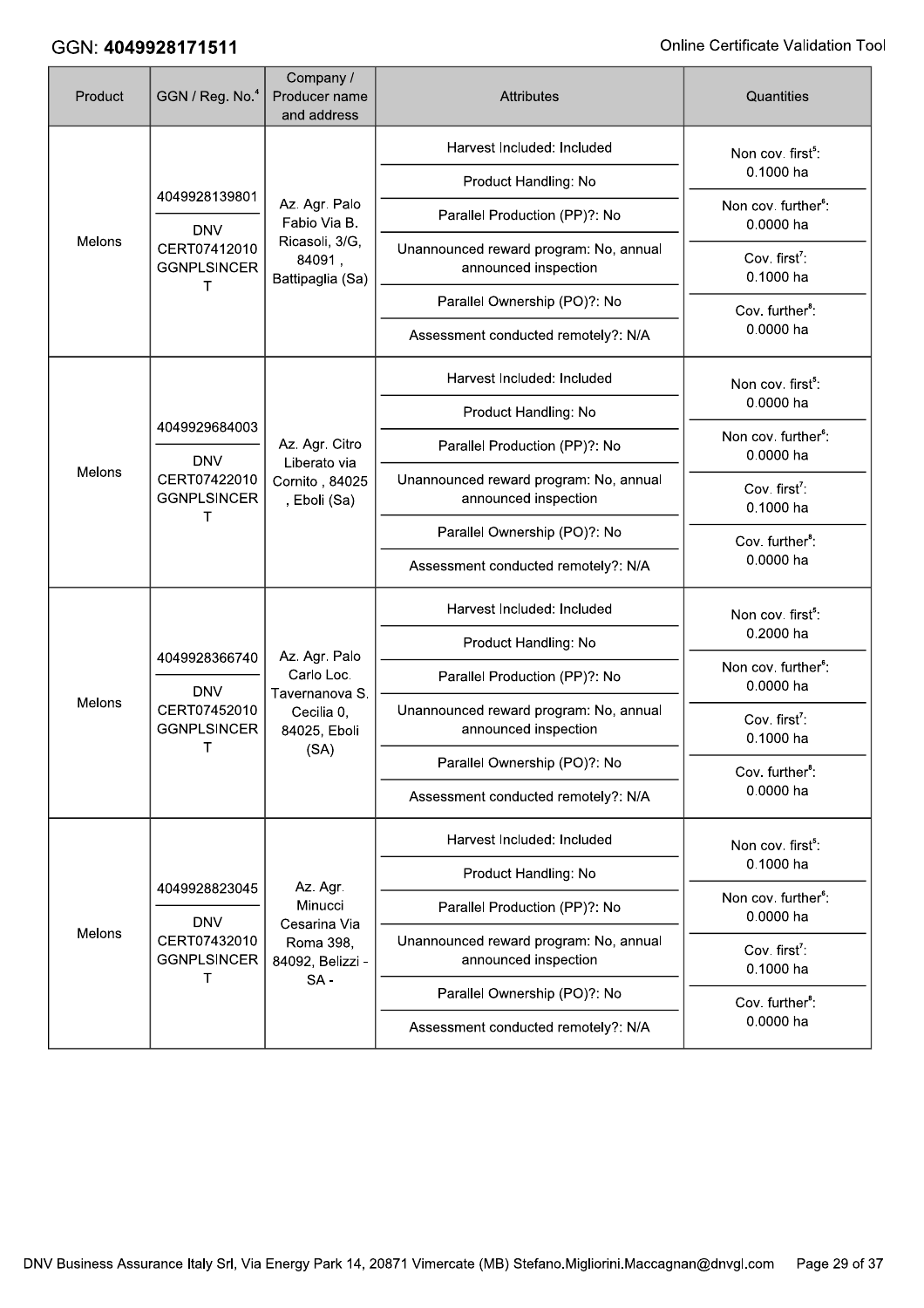| Product | GGN / Reg. No. <sup>4</sup>                                                       | Company /<br>Producer name<br>and address                 | <b>Attributes</b>                                              | Quantities                                   |
|---------|-----------------------------------------------------------------------------------|-----------------------------------------------------------|----------------------------------------------------------------|----------------------------------------------|
| Melons  |                                                                                   |                                                           | Harvest Included: Included                                     | Non cov. first <sup>5</sup> :                |
|         | 4050373316051                                                                     |                                                           | Product Handling: No                                           | 0.0000 ha                                    |
|         | <b>DNV</b>                                                                        | Az. Agr. Citro<br>Antonio Via                             | Parallel Production (PP)?: No                                  | Non cov. further <sup>6</sup> :<br>0.0000 ha |
|         | CERT-0022-200<br>3-EUREPGAP-<br>NPL-SINCERT-                                      | Adige, 54,<br>84091,<br>Battipaglia (SA)                  | Unannounced reward program: No, annual<br>announced inspection | Cov. first <sup>7</sup> :<br>0.1000 ha       |
|         | 07                                                                                |                                                           | Parallel Ownership (PO)?: No                                   | Cov. further <sup>8</sup> :                  |
|         |                                                                                   |                                                           | Assessment conducted remotely?: N/A                            | 0.0000 ha                                    |
|         |                                                                                   |                                                           | Harvest Included: Included                                     | Non cov. first <sup>5</sup> :                |
|         | 4050373316068<br><b>DNV</b><br>CERT-0022-200<br>3-EUREPGAP-<br>NPL-SINCERT-<br>08 | Az. Agr. Citro                                            | Product Handling: No                                           | 0.5000 ha                                    |
|         |                                                                                   | Giuseppe Via<br>provinciale del                           | Parallel Production (PP)?: No                                  | Non cov. further <sup>6</sup> :<br>0.0000 ha |
| Melons  |                                                                                   | Cornito N ° 167<br>- Loc.tà Isca,<br>84025, Eboli<br>(SA) | Unannounced reward program: No, annual<br>announced inspection | Cov. first <sup>7</sup> :<br>0.1000 ha       |
|         |                                                                                   |                                                           | Parallel Ownership (PO)?: No                                   | Cov. further <sup>8</sup> :                  |
|         |                                                                                   |                                                           | Assessment conducted remotely?: N/A                            | 0.0000 ha                                    |
|         | 4050373316075<br><b>DNV</b>                                                       |                                                           | Harvest Included: Included                                     | Non cov. first <sup>5</sup> :                |
|         |                                                                                   |                                                           | Product Handling: No                                           | 0.1000 ha                                    |
|         |                                                                                   | Az. Agr. Palo<br>Gerardo via                              | Parallel Production (PP)?: No                                  | Non cov. further <sup>6</sup> :<br>0.0000 ha |
| Melons  | CERT07442010<br><b>GGNPLSINCER</b><br>Τ                                           | Roma, 398,<br>84092, Bellizzi<br>(Sa)                     | Unannounced reward program: No, annual<br>announced inspection | Cov. first <sup>7</sup> :<br>0.1000 ha       |
|         |                                                                                   |                                                           | Parallel Ownership (PO)?: No                                   | Cov. further <sup>8</sup> :                  |
|         |                                                                                   |                                                           | Assessment conducted remotely?: N/A                            | 0.0000 ha                                    |
|         |                                                                                   |                                                           | Harvest Included: Included                                     | Non cov. first <sup>5</sup> :                |
|         | 4050373316082                                                                     |                                                           | Product Handling: No                                           | 0.1000 ha                                    |
|         | <b>DNV</b>                                                                        | Az. Agr. Palo<br>Giovanni via                             | Parallel Production (PP)?: No                                  | Non cov. further <sup>6</sup> :<br>0.0000 ha |
| Melons  | CERT-0022-200<br>3-EUREPGAP-<br>NPL-SINCERT-                                      | Gaia, 1, 84095,<br>Giffoni Valle<br>Piana (Sa)            | Unannounced reward program: No, annual<br>announced inspection | Cov. first <sup>7</sup> :<br>0.1000 ha       |
|         | 09                                                                                |                                                           | Parallel Ownership (PO)?: No                                   | Cov. further <sup>8</sup> :                  |
|         |                                                                                   |                                                           | Assessment conducted remotely?: N/A                            | 0.0000 ha                                    |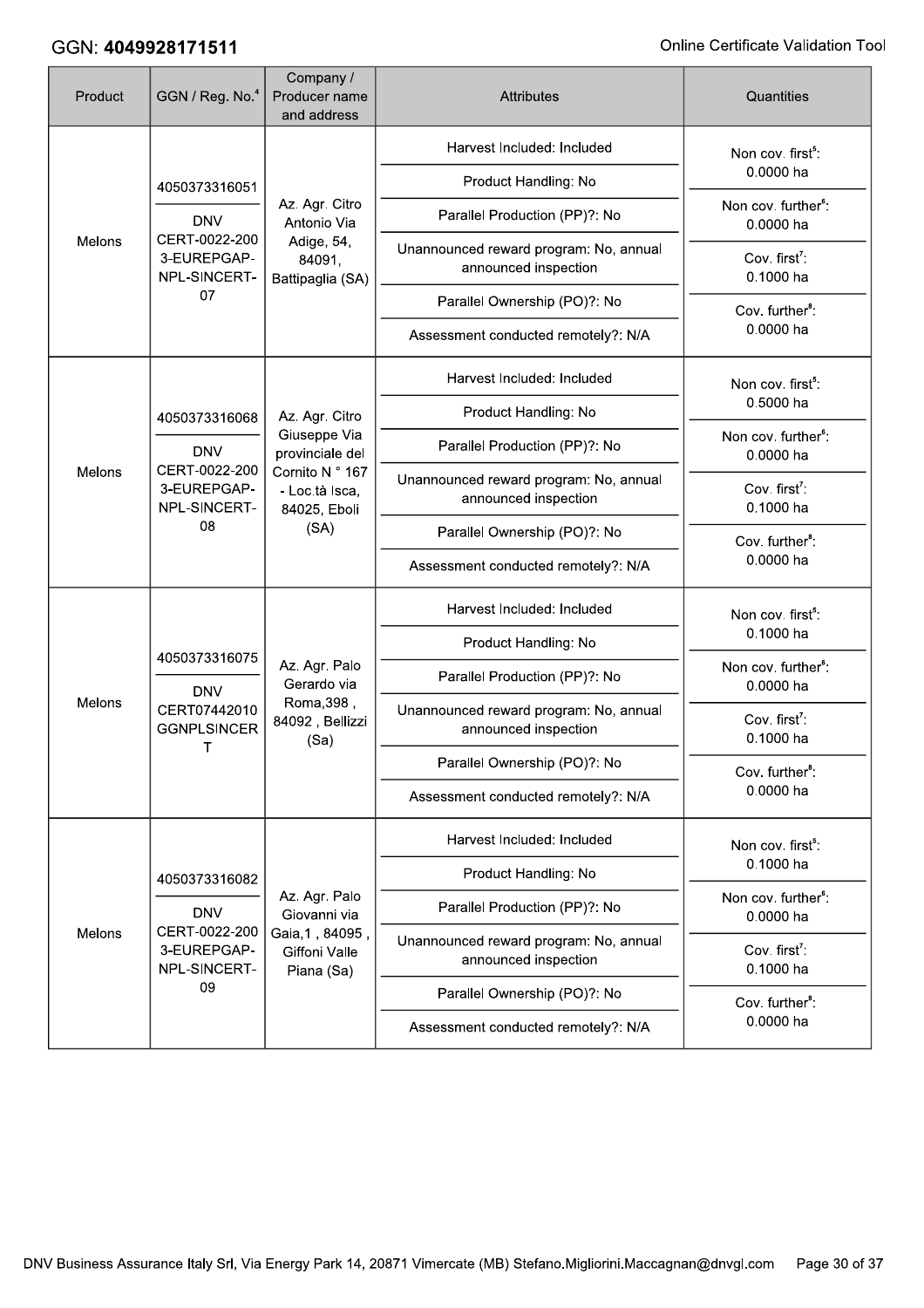| Product | GGN / Reg. No. <sup>4</sup>                                                       | Company /<br>Producer name<br>and address          | <b>Attributes</b>                                              | Quantities                                   |
|---------|-----------------------------------------------------------------------------------|----------------------------------------------------|----------------------------------------------------------------|----------------------------------------------|
|         |                                                                                   |                                                    | Harvest Included: Included                                     | Non cov. first <sup>5</sup> :                |
| Melons  | 4050373316099                                                                     |                                                    | Product Handling: No                                           | 0.1000 ha                                    |
|         | <b>DNV</b>                                                                        | Az. Agr. Palo<br>Massimiliano                      | Parallel Production (PP)?: No                                  | Non cov. further <sup>6</sup> :<br>0.0000 ha |
|         | CERT-0022-200<br>3-EUREPGAP-<br>NPL-SINCERT-                                      | via Roma, 398,<br>84092, Bellizzi<br>(Sa)          | Unannounced reward program: No, annual<br>announced inspection | Cov. first <sup>7</sup> :<br>0.1000 ha       |
|         | 10                                                                                |                                                    | Parallel Ownership (PO)?: No                                   | Cov. further <sup>8</sup> :                  |
|         |                                                                                   |                                                    | Assessment conducted remotely?: N/A                            | 0.0000 ha                                    |
|         |                                                                                   |                                                    | Harvest Included: Included                                     | Non cov. first <sup>5</sup> :                |
|         | 4059883133592<br><b>DNV</b><br>Melons<br>CERT14522017<br><b>GGITAACCRED</b><br>IA | M.F.G. Srl Viale                                   | Product Handling: No                                           | 0.2000 ha                                    |
|         |                                                                                   | Spagna, 6 -                                        | Parallel Production (PP)?: No                                  | Non cov. further <sup>6</sup> :<br>0.0000 ha |
|         |                                                                                   | Zona<br>Industriale,<br>84091,<br>Battipaglia (SA) | Unannounced reward program: No, annual<br>announced inspection | Cov. first <sup>7</sup> :<br>0.0000 ha       |
|         |                                                                                   |                                                    | Parallel Ownership (PO)?: No                                   | Cov. further <sup>8</sup> :<br>0.0000 ha     |
|         |                                                                                   |                                                    | Assessment conducted remotely?: N/A                            |                                              |
|         | 4059883142754                                                                     |                                                    | Harvest Included: Included                                     | Non cov. first <sup>5</sup> :                |
|         |                                                                                   |                                                    | Product Handling: No                                           | 0.1500 ha                                    |
|         |                                                                                   | Az. Agr. Palo<br>Diego Via Gaia,                   | Parallel Production (PP)?: No                                  | Non cov. further <sup>6</sup> :<br>0.0000 ha |
| Melons  |                                                                                   | 3A, 84095,<br><b>Giffoni Valle</b><br>Piana (SA)   | Unannounced reward program: No, annual<br>announced inspection | Cov. first <sup>7</sup> :<br>0.1000 ha       |
|         |                                                                                   |                                                    | Parallel Ownership (PO)?: No                                   | Cov. further <sup>8</sup> :                  |
|         |                                                                                   |                                                    | Assessment conducted remotely?: N/A                            | 0.0000 ha                                    |
|         |                                                                                   |                                                    | Harvest Included: Included                                     | Non cov. first <sup>5</sup> :                |
|         | 4049928139801                                                                     |                                                    | Product Handling: No                                           | 0.0000 ha                                    |
|         | <b>DNV</b>                                                                        | Az. Agr. Palo<br>Fabio Via B.                      | Parallel Production (PP)?: No                                  | Non cov. further <sup>6</sup> :<br>0.0000 ha |
| Spinach | CERT07412010<br><b>GGNPLSINCER</b><br>т                                           | Ricasoli, 3/G,<br>84091,<br>Battipaglia (Sa)       | Unannounced reward program: No, annual<br>announced inspection | Cov. first <sup>7</sup> :<br>0.2000 ha       |
|         |                                                                                   |                                                    | Parallel Ownership (PO)?: No                                   | Cov. further <sup>8</sup> :                  |
|         |                                                                                   |                                                    | Assessment conducted remotely?: N/A                            | 0.0000 ha                                    |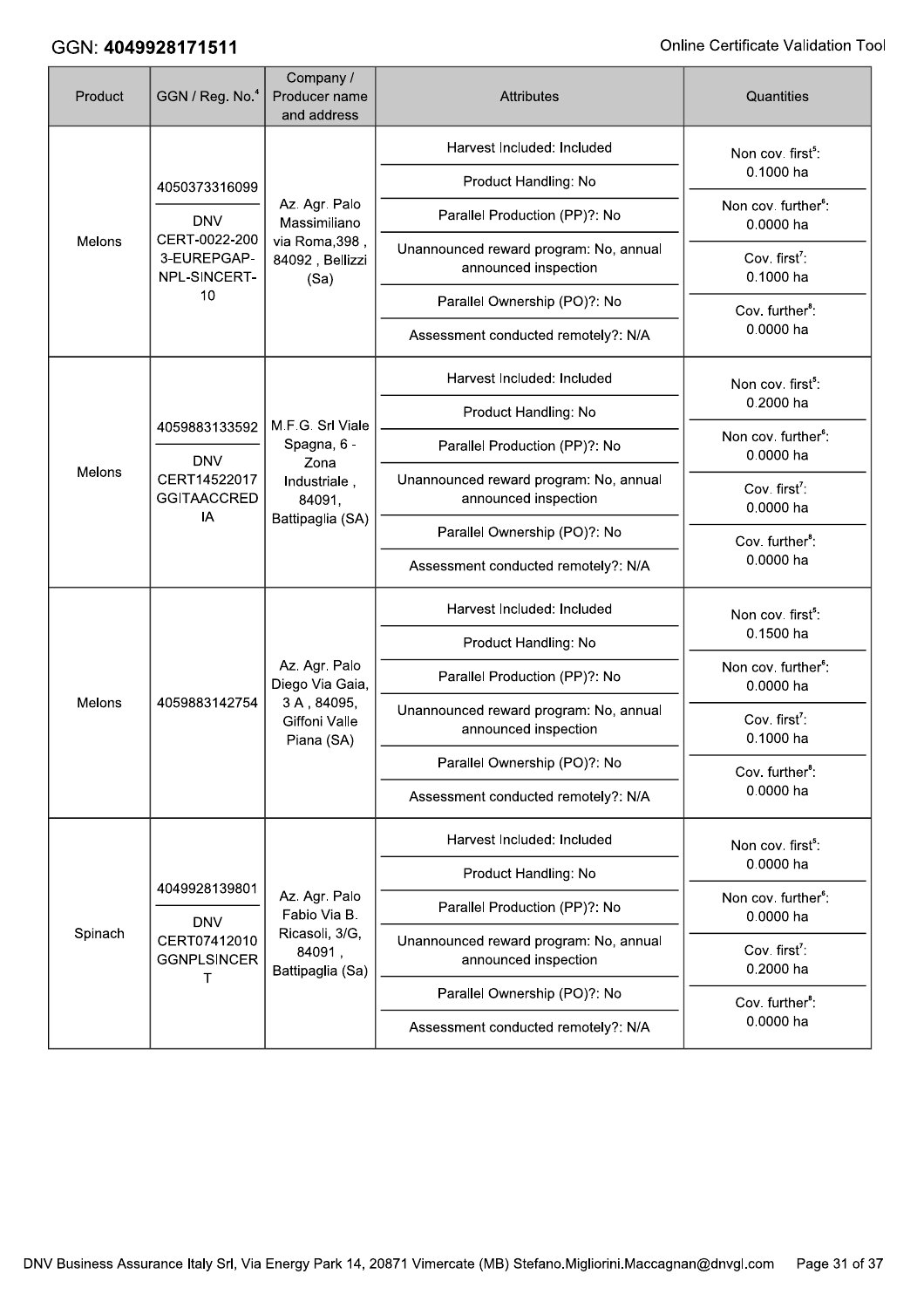| Product | GGN / Reg. No. <sup>4</sup>                                                       | Company /<br>Producer name<br>and address                            | <b>Attributes</b>                                              | Quantities                                   |
|---------|-----------------------------------------------------------------------------------|----------------------------------------------------------------------|----------------------------------------------------------------|----------------------------------------------|
| Spinach | 4049929684003                                                                     |                                                                      | Harvest Included: Included                                     | Non cov. first <sup>5</sup> :                |
|         |                                                                                   |                                                                      | Product Handling: No                                           | 0.0000 ha                                    |
|         | <b>DNV</b>                                                                        | Az. Agr. Citro<br>Liberato via                                       | Parallel Production (PP)?: No                                  | Non cov. further <sup>6</sup> :<br>0.0000 ha |
|         | CERT07422010<br><b>GGNPLSINCER</b>                                                | Cornito, 84025<br>, Eboli (Sa)                                       | Unannounced reward program: No, annual<br>announced inspection | Cov. first <sup>7</sup> :<br>0.5000 ha       |
|         | т                                                                                 |                                                                      | Parallel Ownership (PO)?: No                                   | Cov. further <sup>8</sup> :                  |
|         |                                                                                   |                                                                      | Assessment conducted remotely?: N/A                            | 0.0000 ha                                    |
|         |                                                                                   |                                                                      | Harvest Included: Included                                     | Non cov. first <sup>5</sup> :                |
|         | 4049928366740<br><b>DNV</b><br>Spinach<br>CERT07452010<br><b>GGNPLSINCER</b><br>т | Az. Agr. Palo                                                        | Product Handling: No                                           | 0.0000 ha                                    |
|         |                                                                                   | Carlo Loc.                                                           | Parallel Production (PP)?: No                                  | Non cov. further <sup>6</sup> :<br>0.0000 ha |
|         |                                                                                   | Tavernanova S.<br>Cecilia 0,<br>84025, Eboli<br>(SA)                 | Unannounced reward program: No, annual<br>announced inspection | Cov. first <sup>7</sup> :<br>1.5000 ha       |
|         |                                                                                   |                                                                      | Parallel Ownership (PO)?: No                                   | Cov. further <sup>8</sup> :                  |
|         |                                                                                   |                                                                      | Assessment conducted remotely?: N/A                            | 0.0000 ha                                    |
|         |                                                                                   |                                                                      | Harvest Included: Included                                     | Non cov. first <sup>5</sup> :                |
|         | 4049928823045<br><b>DNV</b><br>CERT07432010<br><b>GGNPLSINCER</b>                 | Az. Agr.<br>Minucci<br>Cesarina Via<br>Roma 398,<br>84092, Belizzi - | Product Handling: No                                           | 0.0000 ha                                    |
|         |                                                                                   |                                                                      | Parallel Production (PP)?: No                                  | Non cov. further <sup>6</sup> :<br>0.0000 ha |
| Spinach |                                                                                   |                                                                      | Unannounced reward program: No, annual<br>announced inspection | Cov. first <sup>7</sup> :<br>0.1000 ha       |
|         | т                                                                                 | $SA -$                                                               | Parallel Ownership (PO)?: No                                   | Cov. further <sup>8</sup> :                  |
|         |                                                                                   |                                                                      | Assessment conducted remotely?: N/A                            | 0.0000 ha                                    |
|         |                                                                                   |                                                                      | Harvest Included: Included                                     | Non cov. first <sup>5</sup> :                |
|         | 4050373316051                                                                     |                                                                      | Product Handling: No                                           | 0.0000 ha                                    |
|         | <b>DNV</b>                                                                        | Az. Agr. Citro<br>Antonio Via                                        | Parallel Production (PP)?: No                                  | Non cov. further <sup>6</sup> :<br>0.0000 ha |
| Spinach | CERT-0022-200<br>3-EUREPGAP-<br>NPL-SINCERT-                                      | Adige, 54,<br>84091,<br>Battipaglia (SA)                             | Unannounced reward program: No, annual<br>announced inspection | Cov. first <sup>7</sup> :<br>0.1000 ha       |
|         | 07                                                                                |                                                                      | Parallel Ownership (PO)?: No                                   | Cov. further <sup>8</sup> :                  |
|         |                                                                                   |                                                                      | Assessment conducted remotely?: N/A                            | 0.0000 ha                                    |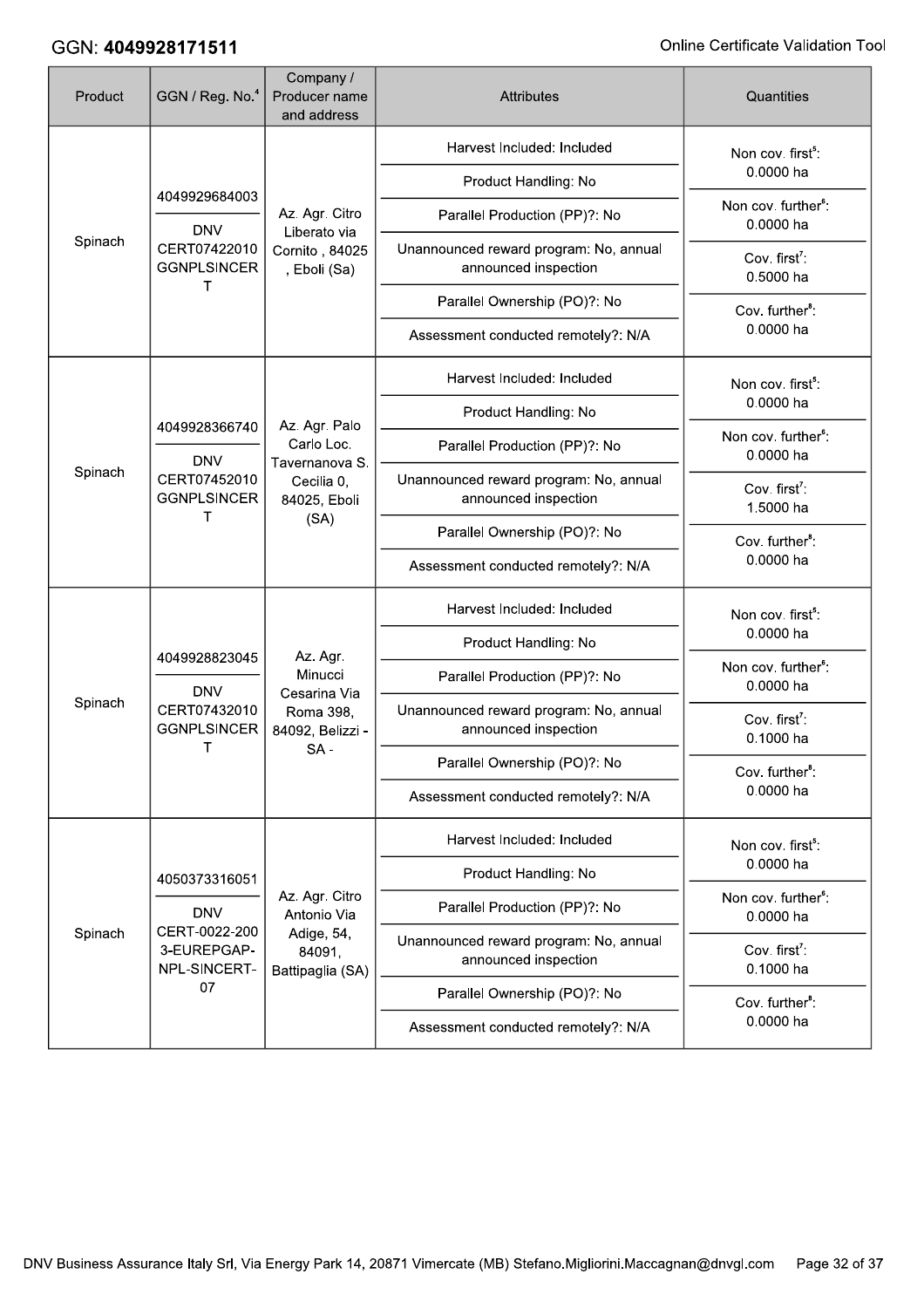| Product | GGN / Reg. No. <sup>4</sup>                                                       | Company /<br>Producer name<br>and address                                       | <b>Attributes</b>                                              | Quantities                                   |
|---------|-----------------------------------------------------------------------------------|---------------------------------------------------------------------------------|----------------------------------------------------------------|----------------------------------------------|
|         |                                                                                   |                                                                                 | Harvest Included: Included                                     | Non cov. first <sup>5</sup> :                |
| Spinach | 4050373316068                                                                     | Az. Agr. Citro                                                                  | Product Handling: No                                           | 0.0000 ha                                    |
|         | <b>DNV</b>                                                                        | Giuseppe Via<br>provinciale del                                                 | Parallel Production (PP)?: No                                  | Non cov. further <sup>6</sup> :<br>0.0000 ha |
|         | CERT-0022-200<br>3-EUREPGAP-<br>NPL-SINCERT-                                      | Cornito N ° 167<br>- Loc.tà Isca,<br>84025, Eboli                               | Unannounced reward program: No, annual<br>announced inspection | Cov. first <sup>7</sup> :<br>0.5000 ha       |
|         | 08                                                                                | (SA)                                                                            | Parallel Ownership (PO)?: No                                   | Cov. further <sup>8</sup> :                  |
|         |                                                                                   |                                                                                 | Assessment conducted remotely?: N/A                            | 0.0000 ha                                    |
|         |                                                                                   |                                                                                 | Harvest Included: Included                                     | Non cov. first <sup>5</sup> :                |
|         |                                                                                   |                                                                                 | Product Handling: No                                           | 0.0000 ha                                    |
|         | 4050373316075<br><b>DNV</b><br>Spinach<br>CERT07442010<br><b>GGNPLSINCER</b><br>т | Az. Agr. Palo<br>Gerardo via                                                    | Parallel Production (PP)?: No                                  | Non cov. further <sup>6</sup> :<br>0.0000 ha |
|         |                                                                                   | Roma, 398,<br>84092, Bellizzi<br>(Sa)                                           | Unannounced reward program: No, annual<br>announced inspection | Cov. first <sup>7</sup> :<br>0.1000 ha       |
|         |                                                                                   |                                                                                 | Parallel Ownership (PO)?: No                                   | Cov. further <sup>8</sup> :                  |
|         |                                                                                   |                                                                                 | Assessment conducted remotely?: N/A                            | 0.0000 ha                                    |
|         |                                                                                   |                                                                                 | Harvest Included: Included                                     | Non cov. first <sup>5</sup> :                |
|         | 4050373316082<br><b>DNV</b><br>CERT-0022-200<br>3-EUREPGAP-<br>NPL-SINCERT-       |                                                                                 | Product Handling: No                                           | 0.0000 ha                                    |
|         |                                                                                   | Az. Agr. Palo<br>Giovanni via<br>Gaia, 1, 84095,<br>Giffoni Valle<br>Piana (Sa) | Parallel Production (PP)?: No                                  | Non cov. further <sup>6</sup> :<br>0.0000 ha |
| Spinach |                                                                                   |                                                                                 | Unannounced reward program: No, annual<br>announced inspection | Cov. first <sup>7</sup> :<br>0.1000 ha       |
|         | 09                                                                                |                                                                                 | Parallel Ownership (PO)?: No                                   | Cov. further <sup>8</sup> :                  |
|         |                                                                                   |                                                                                 | Assessment conducted remotely?: N/A                            | 0.0000 ha                                    |
|         |                                                                                   |                                                                                 | Harvest Included: Included                                     | Non cov. first <sup>5</sup> :                |
|         | 4050373316099                                                                     |                                                                                 | Product Handling: No                                           | 0.0000 ha                                    |
|         | <b>DNV</b>                                                                        | Az. Agr. Palo<br>Massimiliano                                                   | Parallel Production (PP)?: No                                  | Non cov. further <sup>6</sup> :<br>0.0000 ha |
| Spinach | CERT-0022-200<br>3-EUREPGAP-<br>NPL-SINCERT-                                      | via Roma, 398,<br>84092, Bellizzi<br>(Sa)                                       | Unannounced reward program: No, annual<br>announced inspection | Cov. first <sup>7</sup> :<br>0.1000 ha       |
|         | 10                                                                                |                                                                                 | Parallel Ownership (PO)?: No                                   | Cov. further <sup>8</sup> :                  |
|         |                                                                                   |                                                                                 | Assessment conducted remotely?: N/A                            | 0.0000 ha                                    |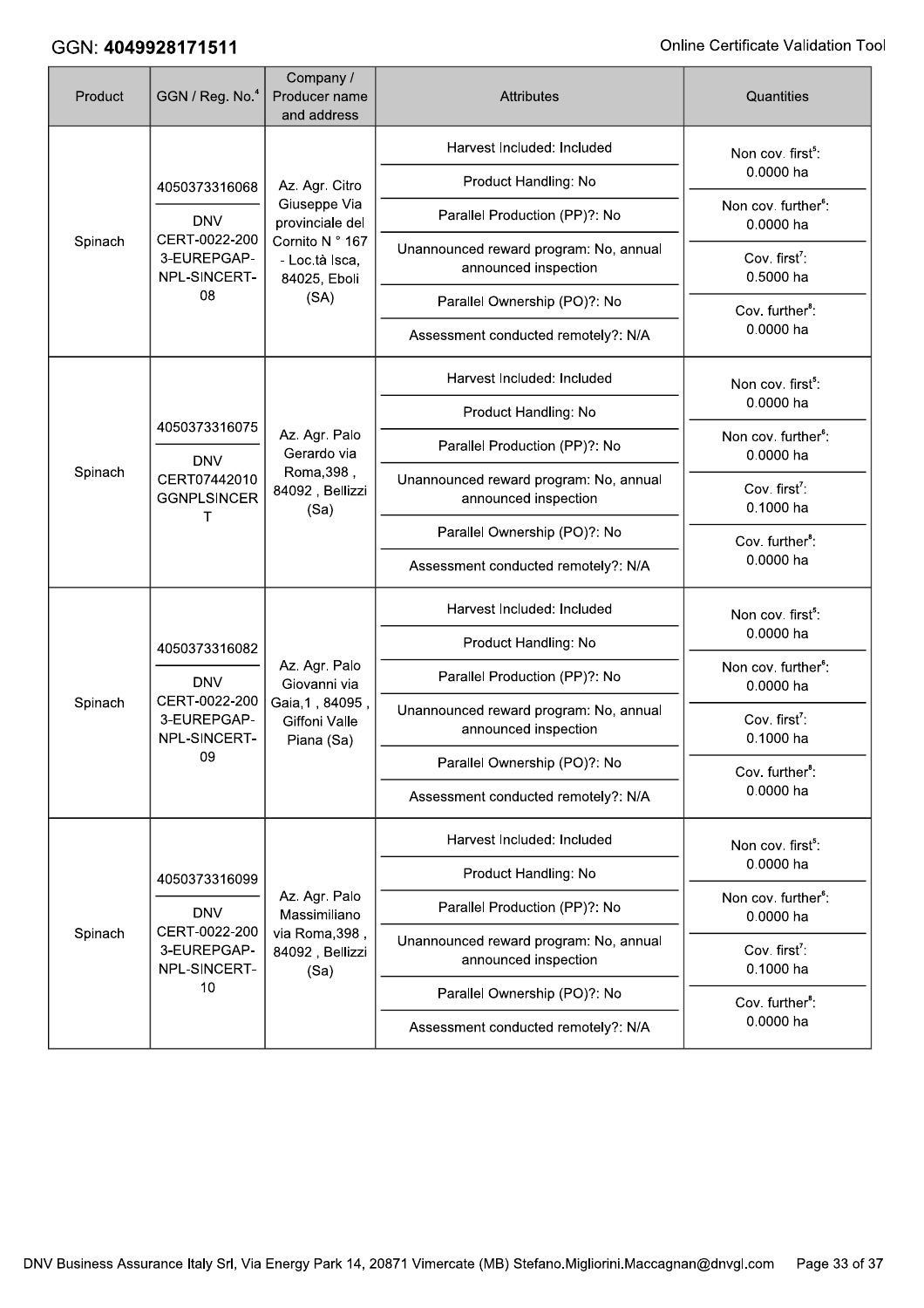| Product  | GGN / Reg. No. <sup>4</sup>                                            | Company /<br>Producer name<br>and address                        | <b>Attributes</b>                                              | Quantities                                   |
|----------|------------------------------------------------------------------------|------------------------------------------------------------------|----------------------------------------------------------------|----------------------------------------------|
| Spinach  |                                                                        |                                                                  | Harvest Included: Included                                     | Non cov. first <sup>5</sup> :                |
|          |                                                                        |                                                                  | Product Handling: No                                           | 0.0000 ha                                    |
|          |                                                                        | Az. Agr. Palo<br>Diego Via Gaia,                                 | Parallel Production (PP)?: No                                  | Non cov. further <sup>6</sup> :<br>0.0000 ha |
|          | 4059883142754                                                          | 3A, 84095,<br>Giffoni Valle<br>Piana (SA)                        | Unannounced reward program: No, annual<br>announced inspection | Cov. first <sup>7</sup> :<br>0.2000 ha       |
|          |                                                                        |                                                                  | Parallel Ownership (PO)?: No                                   | Cov. further <sup>8</sup> :                  |
|          |                                                                        |                                                                  | Assessment conducted remotely?: N/A                            | 0.0000 ha                                    |
|          |                                                                        |                                                                  | Harvest Included: Included                                     | Non cov. first <sup>5</sup> :                |
|          | 4049928139801                                                          |                                                                  | Product Handling: No                                           | 0.5000 ha                                    |
|          | <b>DNV</b><br>Tomatoes<br>CERT07412010<br><b>GGNPLSINCER</b><br>Т      | Az. Agr. Palo<br>Fabio Via B.                                    | Parallel Production (PP)?: No                                  | Non cov. further <sup>6</sup> :<br>0.0000 ha |
|          |                                                                        | Ricasoli, 3/G,<br>84091,<br>Battipaglia (Sa)                     | Unannounced reward program: No, annual<br>announced inspection | Cov. first <sup>7</sup> :<br>28.0000 ha      |
|          |                                                                        |                                                                  | Parallel Ownership (PO)?: No                                   | Cov. further <sup>8</sup> :                  |
|          |                                                                        |                                                                  | Assessment conducted remotely?: N/A                            | 0.0000 ha                                    |
|          |                                                                        |                                                                  | Harvest Included: Included                                     | Non cov. first <sup>5</sup> :                |
|          | 4049929684003<br><b>DNV</b><br>CERT07422010<br><b>GGNPLSINCER</b><br>т |                                                                  | Product Handling: No                                           | 0.0000 ha                                    |
|          |                                                                        | Az. Agr. Citro<br>Liberato via<br>Cornito, 84025<br>, Eboli (Sa) | Parallel Production (PP)?: No                                  | Non cov. further <sup>6</sup> :<br>0.0000 ha |
| Tomatoes |                                                                        |                                                                  | Unannounced reward program: No, annual<br>announced inspection | Cov. first <sup>7</sup> :<br>6.0000 ha       |
|          |                                                                        |                                                                  | Parallel Ownership (PO)?: No                                   | Cov. further <sup>8</sup> :                  |
|          |                                                                        |                                                                  | Assessment conducted remotely?: N/A                            | 0.0000 ha                                    |
|          |                                                                        |                                                                  | Harvest Included: Included                                     | Non cov. first <sup>5</sup> :                |
|          | 4049928366740                                                          | Az. Agr. Palo                                                    | Product Handling: No                                           | 0.2000 ha                                    |
|          | <b>DNV</b>                                                             | Carlo Loc.<br>Tavernanova S.                                     | Parallel Production (PP)?: No                                  | Non cov. further <sup>6</sup> :<br>0.0000 ha |
| Tomatoes | CERT07452010<br><b>GGNPLSINCER</b><br>T                                | Cecilia 0,<br>84025, Eboli                                       | Unannounced reward program: No, annual<br>announced inspection | Cov. first <sup>7</sup> :<br>16.0000 ha      |
|          |                                                                        | (SA)                                                             | Parallel Ownership (PO)?: No                                   | Cov. further <sup>8</sup> :                  |
|          |                                                                        |                                                                  | Assessment conducted remotely?: N/A                            | 0.0000 ha                                    |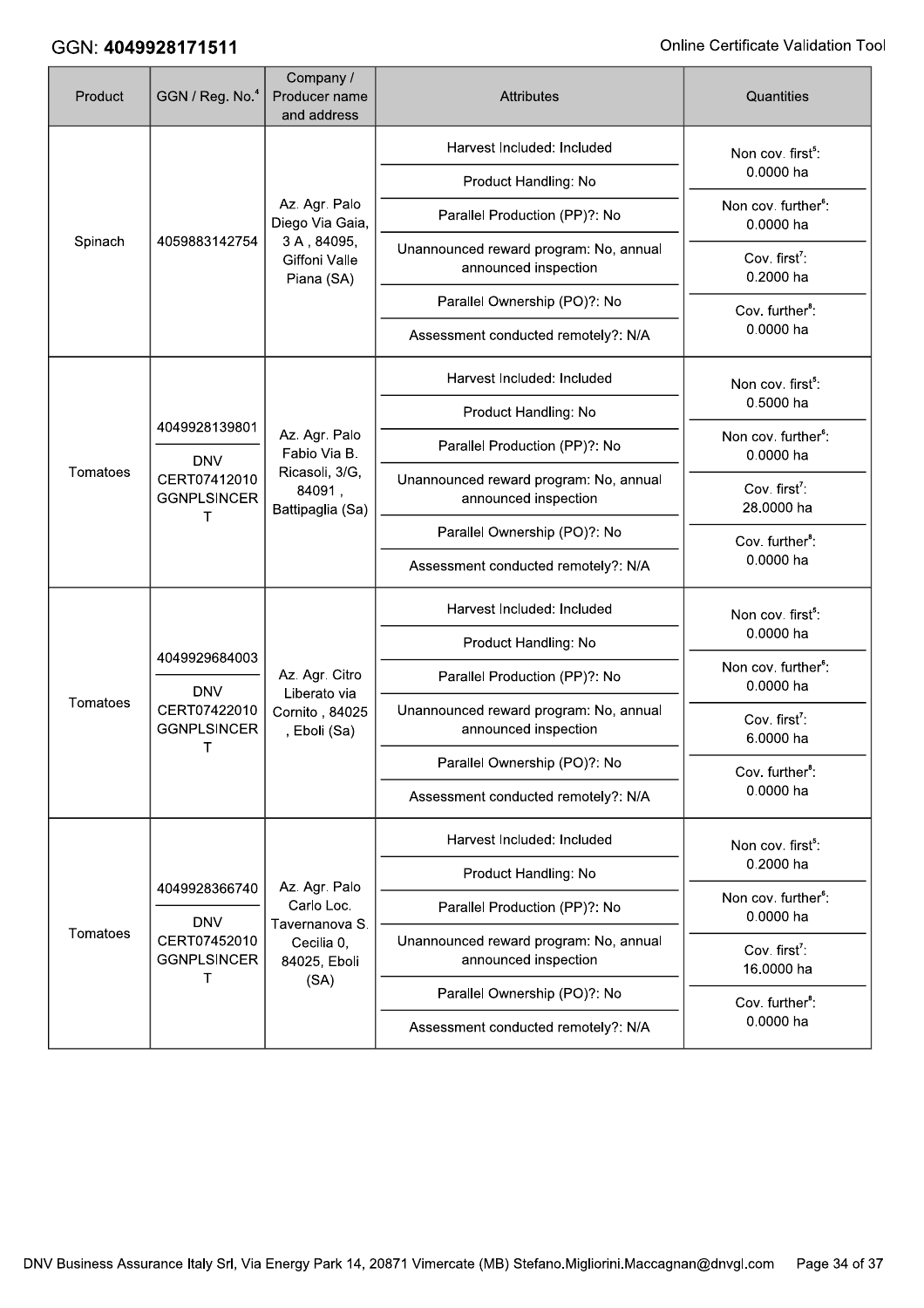| Product  | GGN / Reg. No. <sup>4</sup>                                                       | Company /<br>Producer name<br>and address                                                                      | <b>Attributes</b>                                              | Quantities                                                                                  |
|----------|-----------------------------------------------------------------------------------|----------------------------------------------------------------------------------------------------------------|----------------------------------------------------------------|---------------------------------------------------------------------------------------------|
| Tomatoes | 4049928823045<br><b>DNV</b><br>CERT07432010<br><b>GGNPLSINCER</b><br>т            | Az. Agr.<br>Minucci<br>Cesarina Via<br>Roma 398,<br>84092, Belizzi -<br>$SA -$                                 | Harvest Included: Included                                     | Non cov. first <sup>5</sup> :<br>3.3000 ha                                                  |
|          |                                                                                   |                                                                                                                | Product Handling: No                                           |                                                                                             |
|          |                                                                                   |                                                                                                                | Parallel Production (PP)?: No                                  | Non cov. further <sup>6</sup> :<br>0.0000 ha                                                |
|          |                                                                                   |                                                                                                                | Unannounced reward program: No, annual<br>announced inspection | Cov. first <sup>7</sup> :<br>18.0000 ha<br>Cov. further <sup>8</sup> :<br>0.0000 ha         |
|          |                                                                                   |                                                                                                                | Parallel Ownership (PO)?: No                                   |                                                                                             |
|          |                                                                                   |                                                                                                                | Assessment conducted remotely?: N/A                            |                                                                                             |
| Tomatoes | 4050373316051<br><b>DNV</b><br>CERT-0022-200<br>3-EUREPGAP-<br>NPL-SINCERT-<br>07 | Az. Agr. Citro<br>Antonio Via<br>Adige, 54,<br>84091,<br>Battipaglia (SA)                                      | Harvest Included: Included                                     | Non cov. first <sup>5</sup> :<br>0.0000 ha<br>Non cov. further <sup>6</sup> :<br>0.0000 ha  |
|          |                                                                                   |                                                                                                                | Product Handling: No                                           |                                                                                             |
|          |                                                                                   |                                                                                                                | Parallel Production (PP)?: No                                  |                                                                                             |
|          |                                                                                   |                                                                                                                | Unannounced reward program: No, annual<br>announced inspection | Cov. first <sup>7</sup> :<br>6.0000 ha                                                      |
|          |                                                                                   |                                                                                                                | Parallel Ownership (PO)?: No                                   | Cov. further <sup>8</sup> :<br>0.0000 ha                                                    |
|          |                                                                                   |                                                                                                                | Assessment conducted remotely?: N/A                            |                                                                                             |
| Tomatoes | 4050373316068<br><b>DNV</b><br>CERT-0022-200<br>3-EUREPGAP-<br>NPL-SINCERT-<br>08 | Az. Agr. Citro<br>Giuseppe Via<br>provinciale del<br>Cornito N ° 167<br>- Loc.tà Isca,<br>84025, Eboli<br>(SA) | Harvest Included: Included                                     | Non cov. first <sup>5</sup> :<br>15.0000 ha<br>Non cov. further <sup>6</sup> :<br>0.0000 ha |
|          |                                                                                   |                                                                                                                | Product Handling: No                                           |                                                                                             |
|          |                                                                                   |                                                                                                                | Parallel Production (PP)?: No                                  |                                                                                             |
|          |                                                                                   |                                                                                                                | Unannounced reward program: No, annual<br>announced inspection | Cov. first <sup>7</sup> :<br>3.0000 ha                                                      |
|          |                                                                                   |                                                                                                                | Parallel Ownership (PO)?: No                                   | Cov. further <sup>8</sup> :<br>0.0000 ha                                                    |
|          |                                                                                   |                                                                                                                | Assessment conducted remotely?: N/A                            |                                                                                             |
| Tomatoes | 4050373316075<br><b>DNV</b><br>CERT07442010<br><b>GGNPLSINCER</b><br>т            | Az. Agr. Palo<br>Gerardo via<br>Roma, 398,<br>84092, Bellizzi<br>(Sa)                                          | Harvest Included: Included                                     | Non cov. first <sup>5</sup> :<br>8.0000 ha<br>Non cov. further <sup>6</sup> :<br>0.0000 ha  |
|          |                                                                                   |                                                                                                                | Product Handling: No                                           |                                                                                             |
|          |                                                                                   |                                                                                                                | Parallel Production (PP)?: No                                  |                                                                                             |
|          |                                                                                   |                                                                                                                | Unannounced reward program: No, annual<br>announced inspection | Cov. first <sup>7</sup> :<br>7.0000 ha                                                      |
|          |                                                                                   |                                                                                                                | Parallel Ownership (PO)?: No                                   | Cov. further <sup>8</sup> :<br>0.0000 ha                                                    |
|          |                                                                                   |                                                                                                                | Assessment conducted remotely?: N/A                            |                                                                                             |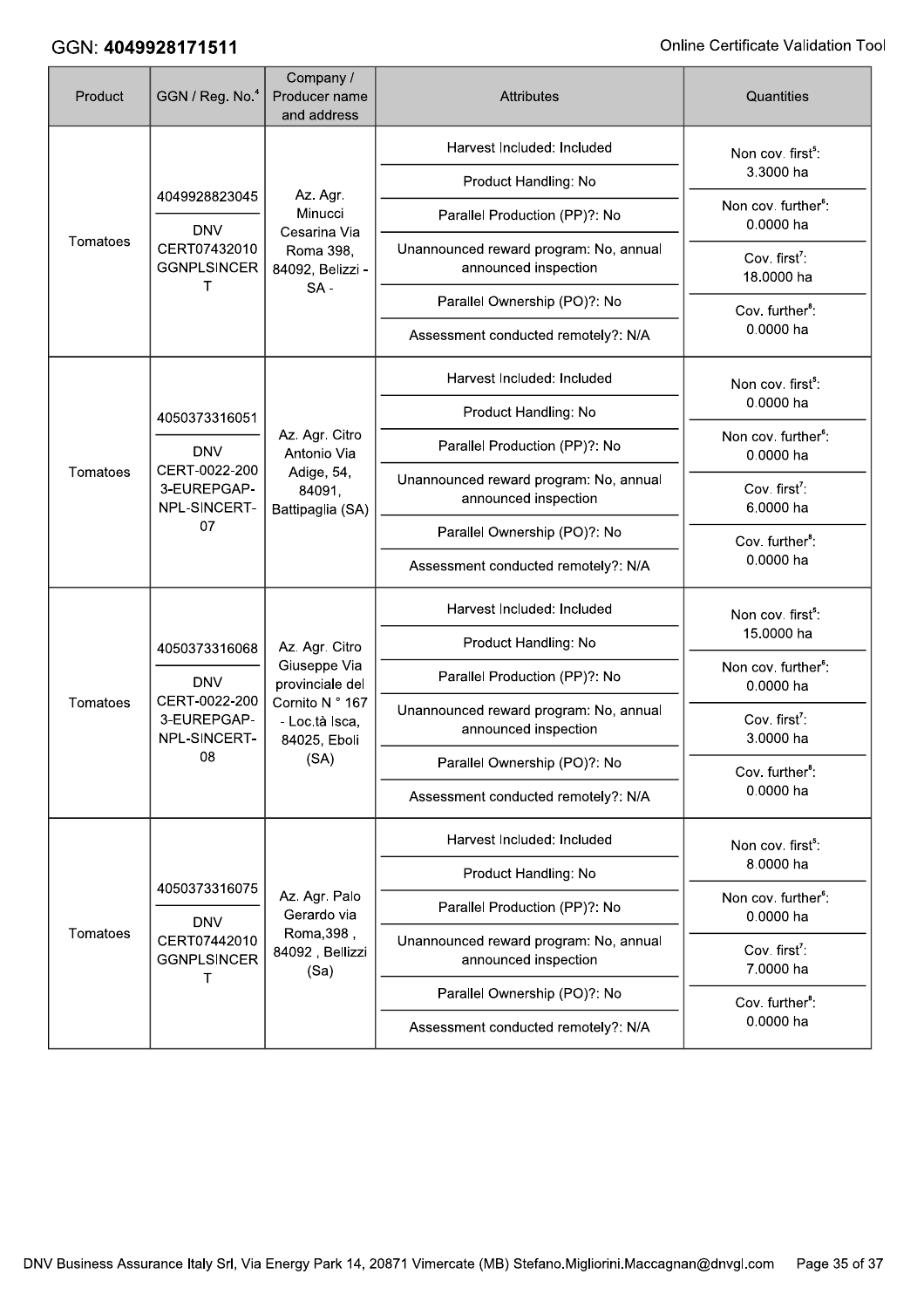| Product  | GGN / Reg. No. <sup>4</sup>                                                       | Company /<br>Producer name<br>and address                                             | <b>Attributes</b>                                              | Quantities                                                                                 |
|----------|-----------------------------------------------------------------------------------|---------------------------------------------------------------------------------------|----------------------------------------------------------------|--------------------------------------------------------------------------------------------|
| Tomatoes | 4050373316082                                                                     | Az. Agr. Palo<br>Giovanni via<br>Gaia, 1, 84095,<br>Giffoni Valle<br>Piana (Sa)       | Harvest Included: Included                                     | Non cov. first <sup>5</sup> :<br>1.0000 ha                                                 |
|          |                                                                                   |                                                                                       | Product Handling: No                                           |                                                                                            |
|          | <b>DNV</b><br>CERT-0022-200<br>3-EUREPGAP-<br>NPL-SINCERT-<br>09                  |                                                                                       | Parallel Production (PP)?: No                                  | Non cov. further <sup>6</sup> :<br>0.0000 ha                                               |
|          |                                                                                   |                                                                                       | Unannounced reward program: No, annual<br>announced inspection | Cov. first <sup>7</sup> :<br>8.0000 ha                                                     |
|          |                                                                                   |                                                                                       | Parallel Ownership (PO)?: No                                   | Cov. further <sup>8</sup> :<br>0.0000 ha                                                   |
|          |                                                                                   |                                                                                       | Assessment conducted remotely?: N/A                            |                                                                                            |
| Tomatoes | 4050373316099<br><b>DNV</b><br>CERT-0022-200<br>3-EUREPGAP-<br>NPL-SINCERT-<br>10 | Az. Agr. Palo<br>Massimiliano<br>via Roma, 398,<br>84092, Bellizzi<br>(Sa)            | Harvest Included: Included                                     | Non cov. first <sup>5</sup> :                                                              |
|          |                                                                                   |                                                                                       | Product Handling: No                                           | 6.0000 ha                                                                                  |
|          |                                                                                   |                                                                                       | Parallel Production (PP)?: No                                  | Non cov. further <sup>6</sup> :<br>0.0000 ha                                               |
|          |                                                                                   |                                                                                       | Unannounced reward program: No, annual<br>announced inspection | Cov. first <sup>7</sup> :<br>40.0000 ha                                                    |
|          |                                                                                   |                                                                                       | Parallel Ownership (PO)?: No                                   | Cov. further <sup>8</sup> :<br>0.0000 ha                                                   |
|          |                                                                                   |                                                                                       | Assessment conducted remotely?: N/A                            |                                                                                            |
|          | 4059883133592<br><b>DNV</b><br>CERT14522017<br><b>GGITAACCRED</b><br>IA           | M.F.G. Srl Viale<br>Spagna, 6 -<br>Zona<br>Industriale,<br>84091,<br>Battipaglia (SA) | Harvest Included: Included                                     | Non cov. first <sup>5</sup> :<br>4.0000 ha<br>Non cov. further <sup>6</sup> :<br>0.0000 ha |
|          |                                                                                   |                                                                                       | Product Handling: No                                           |                                                                                            |
| Tomatoes |                                                                                   |                                                                                       | Parallel Production (PP)?: No                                  |                                                                                            |
|          |                                                                                   |                                                                                       | Unannounced reward program: No, annual<br>announced inspection | Cov. first <sup>7</sup> :<br>0.0000 ha                                                     |
|          |                                                                                   |                                                                                       | Parallel Ownership (PO)?: No                                   | Cov. further <sup>8</sup> :<br>0.0000 ha                                                   |
|          |                                                                                   |                                                                                       | Assessment conducted remotely?: N/A                            |                                                                                            |
| Tomatoes | 4059883142754                                                                     | Az. Agr. Palo<br>Diego Via Gaia,<br>3A, 84095,<br>Giffoni Valle<br>Piana (SA)         | Harvest Included: Included                                     | Non cov. first <sup>5</sup> :<br>0.1500 ha<br>Non cov. further <sup>6</sup> :<br>0.0000 ha |
|          |                                                                                   |                                                                                       | Product Handling: No                                           |                                                                                            |
|          |                                                                                   |                                                                                       | Parallel Production (PP)?: No                                  |                                                                                            |
|          |                                                                                   |                                                                                       | Unannounced reward program: No, annual<br>announced inspection | Cov. first <sup>7</sup> :<br>4.0000 ha                                                     |
|          |                                                                                   |                                                                                       | Parallel Ownership (PO)?: No                                   | Cov. further <sup>8</sup> :<br>0.0000 ha                                                   |
|          |                                                                                   |                                                                                       | Assessment conducted remotely?: N/A                            |                                                                                            |